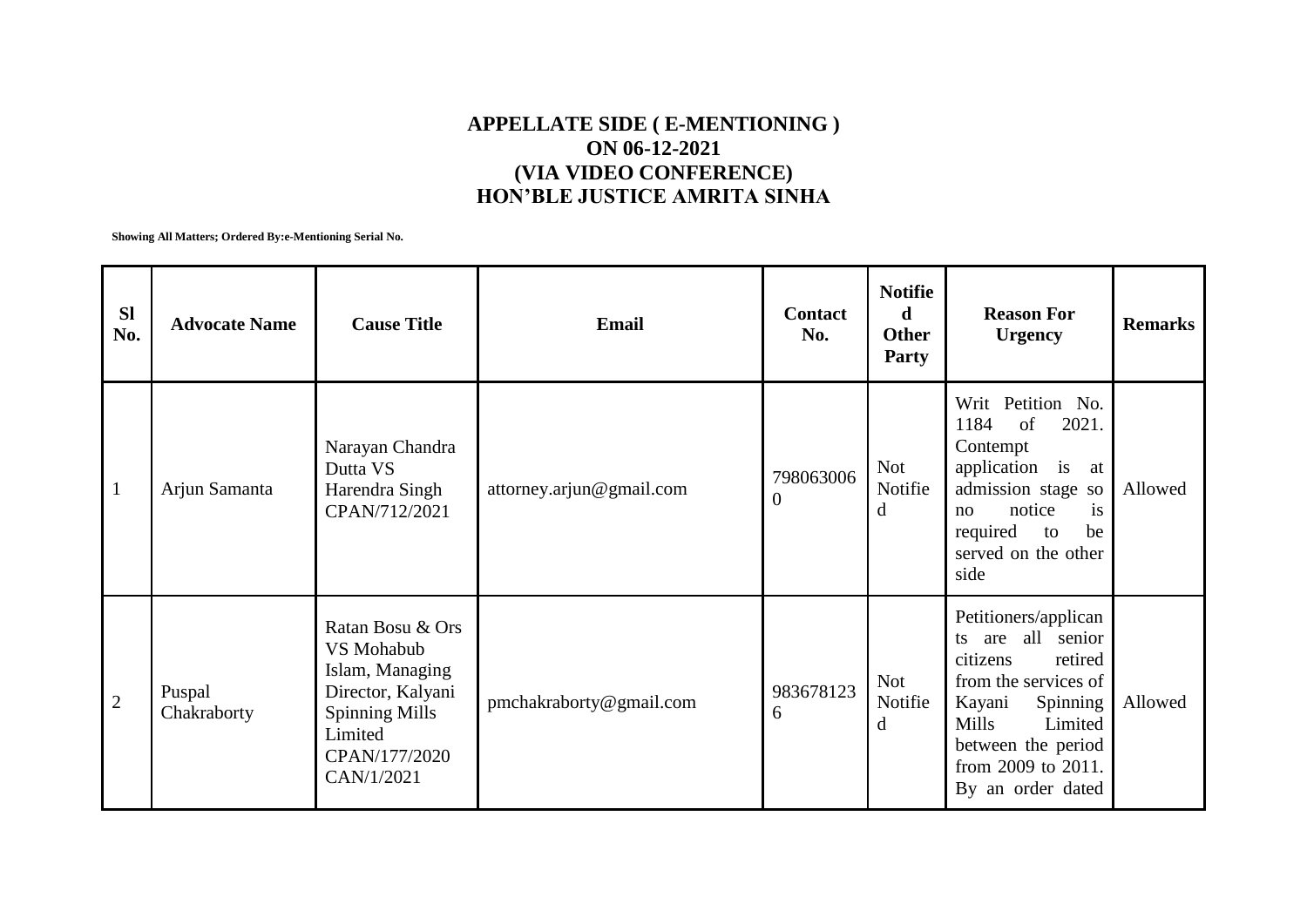| <b>Sl</b><br>No. | <b>Advocate Name</b> | <b>Cause Title</b>                                                                              | Email                         | <b>Contact</b><br>No.                 | <b>Notifie</b><br>$\mathbf d$<br><b>Other</b><br>Party | <b>Reason For</b><br><b>Urgency</b>                                                                                                                                                                                                                                                                                                                                                                                                  | <b>Remarks</b> |
|------------------|----------------------|-------------------------------------------------------------------------------------------------|-------------------------------|---------------------------------------|--------------------------------------------------------|--------------------------------------------------------------------------------------------------------------------------------------------------------------------------------------------------------------------------------------------------------------------------------------------------------------------------------------------------------------------------------------------------------------------------------------|----------------|
|                  |                      |                                                                                                 |                               |                                       |                                                        | September<br>23,<br>2019, this Hon'ble<br>Court directed the<br>Managing Director,<br>Kalyani Spinning<br><b>Mills</b><br>Limited<br>being<br>the<br>contemnor to take<br>steps to pay interest<br>@8% per annum to<br>each<br>petitioners<br>within a particular<br>frame.<br>the<br>time<br>period<br>has<br>time<br>expired and till date<br>no steps have taken<br>alleged<br>by<br>the<br>contemnor<br>to<br>disburse the same. |                |
| 3                | Arindam ghosh        | <b>Mangal Prasad</b><br>Adhvaryu VS<br>Bangiya Gramin<br>Vikash Bank &<br>Ors.<br>WPA/9392/2020 | arindamghoshadv1302@gmail.com | 743910358<br>$\overline{\mathcal{A}}$ | Not<br>Notifie<br>$\mathbf d$                          | WPA 9392 of 2020<br>was disposed of by<br>this Hon'ble Court<br>07.03.21<br>by<br>on<br>directing<br>the<br>Chairman of<br>the                                                                                                                                                                                                                                                                                                       | Allowed        |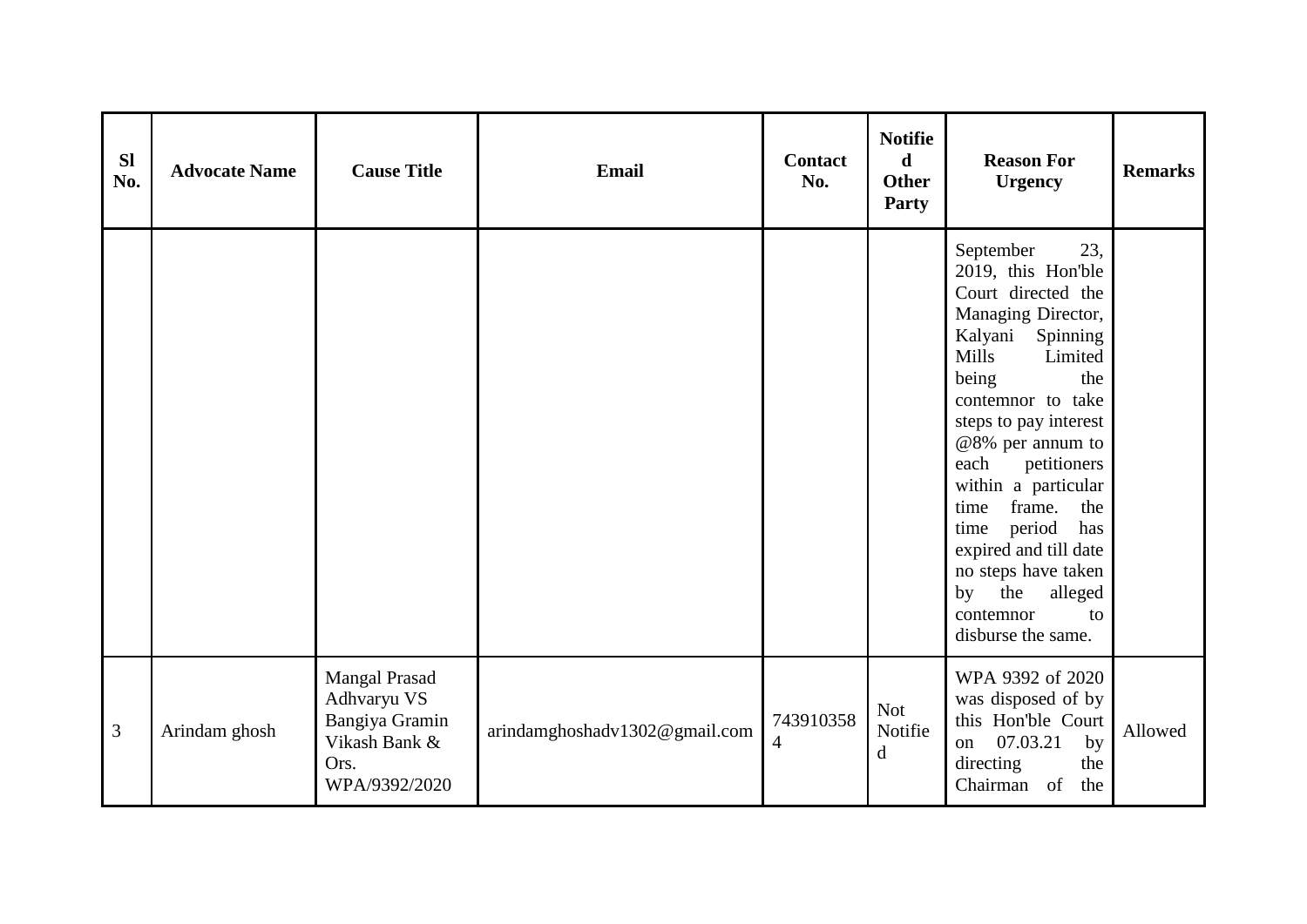| <b>Sl</b><br>No. | <b>Advocate Name</b>             | <b>Cause Title</b>                   | Email                   | <b>Contact</b><br>No. | <b>Notifie</b><br>$\mathbf d$<br><b>Other</b><br>Party | <b>Reason For</b><br><b>Urgency</b>                                                                                                                                                                                                                                                                                                                                                                                                                                                                                                | <b>Remarks</b> |
|------------------|----------------------------------|--------------------------------------|-------------------------|-----------------------|--------------------------------------------------------|------------------------------------------------------------------------------------------------------------------------------------------------------------------------------------------------------------------------------------------------------------------------------------------------------------------------------------------------------------------------------------------------------------------------------------------------------------------------------------------------------------------------------------|----------------|
|                  |                                  | CPAN/907/2021<br>Group-VI            |                         |                       |                                                        | <b>Bank</b><br>take<br>to<br>necessary steps for<br>disbursal of<br>the<br>superannuation<br>dues<br>of<br>the<br>petitioner strictly in<br>accordance<br>with<br>law within a period<br>of 12 weeks from<br>date<br>of<br>the<br>of<br>communication<br>the order but till<br>date no step has<br>taken<br>by<br>been<br>violating the said<br>solemn<br>order.<br>Petitioner<br>retired<br>from his service on<br>30.06.20. MAT 465<br>2021<br>$\sigma$ f<br>was<br>preferred by the<br>Bank but the matter<br>was never listed. |                |
| $\overline{4}$   | <b>SAKTI PADA</b><br><b>JANA</b> | Subal Dey Sarkar<br>VS State of West | saktijana.adv@gmail.com | 983008740<br>6        | <b>Not</b><br>Notifie                                  | Interest on gratuity.                                                                                                                                                                                                                                                                                                                                                                                                                                                                                                              | Allowed        |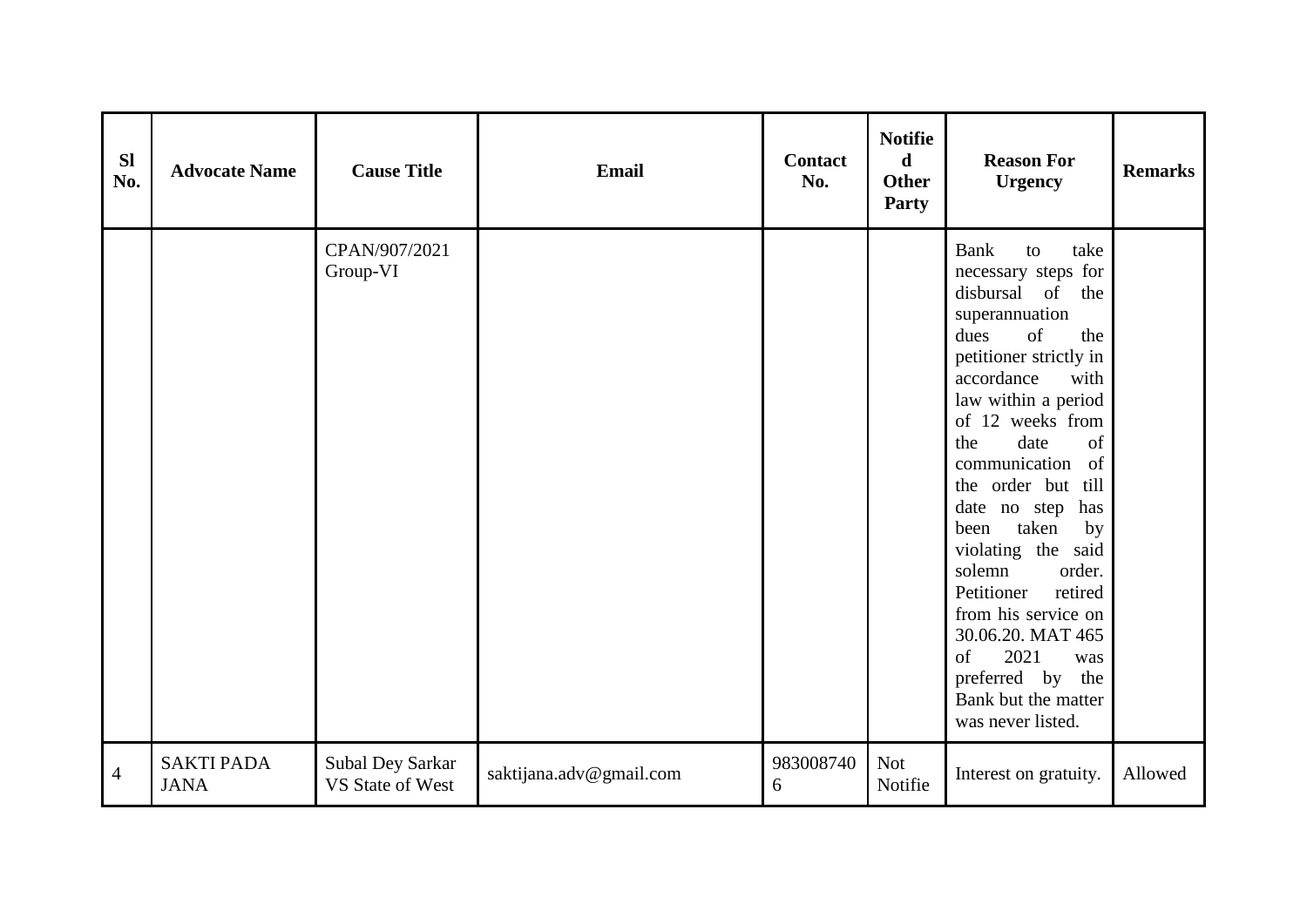| <b>Sl</b><br>No. | <b>Advocate Name</b> | <b>Cause Title</b>                                                                                          | <b>Email</b>                 | Contact<br>No.              | <b>Notifie</b><br>d<br><b>Other</b><br><b>Party</b> | <b>Reason For</b><br><b>Urgency</b>                                                                                                                                                                                                                                          | <b>Remarks</b> |
|------------------|----------------------|-------------------------------------------------------------------------------------------------------------|------------------------------|-----------------------------|-----------------------------------------------------|------------------------------------------------------------------------------------------------------------------------------------------------------------------------------------------------------------------------------------------------------------------------------|----------------|
|                  |                      | Bengal<br>WPA/9154/2021<br>Group-II                                                                         |                              |                             | $\mathbf d$                                         |                                                                                                                                                                                                                                                                              |                |
| 5                | Nibedita Pal         | Girija Shankar<br>Shaw VS Jhawal<br>Jain,<br>Commissioner,<br><b>HMC</b><br>WP/7641/2021<br>CPAN/948/2021   | nibeditapal4@gmail.com       | 905102293<br>$\overline{2}$ | <b>Not</b><br>Notifie<br>d                          | Listing<br>of<br>Contempt<br>application.                                                                                                                                                                                                                                    | Allowed        |
| 6                | Subhankar Das        | M/s. Madan<br>Mohan dutta &<br>Sons VS The State<br>Of West Bengal &<br>Ors.<br>WPA/8836/2018<br>Group-VIII | dassubhankar751993@gmail.com | 906272658<br>3              | <b>Not</b><br>Notifie<br>d                          | This<br>is<br>matter<br>relating to Mid-<br>day-meal<br>functioning of a<br>particular area. The<br>Said writ petition<br>was disposed of by<br>the Hon'ble single<br>Judge<br>of<br>this<br>Hon'ble<br>Court.<br>Appeal<br>was<br>preferred<br>by the<br>private respondent | Allowed        |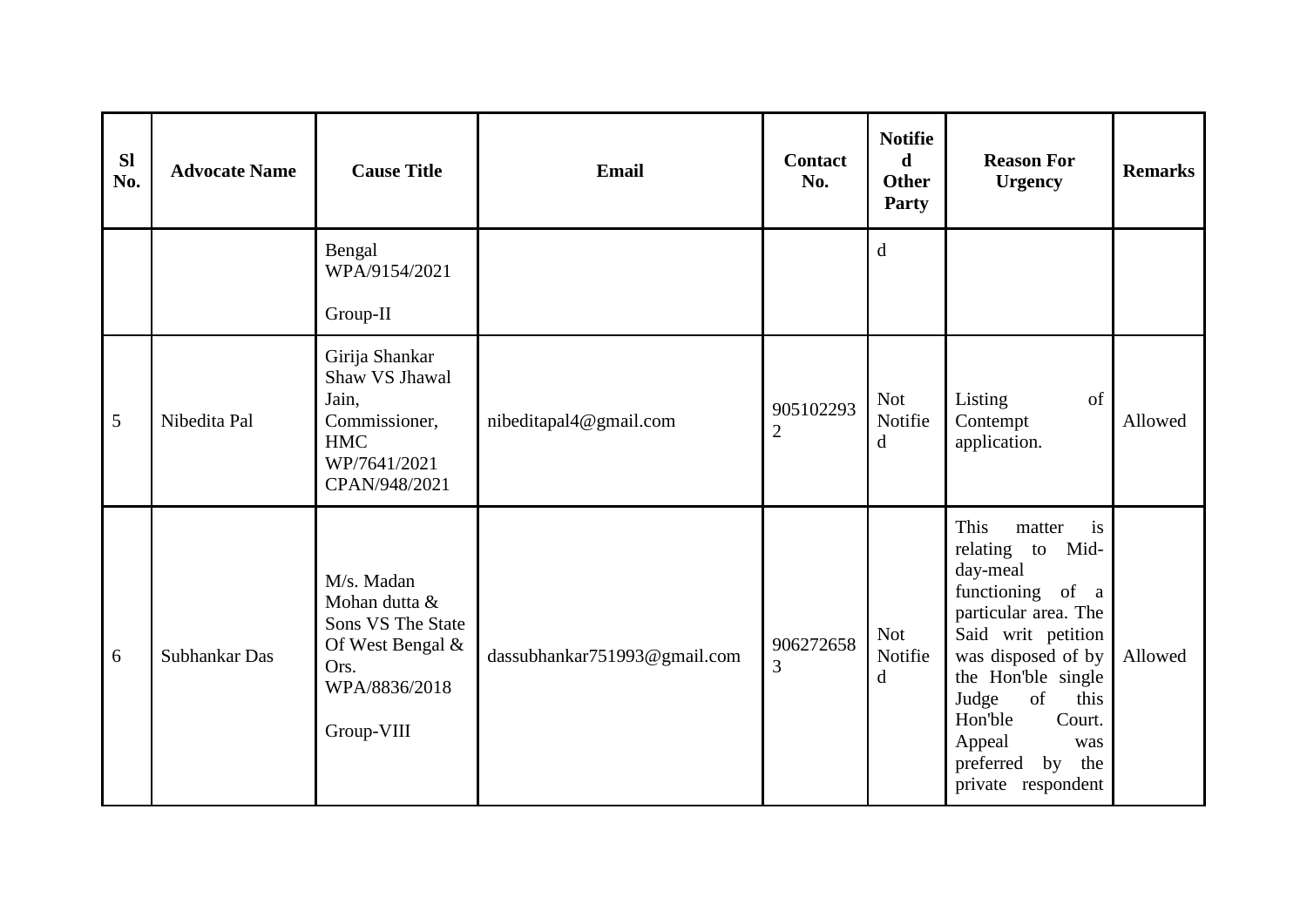| <b>SI</b><br>No. | <b>Advocate Name</b> | <b>Cause Title</b>                                                                                   | <b>Email</b>                 | <b>Contact</b><br>No.       | <b>Notifie</b><br>$\mathbf d$<br><b>Other</b><br>Party | <b>Reason For</b><br><b>Urgency</b>                                                                                                                                                                                                                                                       | <b>Remarks</b> |
|------------------|----------------------|------------------------------------------------------------------------------------------------------|------------------------------|-----------------------------|--------------------------------------------------------|-------------------------------------------------------------------------------------------------------------------------------------------------------------------------------------------------------------------------------------------------------------------------------------------|----------------|
|                  |                      |                                                                                                      |                              |                             |                                                        | and SLP was also<br>filed. The Said SLP<br>was taken up for<br>hearing<br>by<br>the<br>Hon'ble<br>Supreme<br>Court and disposed<br>of the same by<br>requesting<br>the<br>Hon'ble<br>Single<br>Bench<br>to<br>hear/adjudicate the<br>said matter. File is<br>lying in Mandamus<br>Section |                |
| $\overline{7}$   | Subhankar Das        | Md. Basirul<br>Hassan VS The<br><b>State of West</b><br>Bengal & Ors<br>WPA/14129/2018<br>Group-VIII | dassubhankar751993@gmail.com | 906272658<br>$\overline{3}$ | <b>Not</b><br>Notifie<br>$\mathbf{d}$                  | This<br>matter<br>i <sub>s</sub><br>relating to Mid-<br>day-meal<br>functioning of a<br>particular area. The<br>Said writ petition<br>was disposed of by<br>the Hon'ble single<br>Judge<br>of<br>this<br>Hon'ble<br>Court.<br>Appeal<br>was                                               | Allowed        |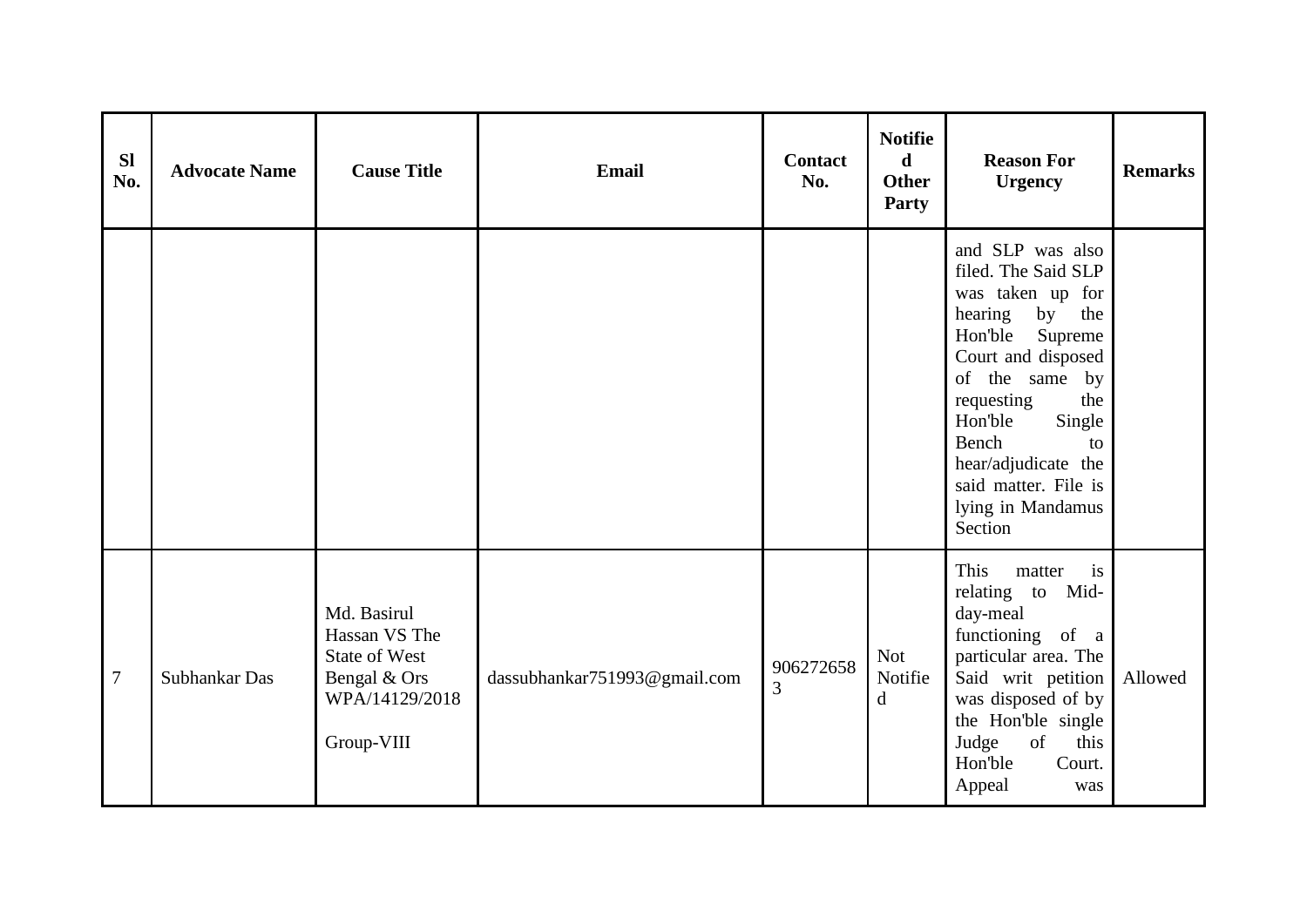| <b>Sl</b><br>No. | <b>Advocate Name</b> | <b>Cause Title</b>                                                                                  | <b>Email</b>                | Contact<br>No. | <b>Notifie</b><br>$\mathbf d$<br><b>Other</b><br>Party | <b>Reason For</b><br><b>Urgency</b>                                                                                                                                                                                                                                                                                                    | <b>Remarks</b> |
|------------------|----------------------|-----------------------------------------------------------------------------------------------------|-----------------------------|----------------|--------------------------------------------------------|----------------------------------------------------------------------------------------------------------------------------------------------------------------------------------------------------------------------------------------------------------------------------------------------------------------------------------------|----------------|
|                  |                      |                                                                                                     |                             |                |                                                        | preferred by the<br>private respondent<br>and SLP was also<br>filed. The Said SLP<br>was taken up for<br>hearing<br>by<br>the<br>Hon'ble<br>Supreme<br>Court and disposed<br>of the same<br>by<br>requesting<br>the<br>Hon'ble<br>Single<br>Bench<br>to<br>hear/adjudicate the<br>said matter. File is<br>lying in Mandamus<br>Section |                |
| $8\,$            | Chittapriya Ghosh    | Munna Sonkar VS<br>The State of West<br>Bengal and Ors<br>WPA/8388/2021<br>CPAN/554/2021<br>Group-V | chittapriya_llb@yahoo.co.in | 983063523<br>3 | <b>Not</b><br>Notifie<br>d                             | The matter required<br>to appear as To be<br>Mention<br>for<br>correction in<br>the<br>Contempt<br>Application.                                                                                                                                                                                                                        | Allowed        |
| 9                | Chittapriya Ghosh    | Srijani Bera VS<br>The State of West                                                                | chittapriya_llb@yahoo.co.in | 983063523<br>3 | Notifie<br>d on                                        | Challenging<br>the<br>impugned<br>order                                                                                                                                                                                                                                                                                                | Allowed        |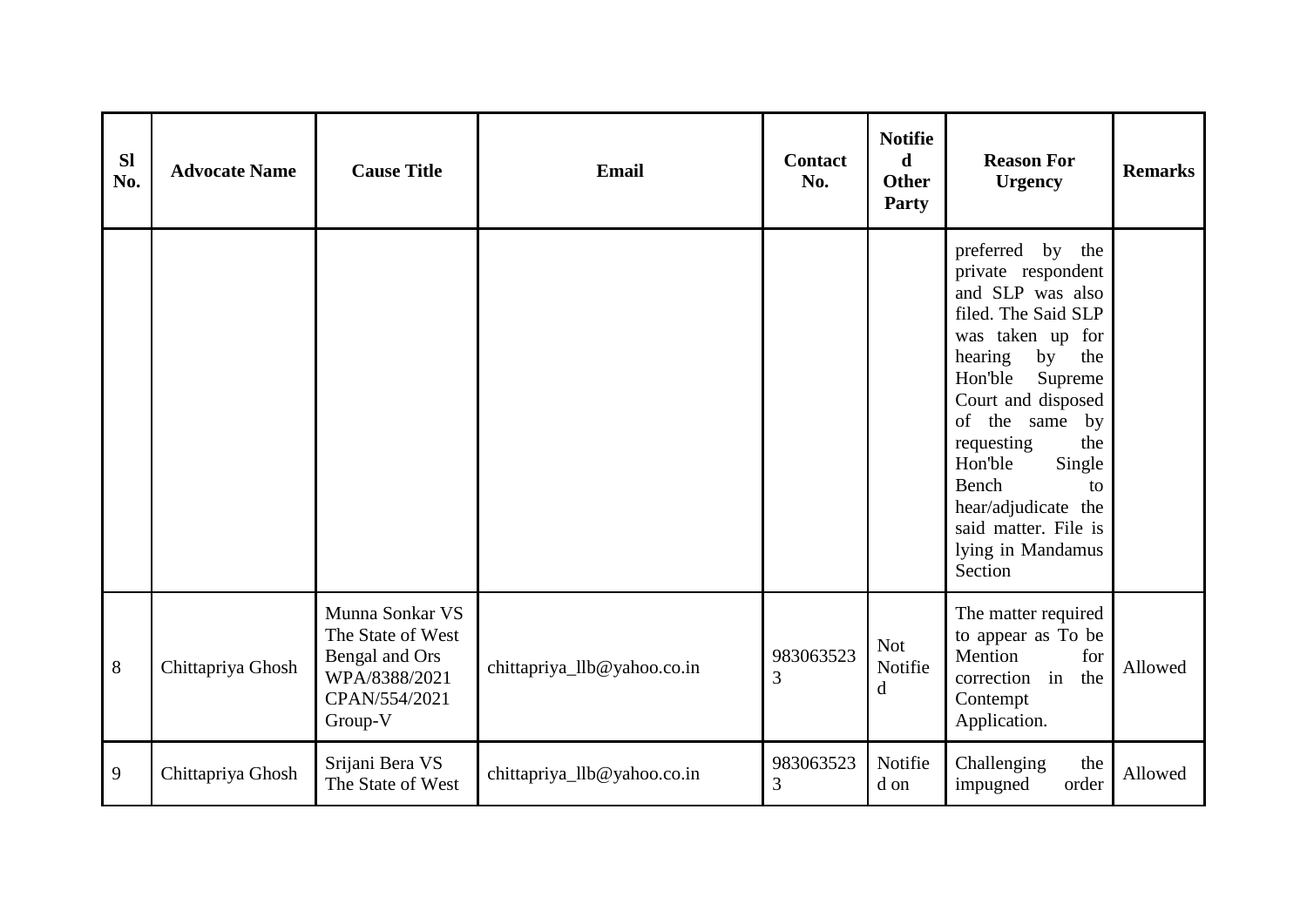| <b>Sl</b><br>No. | <b>Advocate Name</b>       | <b>Cause Title</b>                                                           | <b>Email</b>            | <b>Contact</b><br>No. | <b>Notifie</b><br>d<br><b>Other</b><br><b>Party</b> | <b>Reason For</b><br><b>Urgency</b>                                                                                                                                                                                                                                                                                                        | <b>Remarks</b> |
|------------------|----------------------------|------------------------------------------------------------------------------|-------------------------|-----------------------|-----------------------------------------------------|--------------------------------------------------------------------------------------------------------------------------------------------------------------------------------------------------------------------------------------------------------------------------------------------------------------------------------------------|----------------|
|                  |                            | Bengal and Ors.<br>WPA/4748/2014<br>Group-II                                 |                         |                       | $05-12-$<br>2021                                    | by<br>passed<br>the<br>Hon'ble<br>Single<br>Bench in the instant<br>Writ Petition,<br>a<br>Appeal<br>was<br>preferred before the<br>Hon'ble<br>Division<br>The<br>Bench.<br>Hon'ble<br>Division<br>Bench after hearing<br>the<br>respective<br>inter-alia<br>parties<br>pleased to remand<br>the writ petition for<br>fresh consideration. |                |
| 11               | Sabita khutia (<br>Bhunya) | Lekha pramanik<br>VS The state of<br>west bengal and<br>ors<br>WPA/8686/2021 | sabitabhunya2@gmail.com | 967421267<br>8        | <b>Not</b><br>Notifie<br>d                          | Senior<br>citizen<br>matter                                                                                                                                                                                                                                                                                                                | Allowed        |
| 12               | Sabita khutia (<br>Bhunya) | Niranjan maity VS<br>The state of west<br>bengal and ors                     | sabitabhunya2@gmail.com | 967421267<br>8        | <b>Not</b><br>Notifie<br>d                          | Senior<br>citizen<br>matter                                                                                                                                                                                                                                                                                                                | Allowed        |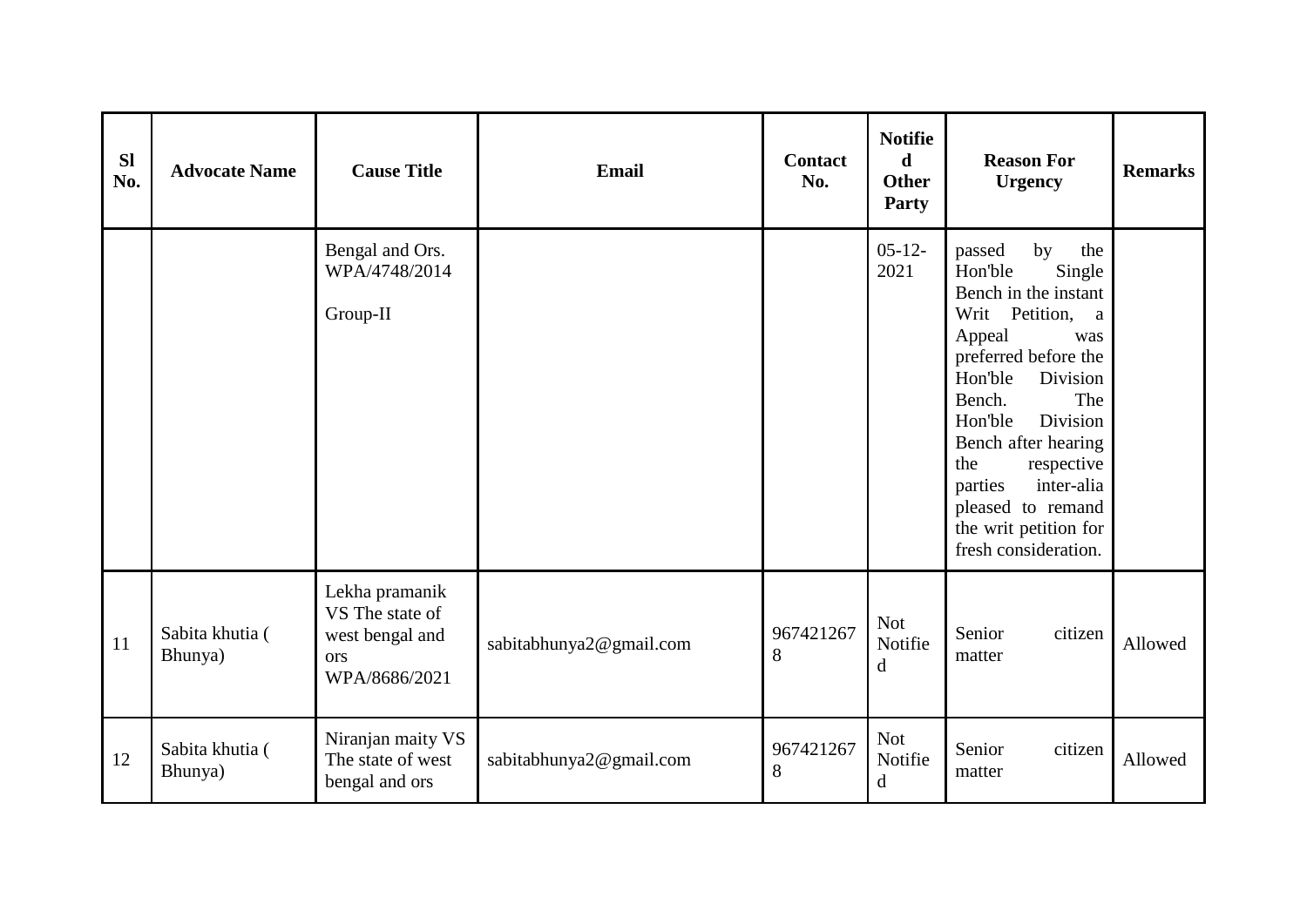| <b>Sl</b><br>No. | <b>Advocate Name</b>       | <b>Cause Title</b>                                                               | <b>Email</b>            | <b>Contact</b><br>No. | <b>Notifie</b><br>$\mathbf d$<br><b>Other</b><br>Party | <b>Reason For</b><br><b>Urgency</b> | <b>Remarks</b> |
|------------------|----------------------------|----------------------------------------------------------------------------------|-------------------------|-----------------------|--------------------------------------------------------|-------------------------------------|----------------|
|                  |                            | WPA/8690/2021                                                                    |                         |                       |                                                        |                                     |                |
| 13               | Sabita khutia (<br>Bhunya) | Joydev manna VS<br>The state of west<br>bengal and ors<br>WP/8695/2021           | sabitabhunya2@gmail.com | 967421267<br>8        | <b>Not</b><br>Notifie<br>d                             | Senior<br>citizen<br>matter         | Allowed        |
| 14               | Sabita khutia (<br>Bhunya) | Ponchanon<br>gucchait VS The<br>state of west<br>bengal and ors<br>WPA/9068/2021 | sabitabhunya2@gmail.com | 967421267<br>8        | <b>Not</b><br>Notifie<br>d                             | Senior<br>citizen<br>matter         | Allowed        |
| 15               | Sabita khutia (<br>Bhunya) | Basana rani roy<br>VS The state of<br>west bengal and<br>WPA/9259/2021           | sabitabhunya2@gmail.com | 967421267<br>8        | <b>Not</b><br>Notifie<br>d                             | Senior citizen                      | Allowed        |
| 16               | Sabita khutia (<br>Bhunya) | <b>Tripti Pandey VS</b><br>The state of west<br>bengal and ors                   | sabitabhunya2@gmail.com | 967421267<br>8        | <b>Not</b><br>Notifie<br>d                             | Senior citizen                      | Allowed        |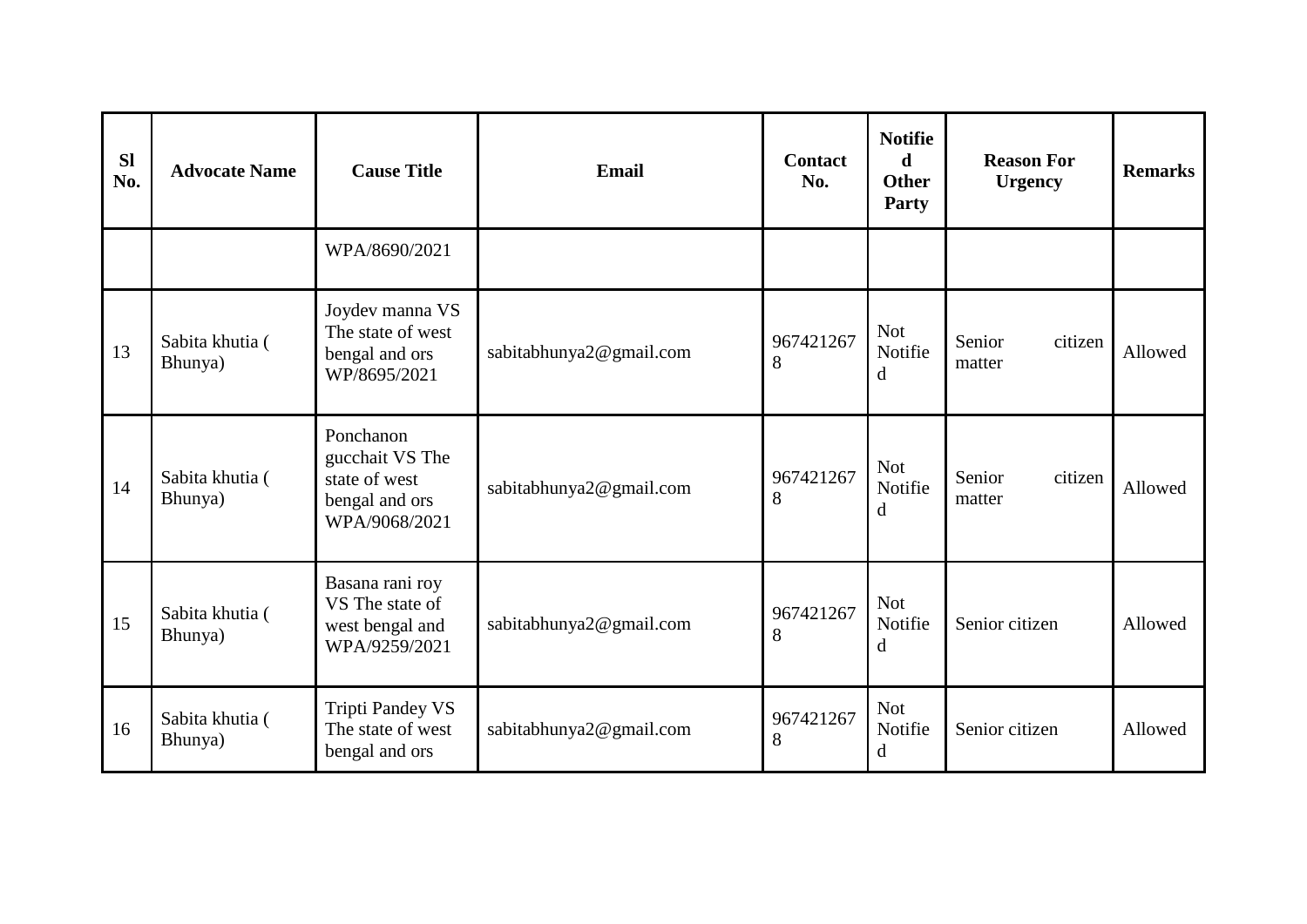| <b>Sl</b><br>No. | <b>Advocate Name</b>       | <b>Cause Title</b>                                                                      | Email                    | <b>Contact</b><br>No. | <b>Notifie</b><br>d<br><b>Other</b><br>Party | <b>Reason For</b><br><b>Urgency</b>                                        | <b>Remarks</b> |
|------------------|----------------------------|-----------------------------------------------------------------------------------------|--------------------------|-----------------------|----------------------------------------------|----------------------------------------------------------------------------|----------------|
|                  |                            | WPA/13833/2021                                                                          |                          |                       |                                              |                                                                            |                |
| 17               | <b>SANDIP GHOSH</b>        | Chinta Mani<br><b>Bodak VS The</b><br><b>State of West</b><br>Bengal<br>WPA/14377/2021  | ghosh.sandip12@gmail.com | 798045741<br>4        | <b>Not</b><br>Notifie<br>d                   | Matter<br>relating<br>interest on delayed<br>payment of gratuity<br>amount | Allowed        |
| 18               | Sabita khutia (<br>Bhunya) | Bikash chandra<br>choudhury VS The<br>state of west<br>bengal and ors<br>WPA/13916/2021 | sabitabhunya2@gmail.com  | 967421267<br>8        | <b>Not</b><br>Notifie<br>d                   | Senior<br>citizen<br>matter                                                | Allowed        |
| 19               | <b>SANDIP GHOSH</b>        | Sk. Rabial Haque<br>VS The Stare of<br>West Bengal<br>WPA/14382/2021                    | ghosh.sandip12@gmail.com | 798045741<br>4        | <b>Not</b><br>Notifie<br>d                   | Matter relating to<br>internet on delayed<br>payment of gratuity<br>amount | Allowed        |
| 20               | Sabita khutia (<br>Bhunya) | Swapan Kumar<br>biswas VS The<br>state of west                                          | sabitabhunya2@gmail.com  | 967421267<br>8        | <b>Not</b><br>Notifie<br>d                   | Senior<br>citizen<br>matter                                                | Allowed        |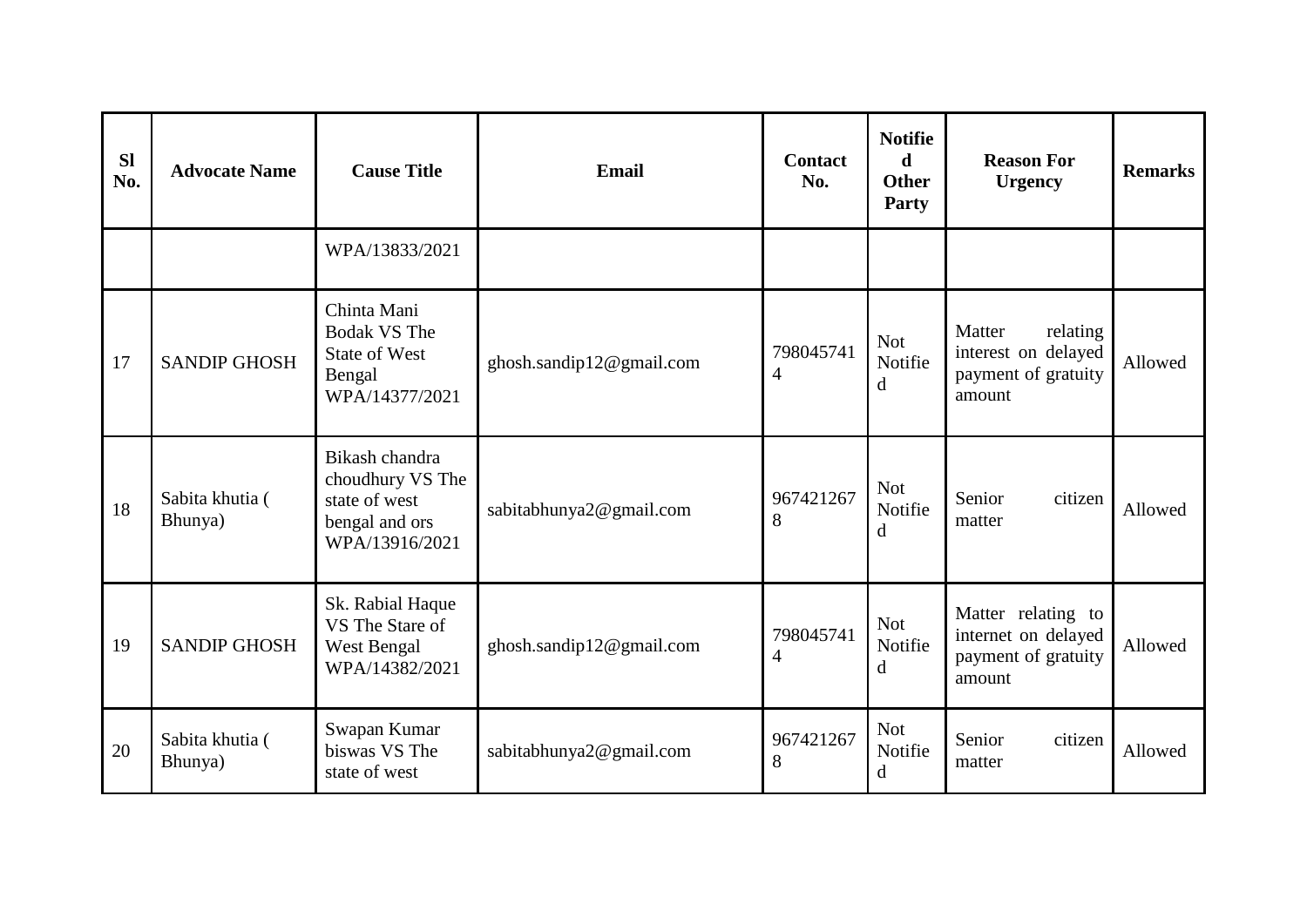| <b>Sl</b><br>No. | <b>Advocate Name</b> | <b>Cause Title</b>                                                                                      | <b>Email</b>             | <b>Contact</b><br>No.       | <b>Notifie</b><br>d<br><b>Other</b><br>Party | <b>Reason For</b><br><b>Urgency</b>                                                                                                                                                                                                                                                                                                            | <b>Remarks</b> |
|------------------|----------------------|---------------------------------------------------------------------------------------------------------|--------------------------|-----------------------------|----------------------------------------------|------------------------------------------------------------------------------------------------------------------------------------------------------------------------------------------------------------------------------------------------------------------------------------------------------------------------------------------------|----------------|
|                  |                      | bengal and ors<br>WPA/14031/2021                                                                        |                          |                             |                                              |                                                                                                                                                                                                                                                                                                                                                |                |
| 21               | <b>SANDIP GHOSH</b>  | Indrani Dey VS<br>The State of West<br>Bengal<br>WPA/14392/2021                                         | ghosh.sandip12@gmail.com | 798045741<br>$\overline{4}$ | <b>Not</b><br>Notifie<br>$\mathbf d$         | Matter relating to<br>internet on delayed<br>payment of gratuity<br>amount                                                                                                                                                                                                                                                                     | Allowed        |
| 22               | Goutam Dey           | Swarnali Maity<br>Bhunia & ors. VS<br>The state of west<br>Bengal and ors<br>WPA/13924/2021<br>Group-II | goutam.dey01@gmail.com   | 983007501<br>6              | Notifie<br>d on<br>$27 - 11$<br>2021         | The petitioners are<br>unemployed youth<br>they have not been<br>allowed to get the<br>22 markes for the<br>PTTI qualification.<br>The<br>matter<br>remanded back to<br>the Hon'ble High<br>Court pursuant the<br>order<br>dated<br>26.07.2021<br>passed<br>the<br>Hon'ble<br>by<br>Supreme<br>Court.<br>Thereafter<br>the<br>matter was taken | Allowed        |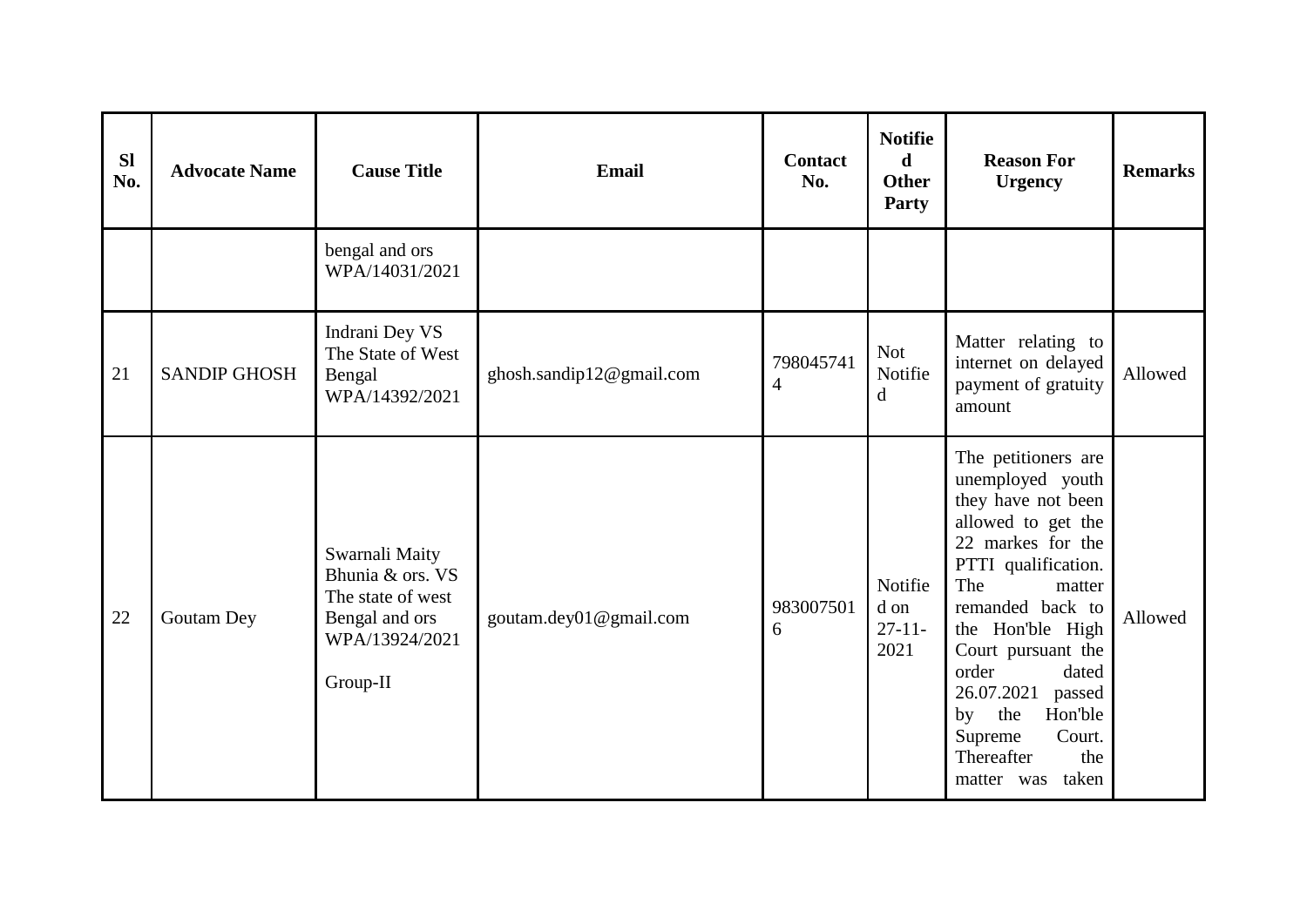| <b>Sl</b><br>No.      | <b>Advocate Name</b> | <b>Cause Title</b>                                                                                 | Email                  | <b>Contact</b><br>No. | <b>Notifie</b><br>$\mathbf d$<br><b>Other</b><br>Party | <b>Reason For</b><br><b>Urgency</b>                                                                                                                                                                                                                                                                   | <b>Remarks</b> |
|-----------------------|----------------------|----------------------------------------------------------------------------------------------------|------------------------|-----------------------|--------------------------------------------------------|-------------------------------------------------------------------------------------------------------------------------------------------------------------------------------------------------------------------------------------------------------------------------------------------------------|----------------|
|                       |                      |                                                                                                    |                        |                       |                                                        | for<br>hearing<br>up<br>before the High<br>Court. The Hon'ble<br>High Court pleased<br>to fix the matter to<br>listed<br>be<br>on<br>01.12.2021.<br>The<br>petitioners are over<br>age. Pursuant to the<br>order<br>dated<br>17.11.2021<br>passed<br>the<br>Justice<br>by<br>Mousumi<br>Bhattacharya. |                |
| 22.<br>$\overline{1}$ | Goutam Dey           | Indranil Mahali &<br>Ors. VS The state<br>of west bengal and<br>ors.<br>WPA/15638/2021<br>Group-II | goutam.dey01@gmail.com | 983007501<br>6        | Notifie<br>d on<br>$27 - 11 -$<br>2021                 | The petitioners are<br>unemployed youth<br>they have not been<br>allowed to get the<br>22 markes for the<br>PTTI qualification.<br>The<br>matter<br>remanded back to<br>the Hon'ble High<br>Court pursuant the<br>order<br>dated                                                                      | Allowed        |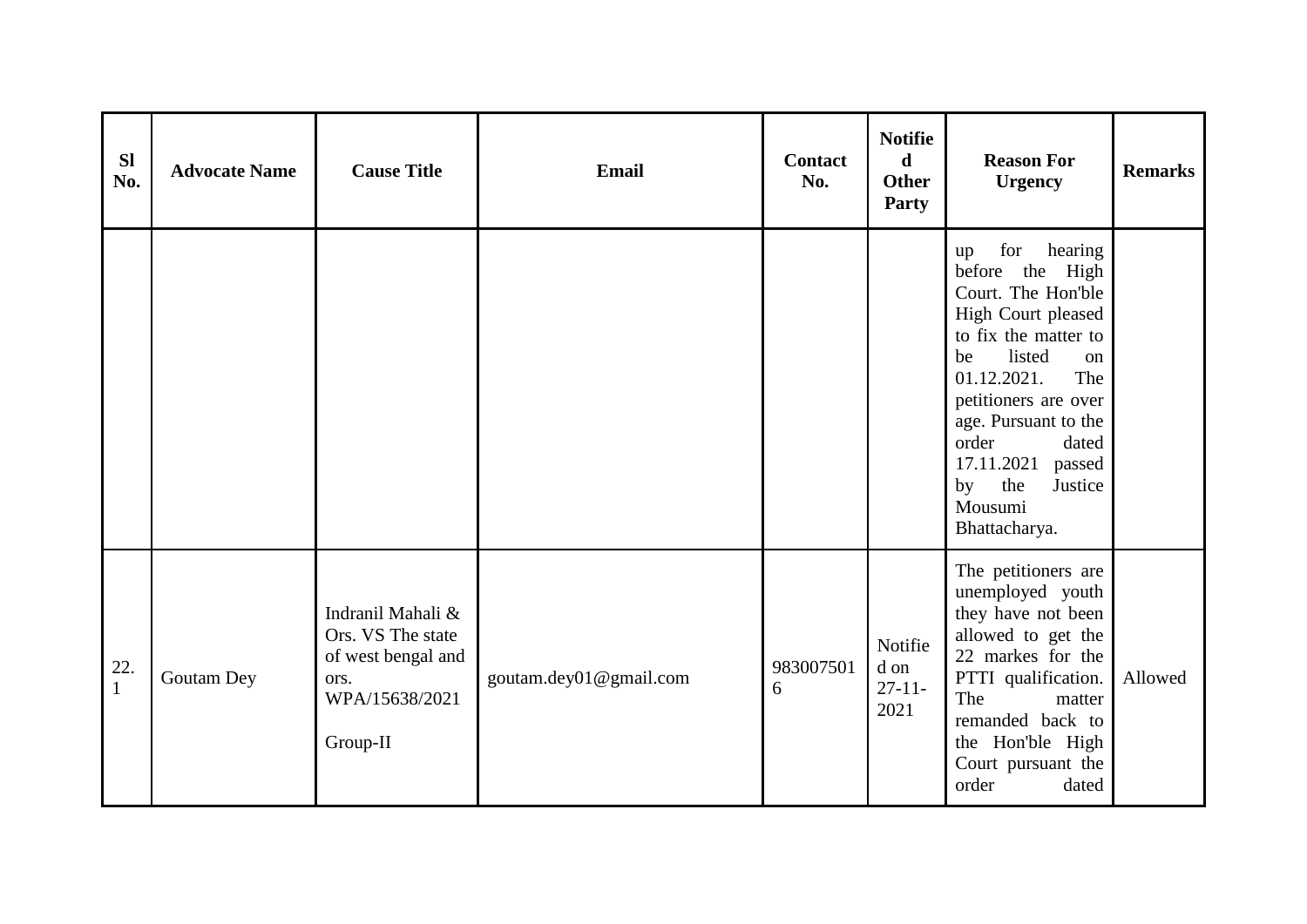| <b>Sl</b><br>No. | <b>Advocate Name</b> | <b>Cause Title</b>                                                                          | <b>Email</b>             | <b>Contact</b><br>No.       | <b>Notifie</b><br>$\mathbf d$<br><b>Other</b><br><b>Party</b> | <b>Reason For</b><br><b>Urgency</b>                                                                                                                                                                                                                                                                                                                                                                             | <b>Remarks</b> |
|------------------|----------------------|---------------------------------------------------------------------------------------------|--------------------------|-----------------------------|---------------------------------------------------------------|-----------------------------------------------------------------------------------------------------------------------------------------------------------------------------------------------------------------------------------------------------------------------------------------------------------------------------------------------------------------------------------------------------------------|----------------|
|                  |                      |                                                                                             |                          |                             |                                                               | 26.07.2021<br>passed<br>the<br>Hon'ble<br>by<br>High<br>Court.<br>Thereafter<br>the<br>matter was taken<br>for<br>hearing<br>up<br>before the High<br>Hon'ble<br>Court.<br>High Court pleased<br>to fix the matter to<br>listed<br>be<br>on<br>01.12.2021.<br>The<br>petitioners are over<br>age. Pursuant to the<br>order<br>dated<br>17.11.2021<br>passed<br>the<br>Justice<br>by<br>Mousumi<br>Bhattacharya. |                |
| 23               | <b>SANDIP GHOSH</b>  | Swapan Kumar<br>Ghosh VS The<br><b>State of West</b><br>Bengal and others<br>WPA/14421/2021 | ghosh.sandip12@gmail.com | 798045741<br>$\overline{4}$ | <b>Not</b><br>Notifie<br>d                                    | Matter relating to<br>internet on delayed<br>payment of gratuity                                                                                                                                                                                                                                                                                                                                                | Allowed        |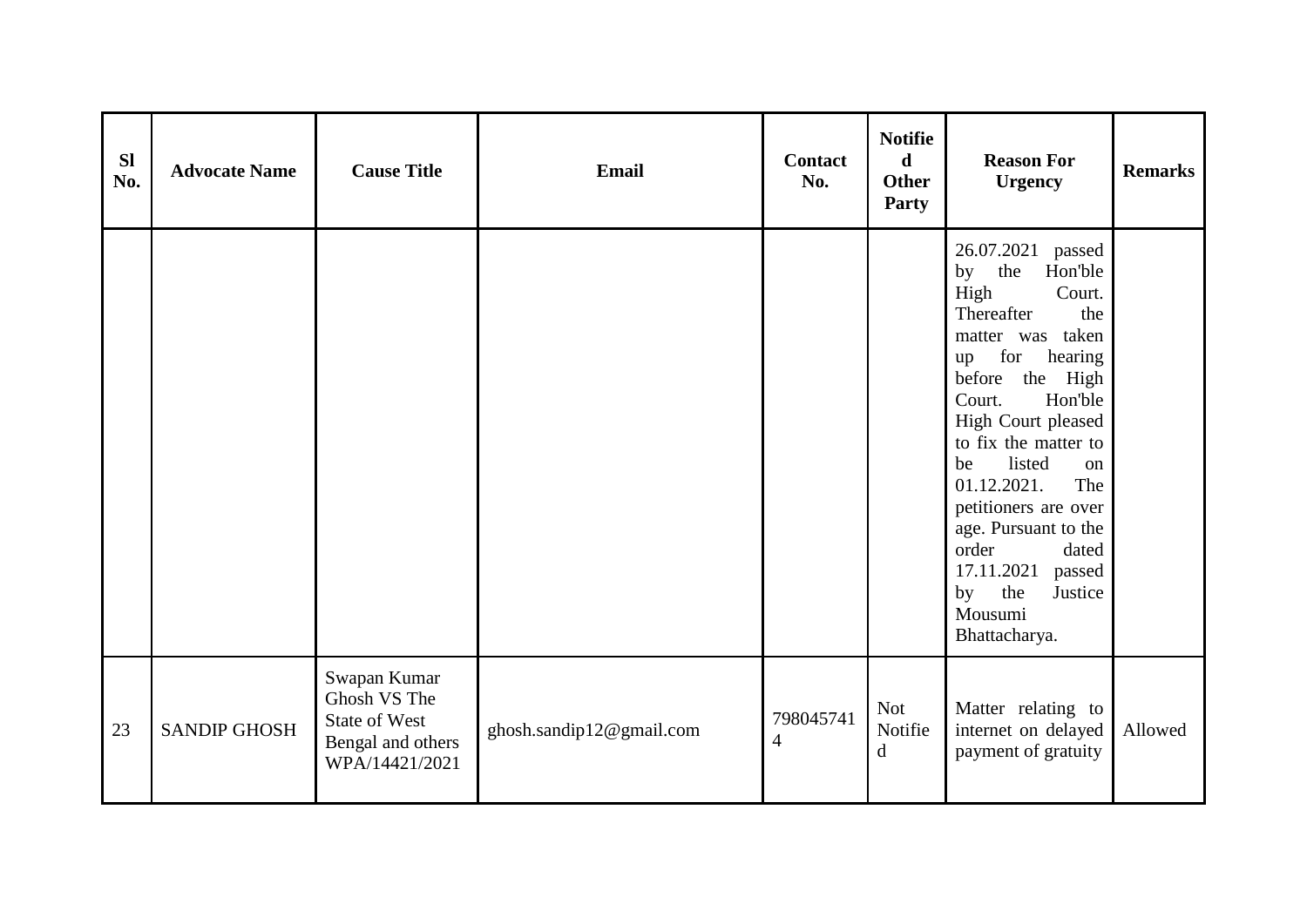| <b>Sl</b><br>No. | <b>Advocate Name</b>       | <b>Cause Title</b>                                                                                                  | Email                    | <b>Contact</b><br>No.       | <b>Notifie</b><br>d.<br><b>Other</b><br>Party | <b>Reason For</b><br><b>Urgency</b>                                        | <b>Remarks</b> |
|------------------|----------------------------|---------------------------------------------------------------------------------------------------------------------|--------------------------|-----------------------------|-----------------------------------------------|----------------------------------------------------------------------------|----------------|
| 24               | <b>SANDIP GHOSH</b>        | Bharati Sarkar VS<br>The State of West<br>Bengal and others<br>WPA/14427/2021<br>Group-II                           | ghosh.sandip12@gmail.com | 798045741<br>$\overline{4}$ | <b>Not</b><br>Notifie<br>d                    | Matter relating to<br>internet on delayed<br>payment of gratuity<br>amount | Allowed        |
| 25               | <b>SANDIP GHOSH</b>        | Prafulla Kumar<br>Khan VS The<br><b>State of West</b><br>Bengal and others<br>WPA/14433/2021<br>Group-II            | ghosh.sandip12@gmail.com | 798045741<br>$\overline{4}$ | <b>Not</b><br>Notifie<br>d                    | Matter relating to<br>internet on delayed<br>payment of gratuity<br>amount | Allowed        |
| 26               | <b>SANDIP GHOSH</b>        | <b>Sunglasses Kumar</b><br>Biswas VS The<br><b>State of West</b><br>Bengal and others<br>WPA/14434/2021<br>Group-II | ghosh.sandip12@gmail.com | 798045741<br>$\overline{4}$ | <b>Not</b><br>Notifie<br>d                    | Matter relating to<br>interest on delayed<br>payment of gratuity<br>amount | Allowed        |
| 27               | Sabita khutia (<br>Bhunya) | Kartik chandra<br>hait VS The state<br>of west bengal and                                                           | sabitabhunya2@gmail.com  | 967421267<br>8              | <b>Not</b><br>Notifie<br>d                    | Petitioner<br>is<br>not<br>getting<br>salary<br>from 2008                  | Allowed        |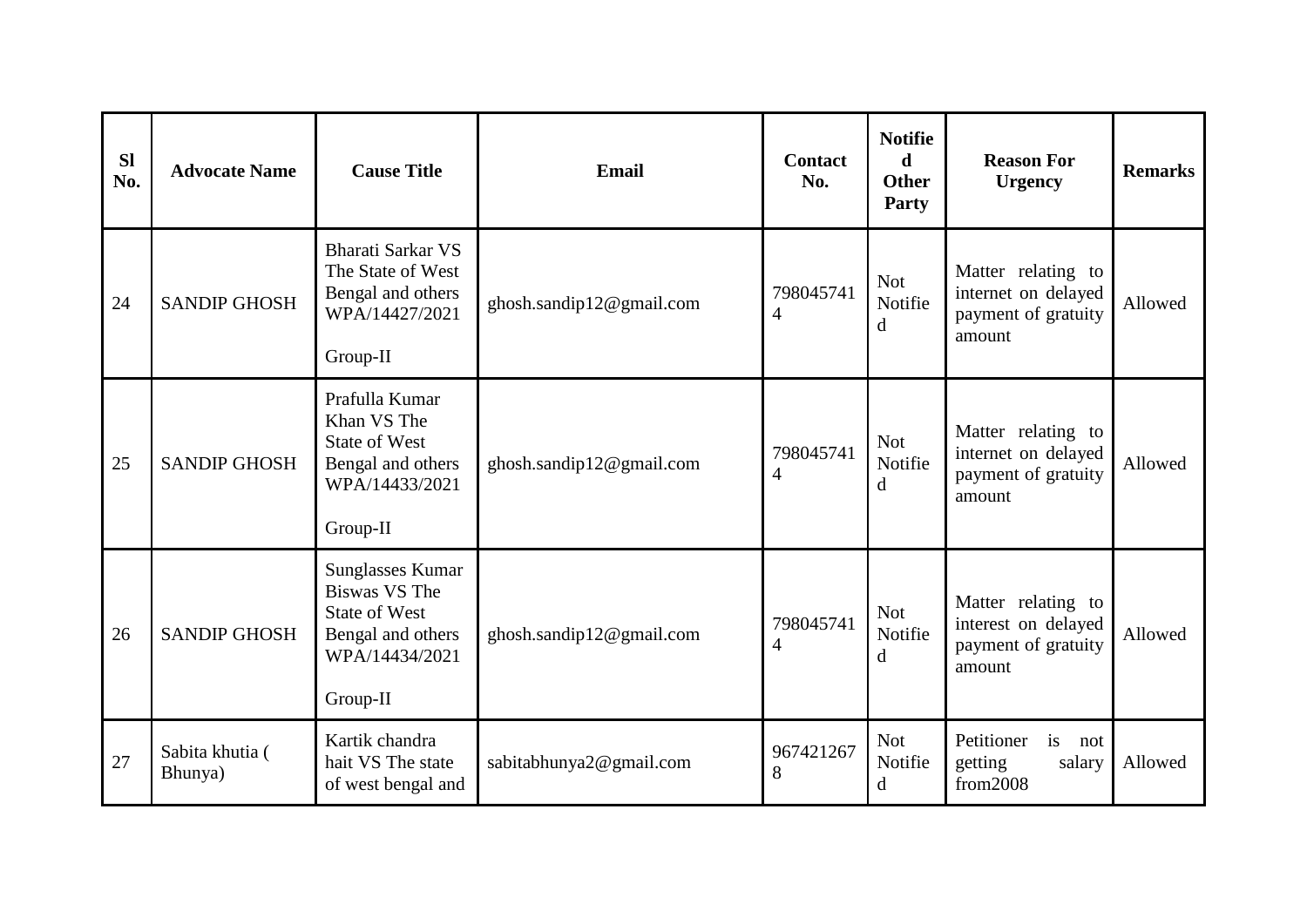| <b>SI</b><br>No. | <b>Advocate Name</b>                | <b>Cause Title</b>                                                                   | Email                  | <b>Contact</b><br>No.       | <b>Notifie</b><br>$\mathbf d$<br><b>Other</b><br><b>Party</b> | <b>Reason For</b><br><b>Urgency</b>                                                                  | <b>Remarks</b> |
|------------------|-------------------------------------|--------------------------------------------------------------------------------------|------------------------|-----------------------------|---------------------------------------------------------------|------------------------------------------------------------------------------------------------------|----------------|
|                  |                                     | <b>ors</b><br>WPA/6783/2011                                                          |                        |                             |                                                               |                                                                                                      |                |
| 28               | <b>SUJIT SANKAR</b><br><b>KOLEY</b> | Modan<br>Chakraborty VS<br>The state of west<br>bengal<br>WPA/16700/2021<br>Group-II | ksujitsankar@gmail.com | 983695915<br>$\overline{2}$ | Notifie<br>d on<br>$02 - 12 -$<br>2021                        | The matter pertains<br>Interest<br>to<br>on<br>gratuiety, covered<br>by teh order of this<br>court   | Allowed        |
| 29               | <b>SUJIT SANKAR</b><br><b>KOLEY</b> | Arimpada Kundu<br>VS The state of<br>west bengal<br>WPA/15938/2021<br>Group-II       | ksujitsankar@gmail.com | 983695915<br>$\overline{2}$ | Notifie<br>d on<br>$02 - 12 -$<br>2021                        | The matter pertains<br>Interest<br>to<br>on<br>gratuity,<br>covered<br>by the order of this<br>court | Allowed        |
| 30               | <b>SUJIT SANKAR</b><br><b>KOLEY</b> | Dipankar nandi<br>VS The state of<br>West bengal<br>WPA/-<br>115918/2021<br>Group-II | ksujitsankar@gmail.com | 983695915<br>$\overline{2}$ | Notifie<br>d on<br>$02 - 12 -$<br>2021                        | The matter pertains<br>Interest<br>to<br>on<br>gratuiety, covered<br>by the order of this<br>Court   | Allowed        |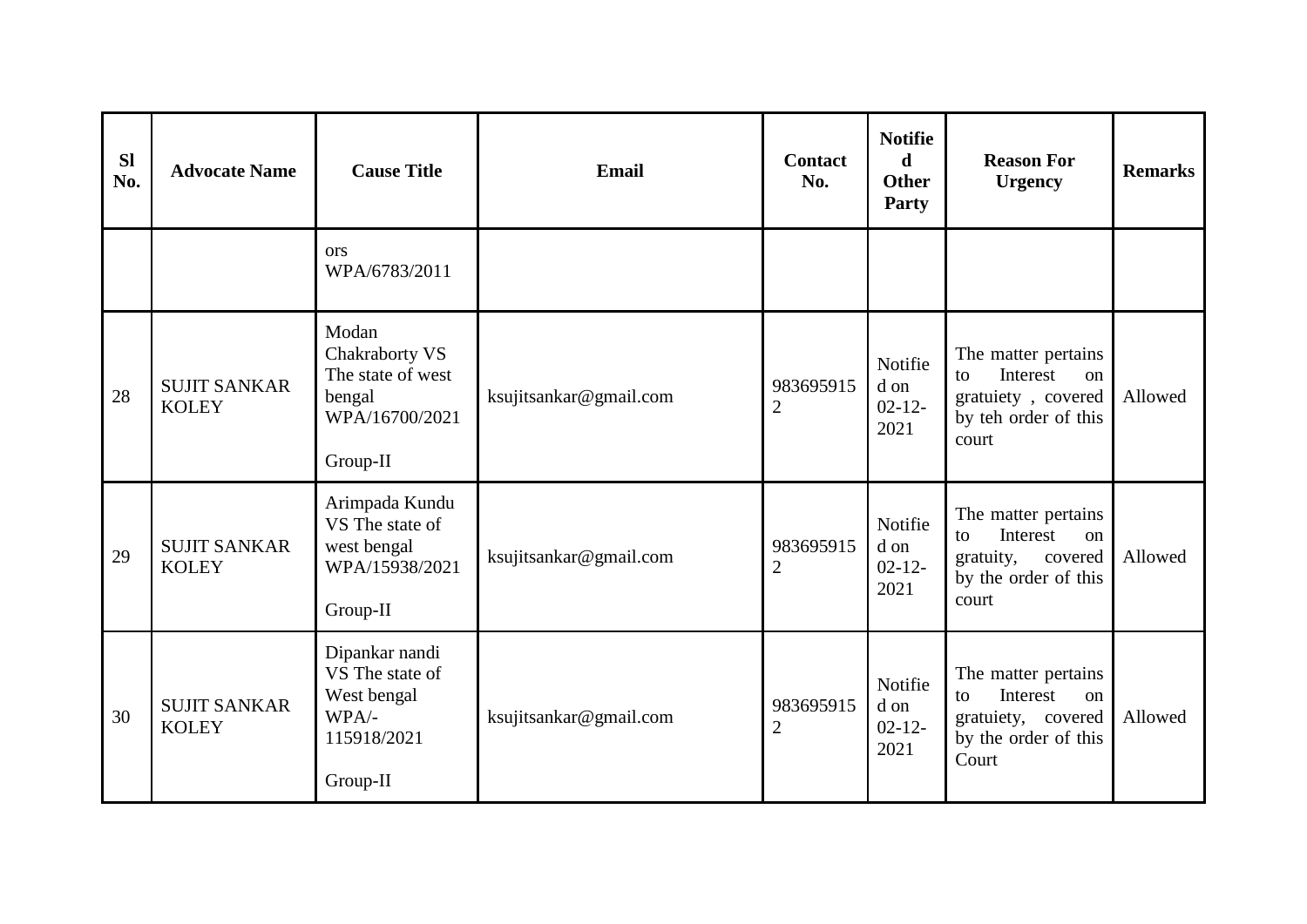| <b>SI</b><br>No. | <b>Advocate Name</b>                | <b>Cause Title</b>                                                                     | <b>Email</b>                                   | <b>Contact</b><br>No.       | <b>Notifie</b><br>$\mathbf d$<br><b>Other</b><br>Party | <b>Reason For</b><br><b>Urgency</b>                                                                                                                                                                                                          | <b>Remarks</b> |
|------------------|-------------------------------------|----------------------------------------------------------------------------------------|------------------------------------------------|-----------------------------|--------------------------------------------------------|----------------------------------------------------------------------------------------------------------------------------------------------------------------------------------------------------------------------------------------------|----------------|
| 31               | <b>SUJIT SANKAR</b><br><b>KOLEY</b> | Ramprasad De VS<br>state of west<br>ebnagl<br>WPA/15933/2021<br>Group-II               | ksujitsankar@gmail.com                         | 983695915<br>$\overline{2}$ | Notifie<br>d on<br>$02 - 12 -$<br>2021                 | Interest<br>on<br>Gratuiety                                                                                                                                                                                                                  | Allowed        |
| 32               | <b>SUJIT SANKAR</b><br><b>KOLEY</b> | Murari Mohan<br><b>Mondal VS State</b><br>of west ebnag<br>WPA/-15898/2021<br>Group-II | ksujitsankar@gmail.com                         | 983695915<br>$\overline{2}$ | Notifie<br>d on<br>$02 - 12$<br>2021                   | Interest<br>on<br>Gratuiety                                                                                                                                                                                                                  | Allowed        |
| 33               | Madhusudan<br>mandal                | Renu kumari VS<br>The state of West<br>bengal<br>WPA/14066/2021<br>Group-II            | madhusudan.mandal1010@gmail.c<br><sub>om</sub> | 905126081<br>$\overline{0}$ | <b>Not</b><br>Notifie<br>$\mathbf d$                   | The petitioner is a<br>trained<br>primary<br>school teacher and<br>is<br>a trained<br>she<br>school<br>primary<br>teacher but she has<br>not received the A<br>categori pay scale<br>benifit then she is<br>entitled for the full<br>benefit | Allowed        |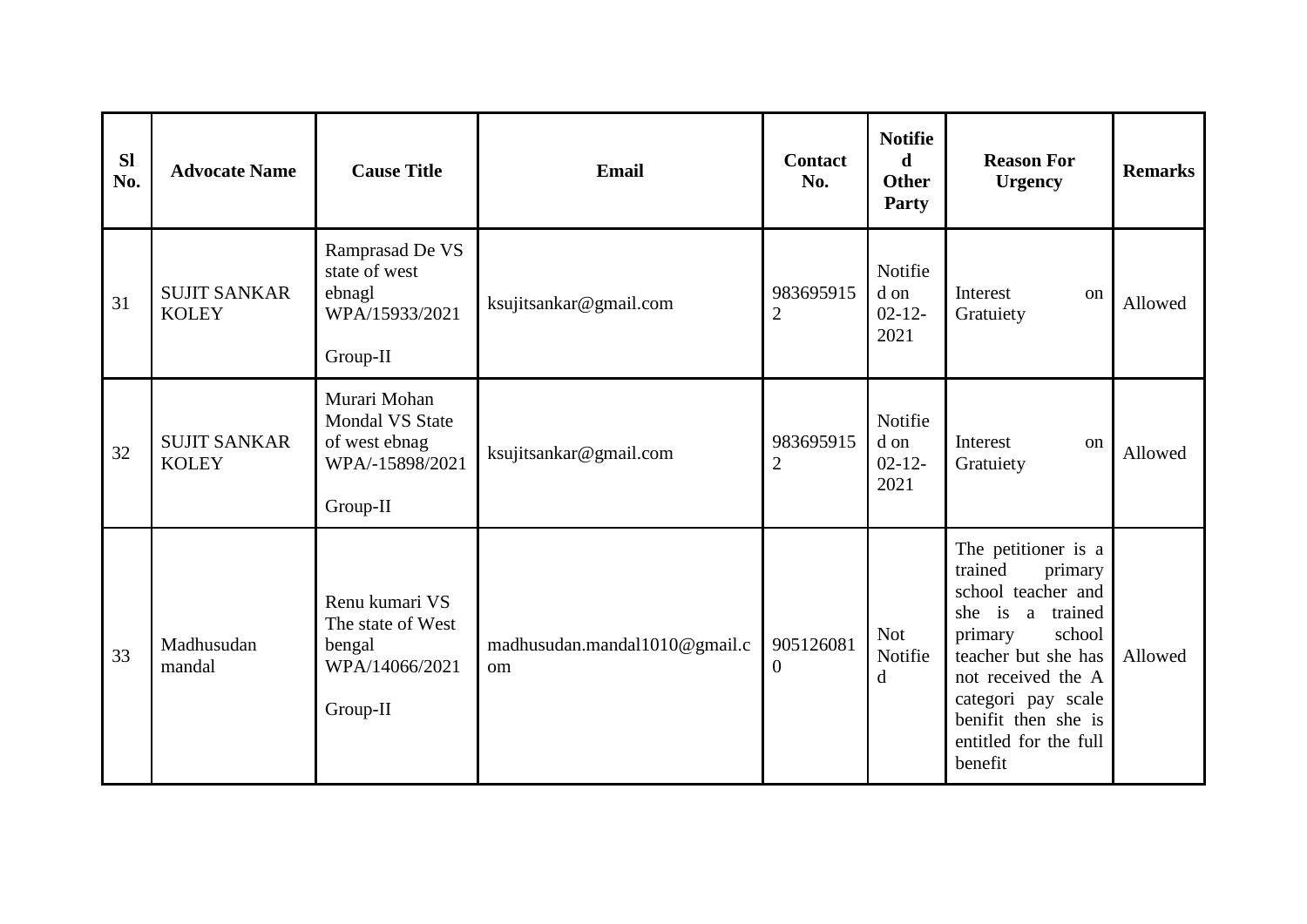| <b>Sl</b><br>No. | <b>Advocate Name</b>               | <b>Cause Title</b>                                                                          | Email                   | <b>Contact</b><br>No. | <b>Notifie</b><br>d<br><b>Other</b><br>Party | <b>Reason For</b><br><b>Urgency</b>                                                                                                                                                                                                     | <b>Remarks</b> |
|------------------|------------------------------------|---------------------------------------------------------------------------------------------|-------------------------|-----------------------|----------------------------------------------|-----------------------------------------------------------------------------------------------------------------------------------------------------------------------------------------------------------------------------------------|----------------|
| 34               | Sabita khutia (<br>Bhunya)         | Anjali adhikari VS<br>The state of west<br>bengal and ors<br>WPA/23578/2019                 | sabitabhunya2@gmail.com | 967421267<br>8        | <b>Not</b><br>Notifie<br>$\mathbf d$         | Petitioner<br>is not<br>getting<br>pension<br>from 2018                                                                                                                                                                                 | Allowed        |
| 35               | Sabita khutia (<br>Bhunya)         | Sumati senapati<br>VS The state of<br>west bengal and<br>ors<br>WPA/8172/2021<br>Group-II   | sabitabhunya2@gmail.com | 967421267<br>8        | <b>Not</b><br>Notifie<br>d                   | Petitioner is not<br>getting<br>familypension from<br>2016                                                                                                                                                                              | Allowed        |
| 36               | <b>TARUNJYOTI</b><br><b>TEWARI</b> | <b>KAUSHIK</b><br><b>GHOSH VS</b><br><b>CHITRADIP SEN</b><br>WPA/8204/2020<br>CPAN/470/2021 | tjt4002@yahoo.co.in     | 990342077<br>3        | <b>Not</b><br>Notifie<br>d                   | THIS MATTER IS<br><b>BEING</b><br><b>MENTIONED</b><br>FOR THE FIFTH<br>TIME.<br>The<br>contemnor<br>has<br>villfully<br>violated<br>the order of this<br>Hon'be Court. The<br>petitioner<br>is<br>suffering and<br>the<br>matter<br>was | Allowed        |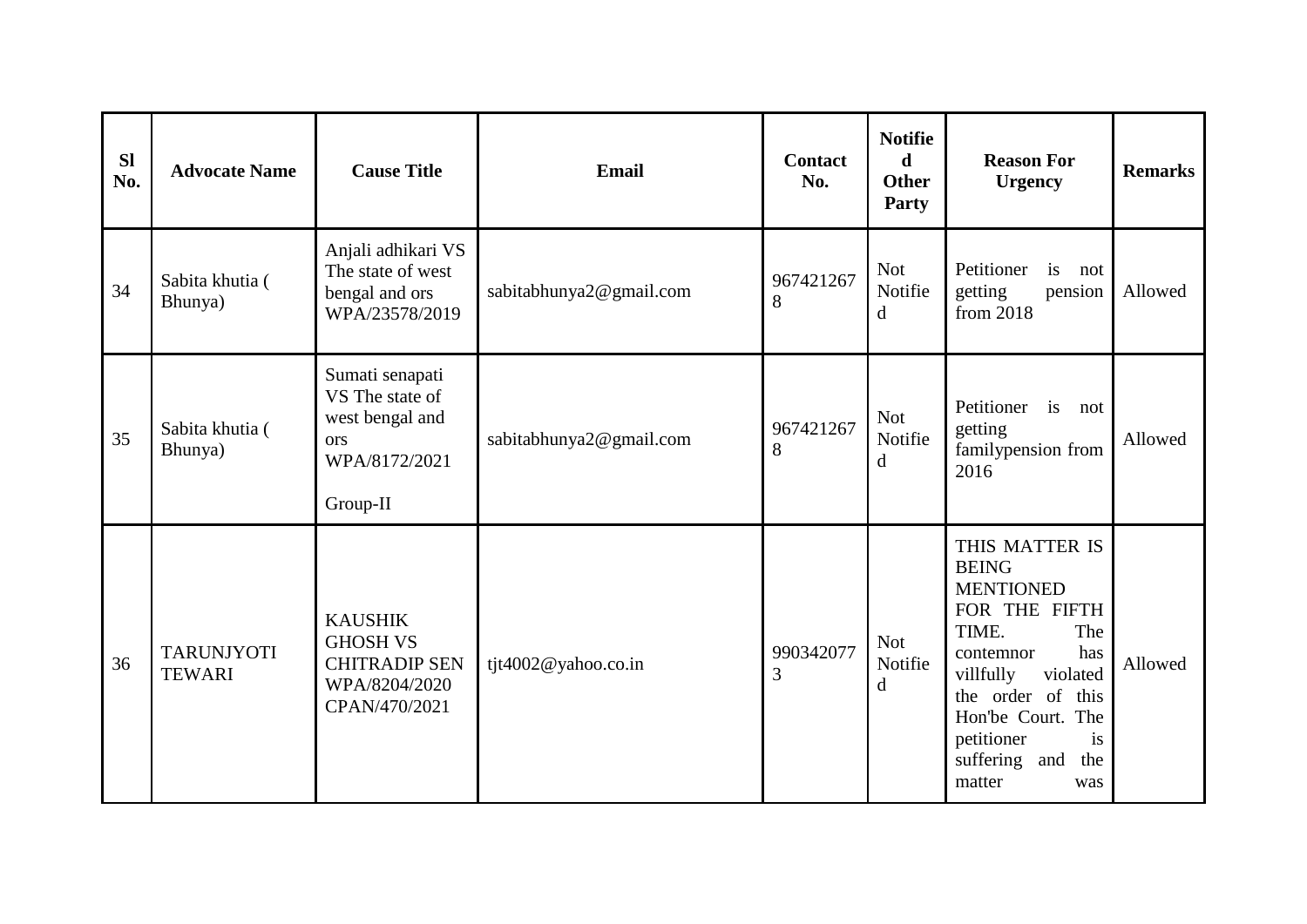| <b>SI</b><br>No. | <b>Advocate Name</b> | <b>Cause Title</b>                                                             | Email                               | <b>Contact</b><br>No.       | <b>Notifie</b><br>$\mathbf d$<br><b>Other</b><br>Party | <b>Reason For</b><br><b>Urgency</b>                                                                                                                                                                                                                                                                                                                                                                                      | <b>Remarks</b> |
|------------------|----------------------|--------------------------------------------------------------------------------|-------------------------------------|-----------------------------|--------------------------------------------------------|--------------------------------------------------------------------------------------------------------------------------------------------------------------------------------------------------------------------------------------------------------------------------------------------------------------------------------------------------------------------------------------------------------------------------|----------------|
|                  |                      |                                                                                |                                     |                             |                                                        | mentioned<br>before<br>repeatedly<br>Your Lordship. I<br>was informed that<br>the department is<br>unable to trace file<br>even after expiry of<br>5<br>month<br>since<br>of<br>filing<br>the<br>contempt<br>application. YOUR<br>LORDSHIP kindly<br>be pleased to direct<br>the department to<br>do the needful so<br>the application can<br>be listed for ends of<br>The<br>justice.<br>petitioner<br>is<br>suffering. |                |
| 37               | Madhusudan<br>mandal | Ardhendu mandala<br>& other VS The<br>state of West<br>bengal<br>WPA/7802/2020 | madhusudan.mandal1010@gmail.c<br>om | 905126081<br>$\overline{0}$ | <b>Not</b><br>Notifie<br>d                             | The<br>petitioner<br>father<br>was<br>a<br>primary<br>school<br>teacher and he was<br>died in the service                                                                                                                                                                                                                                                                                                                | Allowed        |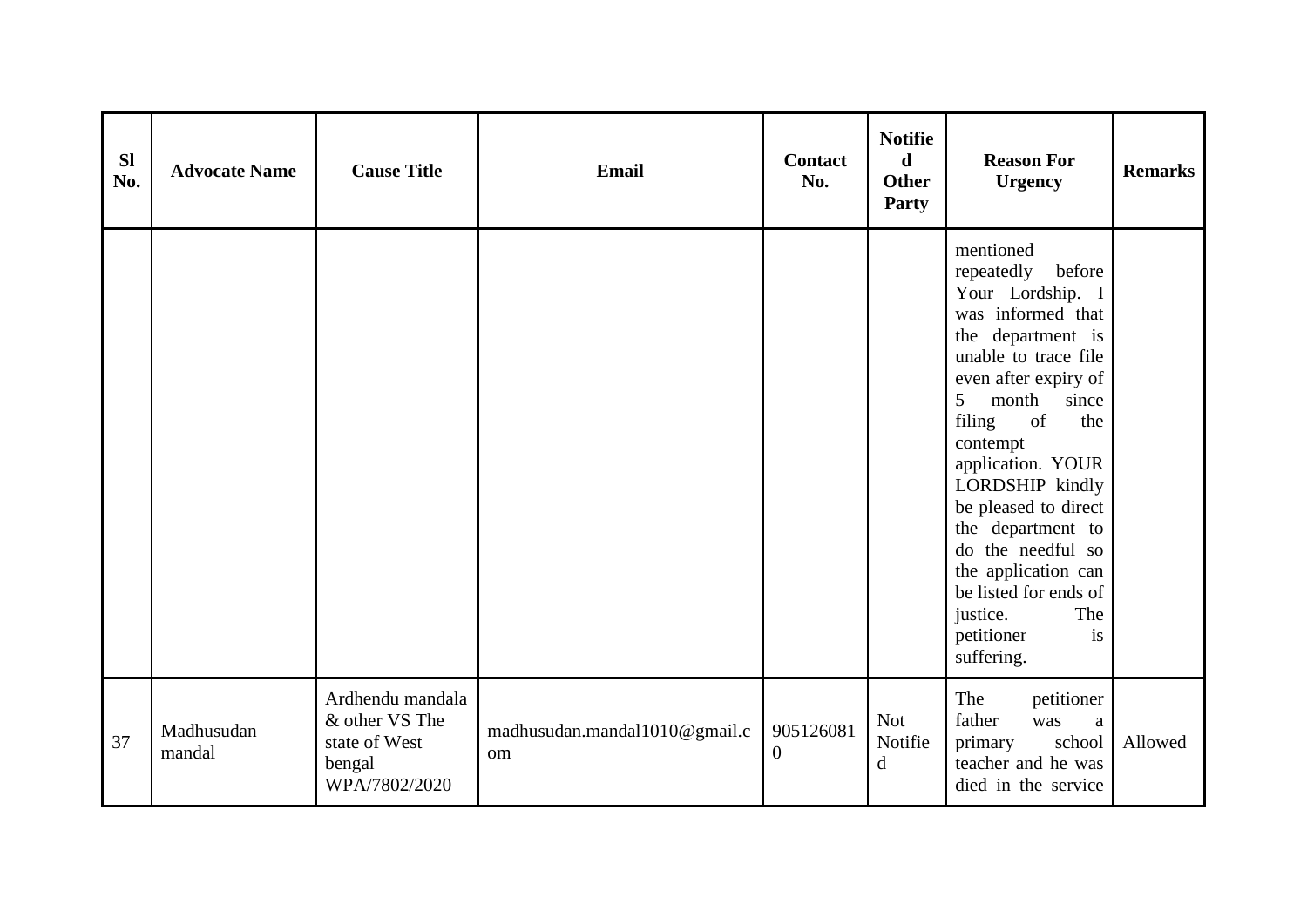| <b>Sl</b><br>No. | <b>Advocate Name</b> | <b>Cause Title</b>                                                            | Email              | <b>Contact</b><br>No.       | <b>Notifie</b><br>$\mathbf d$<br><b>Other</b><br>Party | <b>Reason For</b><br><b>Urgency</b>                                                                                                                                                                                                                                                                                                                                                              | <b>Remarks</b> |
|------------------|----------------------|-------------------------------------------------------------------------------|--------------------|-----------------------------|--------------------------------------------------------|--------------------------------------------------------------------------------------------------------------------------------------------------------------------------------------------------------------------------------------------------------------------------------------------------------------------------------------------------------------------------------------------------|----------------|
|                  |                      | Group-II                                                                      |                    |                             |                                                        | period<br>the<br>petitioner is made<br>application<br>for<br>appointment<br>on<br>compassionate<br>ground but<br>the<br>respondent did not<br>consider                                                                                                                                                                                                                                           |                |
| 38               | Sayan Mukherjee      | Hasimuddin<br>Ahmed VS The<br>State of West<br>Bengal & Ors<br>WPA/16907/2021 | sayan96m@gmail.com | 891023477<br>$\overline{4}$ | <b>Not</b><br>Notifie<br>d                             | Mentioning<br>new<br>motion<br>for<br>inclusion in<br>the<br>daily<br>list.<br>The<br>petitioner, a senior<br>citizen is being<br>deprived of<br>his<br>right to pension and<br>retirement benefits<br>which<br>has<br>been<br>stopped by<br>the<br>respondent<br>state<br>authorities<br>most<br>illegally. He<br>$\frac{1}{1}$<br>without pension for<br>the last 2 years<br>even after making | Allowed        |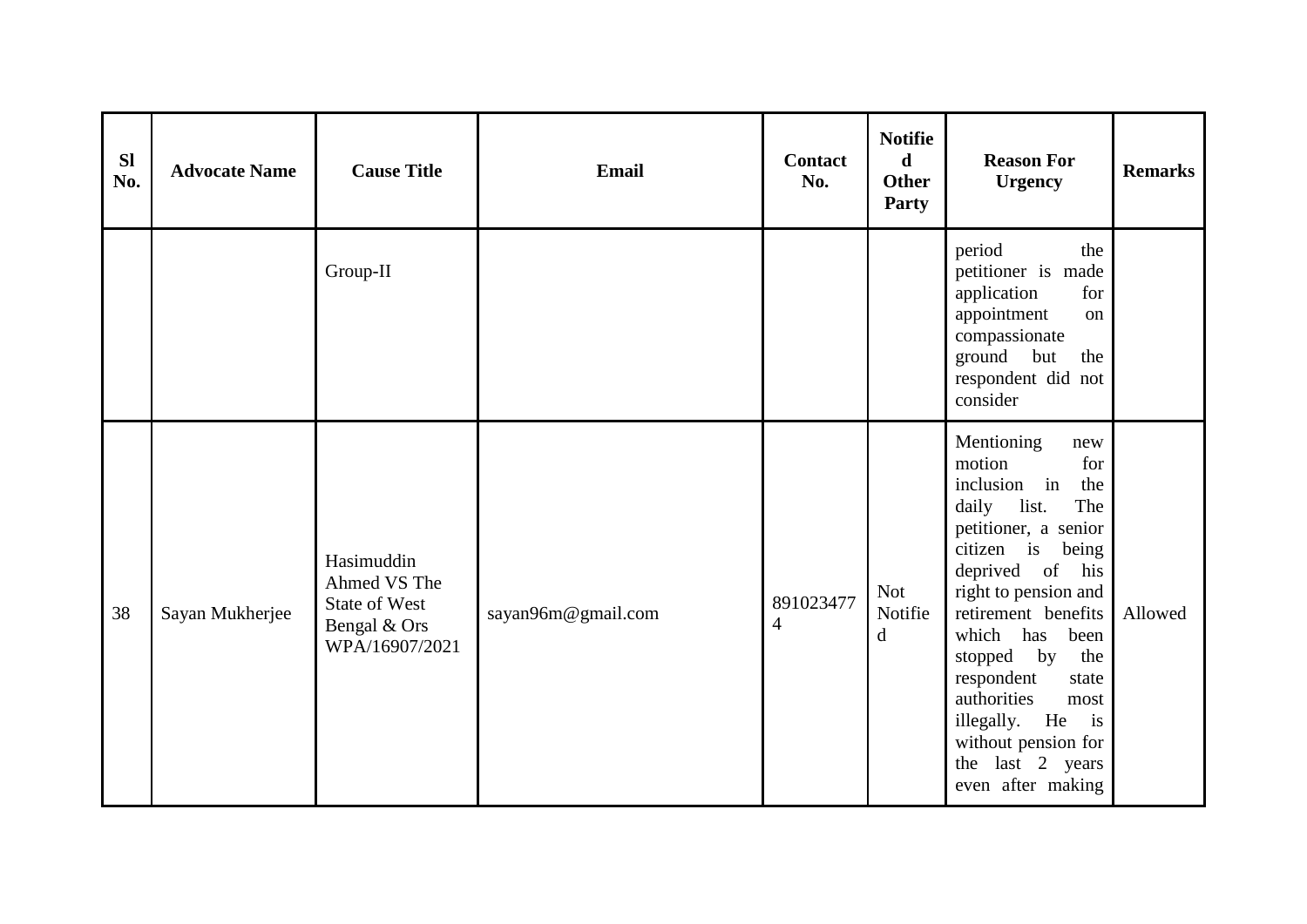| <b>Sl</b><br>No.    | <b>Advocate Name</b>     | <b>Cause Title</b>                                                           | <b>Email</b>           | <b>Contact</b><br>No.       | <b>Notifie</b><br>d<br><b>Other</b><br>Party | <b>Reason For</b><br><b>Urgency</b>                                                                                                             | <b>Remarks</b>                               |
|---------------------|--------------------------|------------------------------------------------------------------------------|------------------------|-----------------------------|----------------------------------------------|-------------------------------------------------------------------------------------------------------------------------------------------------|----------------------------------------------|
|                     |                          |                                                                              |                        |                             |                                              | repeated<br>representations<br>to<br>authorities<br>the<br>concerned and is<br>facing<br>extreme<br>financial difficulty.<br>Hence the urgency. |                                              |
| 39                  | Pooja Singh              | Saksham Ghosh<br>VS Union of India<br>and Ors<br>WPA/10195/2021<br>Group-II  | advocate95si@gmail.com | 903858580<br>3              | Notifie<br>d on<br>$02 - 12 -$<br>2021       | Admission<br>of<br>candidate in school                                                                                                          | Allowed                                      |
| 39.<br>$\mathbf{1}$ | Aniruddha Datta          | Saksham Ghosh<br>VS Union of India<br>& Others<br>WPA/10195/2021<br>Group-II | anidat08 $@$ gmail.com | 988377336<br>9              | Notifie<br>d on<br>$03 - 12 -$<br>2021       | No Urgency. Case<br>become<br>has<br>infructuous.                                                                                               | To be<br>listed as<br>To be<br>mentione<br>d |
| 40                  | Subhankar<br>Chakraborty | Rita Nandi VS<br>Indian Oil<br>Corporation<br>Limited and Ors.               | mannaruchira@gmail.com | 700105067<br>$\overline{7}$ | Notifie<br>d on<br>$05-12-$<br>2021          | Mentioning<br>the<br>matter on behalf of<br>the Respondent for<br>inclusion<br>in<br>list                                                       | Hearing<br>jan $2022$                        |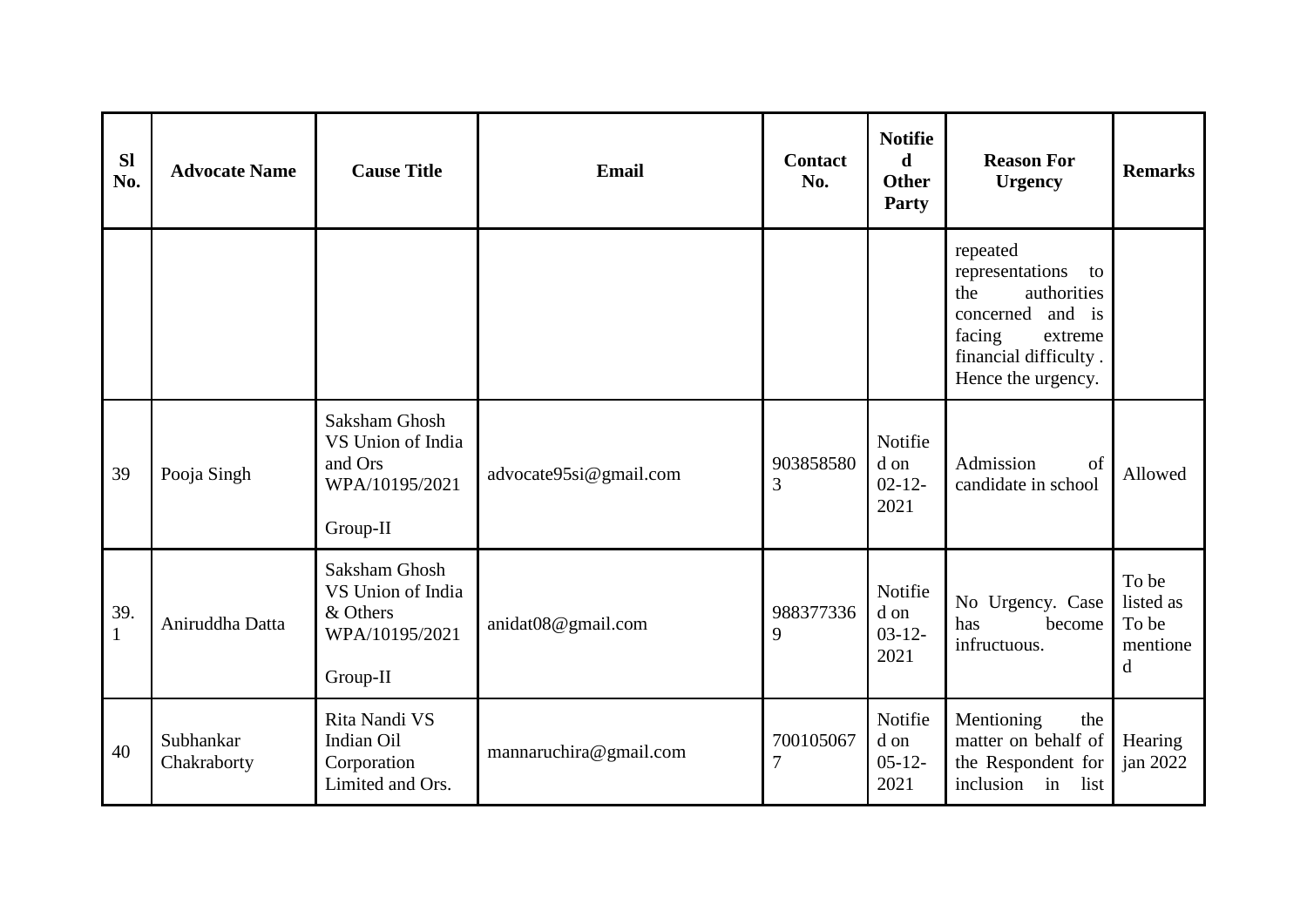| <b>Sl</b><br>No. | <b>Advocate Name</b>   | <b>Cause Title</b>                                                                 | Email              | <b>Contact</b><br>No.       | <b>Notifie</b><br>$\mathbf d$<br><b>Other</b><br>Party | <b>Reason For</b><br><b>Urgency</b>                                                                                                                                                                                                                                                                                                                                                  | <b>Remarks</b>      |
|------------------|------------------------|------------------------------------------------------------------------------------|--------------------|-----------------------------|--------------------------------------------------------|--------------------------------------------------------------------------------------------------------------------------------------------------------------------------------------------------------------------------------------------------------------------------------------------------------------------------------------------------------------------------------------|---------------------|
|                  |                        | WP/21365/2019<br>Group-VIII                                                        |                    |                             |                                                        | under the heading<br>"Hearing" the writ<br>petitioner has filed<br>the matter in the<br>year 2019.<br>The<br>Affidavit-in-<br>Opposition is filed<br>on behalf of the<br>Respondent<br>on<br>February 27, 2020<br>and the reply of the<br>opposition by the<br>claimant was filed<br>23rd March,<br>on<br>2021. The matter is<br>pending for hearing<br>before the Hon'ble<br>court. |                     |
| 41               | Prosenjit<br>Mukherjee | Biswajit Saha VS<br><b>State of West</b><br>Bengal<br>WPA/10609/2021<br>Group-VIII | az730657@gmail.com | 973373065<br>$\overline{7}$ | Notifie<br>d on<br>$24 - 11$<br>2021                   | My lordship, this is<br>a hearing matter.<br><b>Before</b><br>puja<br>vacation<br>Hon'ble<br>Court was direct to<br>list this matter after<br>puja<br>vacation.                                                                                                                                                                                                                      | Hearing<br>jan 2022 |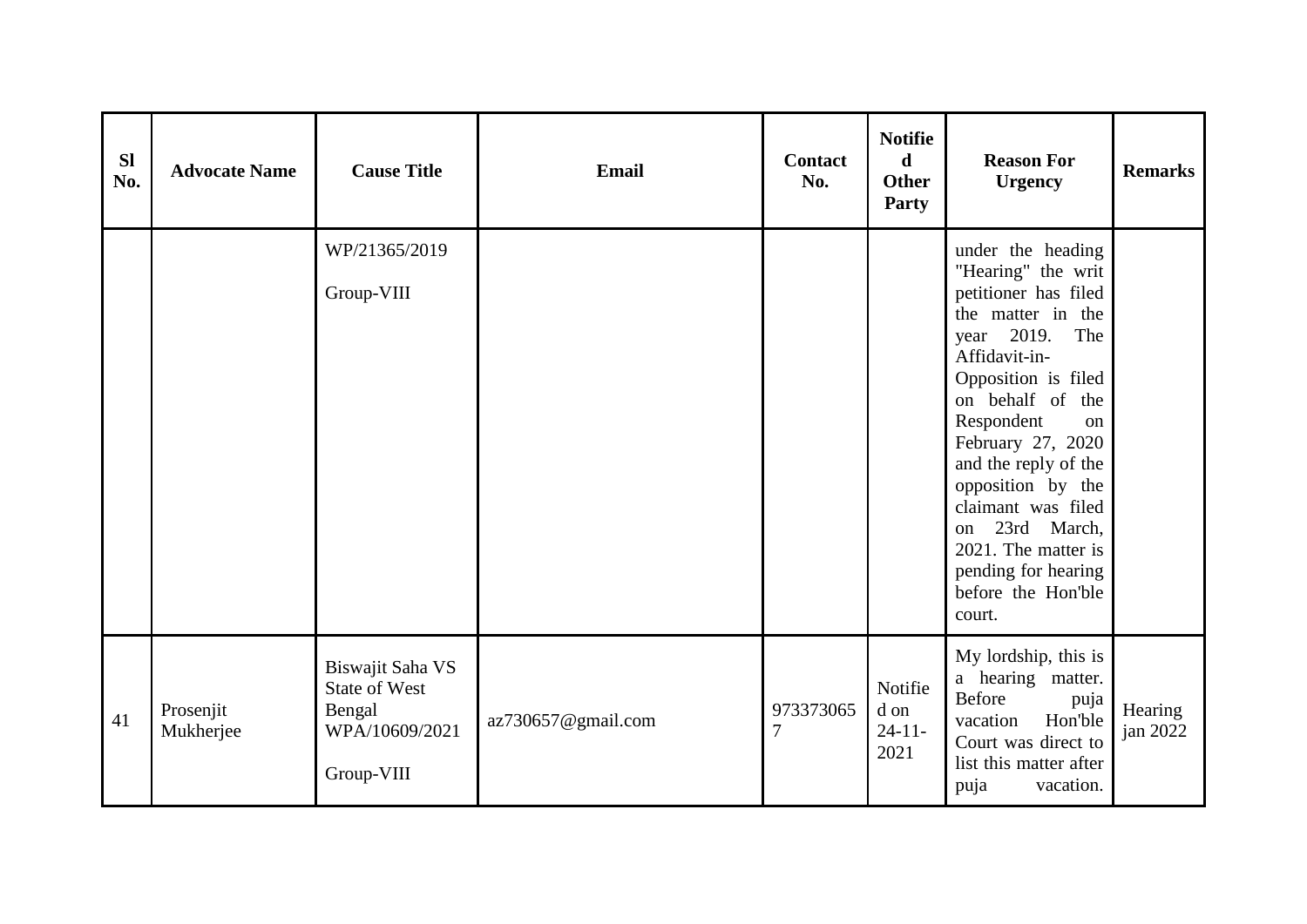| <b>Sl</b><br>No. | <b>Advocate Name</b>   | <b>Cause Title</b>                                                                        | <b>Email</b>                 | <b>Contact</b><br>No.       | <b>Notifie</b><br>d<br><b>Other</b><br>Party | <b>Reason For</b><br><b>Urgency</b>                                                                                                                                                                     | <b>Remarks</b> |
|------------------|------------------------|-------------------------------------------------------------------------------------------|------------------------------|-----------------------------|----------------------------------------------|---------------------------------------------------------------------------------------------------------------------------------------------------------------------------------------------------------|----------------|
|                  |                        |                                                                                           |                              |                             |                                              | Affidavit<br>of<br>opposition<br>have<br>submitted.<br>been<br>This<br>matter<br>is<br>pending so many<br>month. kindly fixed<br>this matter as soon<br>as possible                                     |                |
| 42               | Abani Bhushan<br>Ghosh | Ashis Mandal VS<br><b>State of West</b><br>Bengal and ors<br>WPA/10095/2020<br>CAN/2/2021 | abanighosh92@gmail.com       | 843647347<br>$\overline{2}$ | <b>Not</b><br>Notifie<br>d                   | CAN<br>This<br>filed<br>application<br>within<br>time<br>for<br>restoration of<br>the<br>Writ<br>Petition.<br>Kindly listed the<br>matter<br>under<br>heading<br>'Application'<br>(for<br>restoration). | Allowed        |
| 43               | Goutam Kumar<br>Maity. | Nandarani Halder<br>VS State of West<br>Bengal & Ors<br>WPA/8048/2021<br>Group-II         | advocate.goutam.gm@gmail.com | 983076612                   | <b>Not</b><br>Notifie<br>d                   | <b>INTEREST</b><br>ON<br><b>GRATUITY</b><br>and<br>is<br>petitioner<br>a<br>Senior Citizen.                                                                                                             | Allowed        |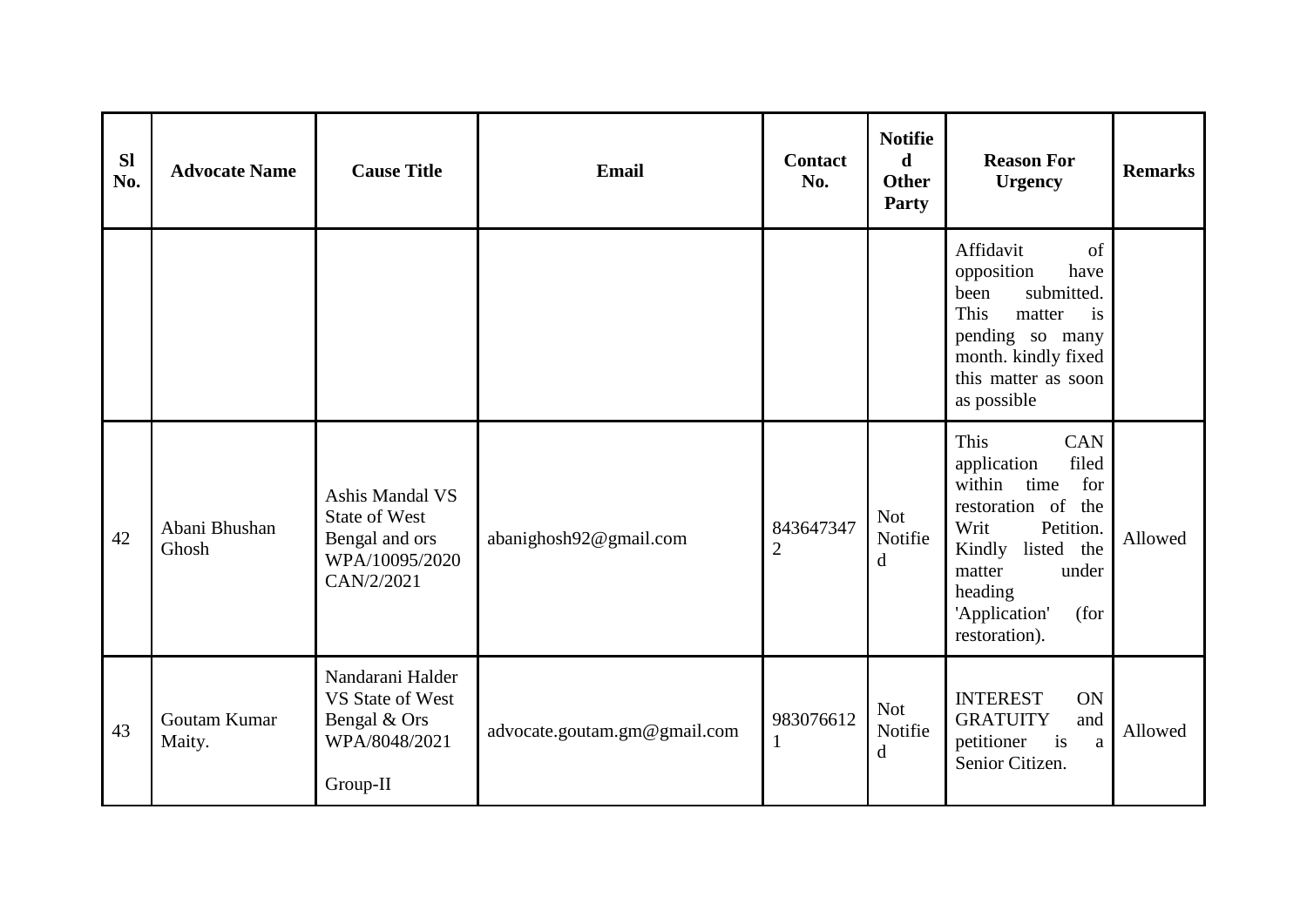| <b>SI</b><br>No. | <b>Advocate Name</b>   | <b>Cause Title</b>                                                              | Email                        | <b>Contact</b><br>No. | <b>Notifie</b><br>d<br><b>Other</b><br>Party | <b>Reason For</b><br><b>Urgency</b>                                                                            | <b>Remarks</b> |
|------------------|------------------------|---------------------------------------------------------------------------------|------------------------------|-----------------------|----------------------------------------------|----------------------------------------------------------------------------------------------------------------|----------------|
| 44               | Goutam Kumar<br>Maity. | Lutfa Bibi VS<br>State of W.B &<br><b>Ors</b><br>WPA/8050/2021<br>Group-II      | advocate.goutam.gm@gmail.com | 983076612             | <b>Not</b><br>Notifie<br>$\mathbf d$         | <b>INTEREST</b><br><b>ON</b><br><b>GRATUITY</b><br>and<br>i <sub>s</sub><br>petitioner<br>a<br>senior Citizen  | Allowed        |
| 45               | Goutam Kumar<br>Maity. | Sunil Kumar<br>Gayen VS State of<br>W.B. & Ors<br>WPA/8053/2021<br>Group-II     | advocate.goutam.gm@gmail.com | 983076612             | <b>Not</b><br>Notifie<br>$\mathbf d$         | <b>INTEREST</b><br>ON<br><b>GRATUITY</b><br>and<br>i <sub>s</sub><br>petitioner<br>a<br>senior Citizen         | Allowed        |
| 46               | Goutam Kumar<br>Maity. | Prohladi Mondal<br>& Ors VS State of<br>W.B. & Ors<br>WPA/8057/2021<br>Group-II | advocate.goutam.gm@gmail.com | 983076612             | <b>Not</b><br>Notifie<br>$\mathbf d$         | <b>INTEREST</b><br>ON<br><b>GRATUITY</b><br>and<br>i <sub>s</sub><br>petitioner<br>a<br>senior citizen.        | Allowed        |
| 47               | Goutam Kumar<br>Maity. | Md. Golam Rasid<br>Laskar VS State of<br>W.B. & Ors<br>WPA/8062/2021            | advocate.goutam.gm@gmail.com | 983076612             | <b>Not</b><br>Notifie<br>d                   | <b>INTEREST</b><br><b>ON</b><br><b>GRATUITY</b><br>and<br>i <sub>s</sub><br>petitioner<br>a<br>Senior Citizen. | Allowed        |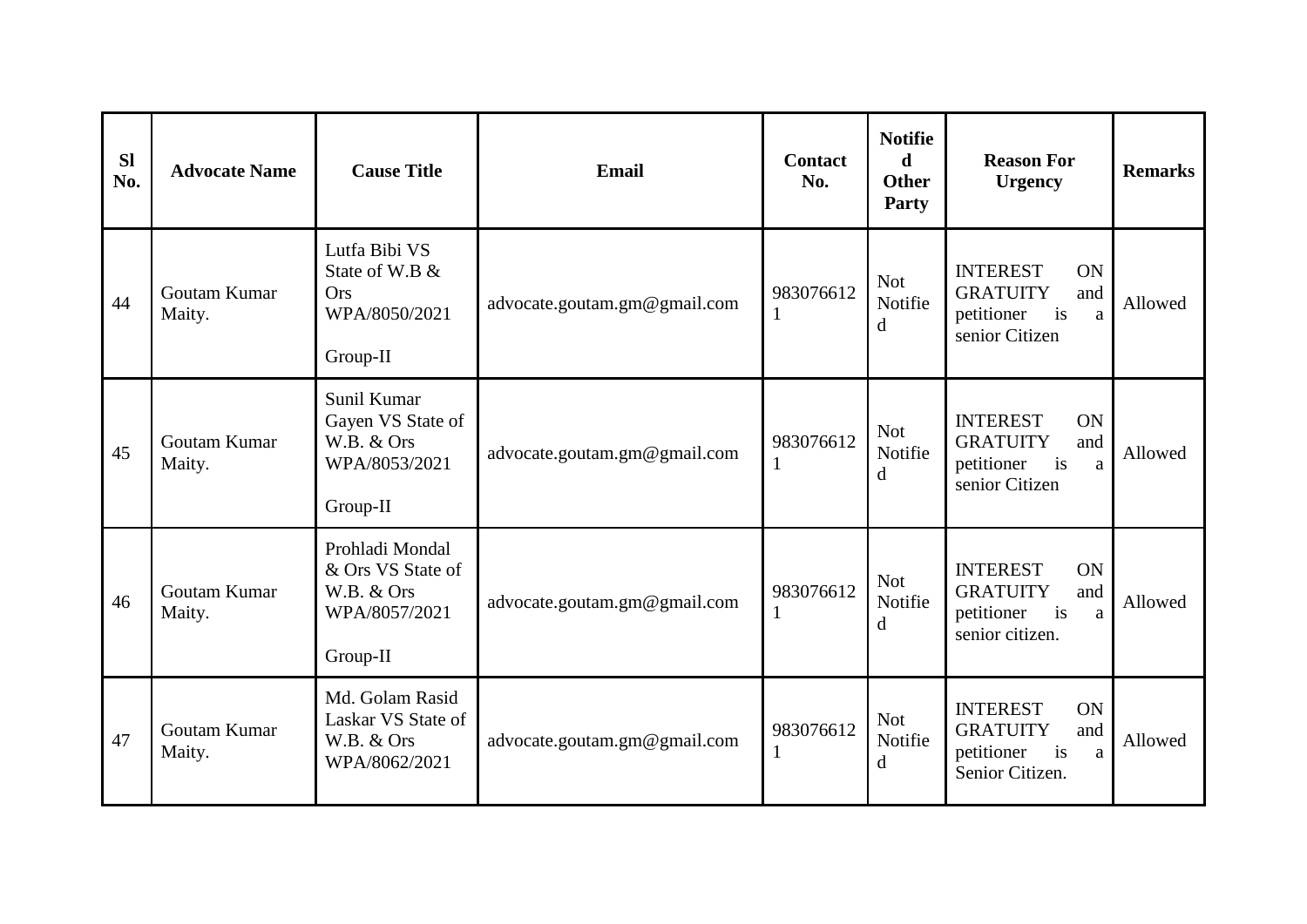| <b>Sl</b><br>No. | <b>Advocate Name</b>   | <b>Cause Title</b>                                                                 | <b>Email</b>                 | <b>Contact</b><br>No.     | <b>Notifie</b><br>d<br><b>Other</b><br>Party | <b>Reason For</b><br><b>Urgency</b>                                                                                                                                                                          | <b>Remarks</b> |
|------------------|------------------------|------------------------------------------------------------------------------------|------------------------------|---------------------------|----------------------------------------------|--------------------------------------------------------------------------------------------------------------------------------------------------------------------------------------------------------------|----------------|
|                  |                        | Group-II                                                                           |                              |                           |                                              |                                                                                                                                                                                                              |                |
| 48               | Goutam Kumar<br>Maity. | Kanan Bala Paik<br>VS State of W.B.<br>$&$ Ors<br>WPA/8069/2021<br>Group-II        | advocate.goutam.gm@gmail.com | 983076612<br>$\mathbf{1}$ | <b>Not</b><br>Notifie<br>$\mathbf d$         | <b>INTEREST</b><br><b>ON</b><br><b>GRATUITY</b><br>and<br>petitioner<br>is<br>a<br>senior citizen.                                                                                                           | Allowed        |
| 49               | Sukumar Sarkar         | Sova Saha VS<br><b>State of West</b><br>Bengal & Ors<br>WPA/16420/2021<br>Group-II | sukumarsarkar3580@gmail.com  | 983608569<br>$\Omega$     | <b>Not</b><br>Notifie<br>d                   | The writ petitions<br>filed<br>been<br>has<br>against<br>non<br>payment of retiral<br>benefits. Petitioner<br>suffering for<br>is<br>such non payment<br>as such the matter<br>may be listed for<br>hearing. | Allowed        |
| 50               | Goutam Kumar<br>Maity. | Umashashi<br>Mondal VS State<br>of W,B. & Ors<br>WPA/8085/2021<br>Group-II         | advocate.goutam.gm@gmail.com | 983076612                 | <b>Not</b><br>Notifie<br>d                   | <b>INTEREST</b><br>ON<br><b>GRATUITY</b><br>and<br>petitioner<br>is<br>a<br>senior citizen.                                                                                                                  | Allowed        |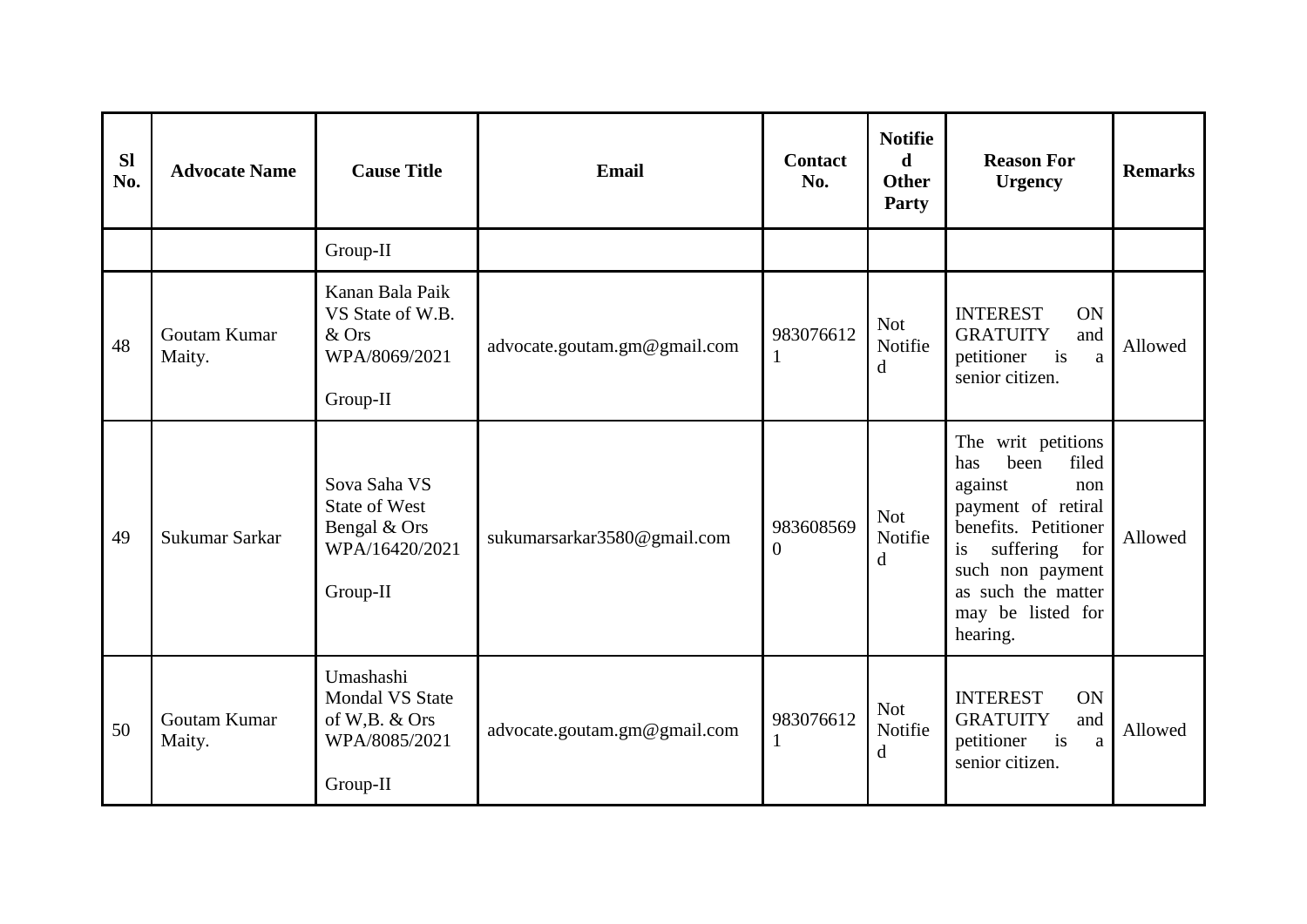| <b>SI</b><br>No. | <b>Advocate Name</b>   | <b>Cause Title</b>                                                                       | Email                        | <b>Contact</b><br>No. | <b>Notifie</b><br>d<br><b>Other</b><br><b>Party</b> | <b>Reason For</b><br><b>Urgency</b>                                                                                                                                                                                     | <b>Remarks</b> |
|------------------|------------------------|------------------------------------------------------------------------------------------|------------------------------|-----------------------|-----------------------------------------------------|-------------------------------------------------------------------------------------------------------------------------------------------------------------------------------------------------------------------------|----------------|
| 51               | Goutam Kumar<br>Maity. | Jagadish Chandra<br><b>Mondal VS State</b><br>of W.B. & Ors<br>WPA/8088/2021<br>Group-II | advocate.goutam.gm@gmail.com | 983076612             | <b>Not</b><br>Notifie<br>$\mathbf d$                | <b>INTEREST</b><br>ON<br><b>GRATUITY</b><br>and<br>is<br>petitioner<br>a<br>senior citizen.                                                                                                                             | Allowed        |
| 52               | Sukumar Sarkar         | Monika Ghosh VS<br><b>State of West</b><br>Bengal & Ors.<br>WPA/7931/2018<br>Group-II    | sukumarsarkar3580@gmail.com  | 983608569<br>$\Omega$ | <b>Not</b><br>Notifie<br>d                          | The writ petition is<br>filed against non<br>payment of retiral<br>benefits. Petitioner<br>suffering<br>for<br>is<br>non-payment of his<br>legitimate dues as<br>the<br>such<br>matter<br>may be listed for<br>Hearing. | Allowed        |
| 53               | Shetparna ray          | Mozaffar ahmed<br>VS State of West<br>Bengal<br>WPA/5783/2021<br>Group-II                | shetparnaray@gmail.com       | 869794233<br>6        | Notifie<br>d on<br>$03-12-$<br>2021                 | Petitioner<br>participated<br>for<br>recruitment<br>as<br>teacher<br>primary<br>under<br>Exempted(general)<br>Total<br>category.<br>vacancy as notified                                                                 | Allowed        |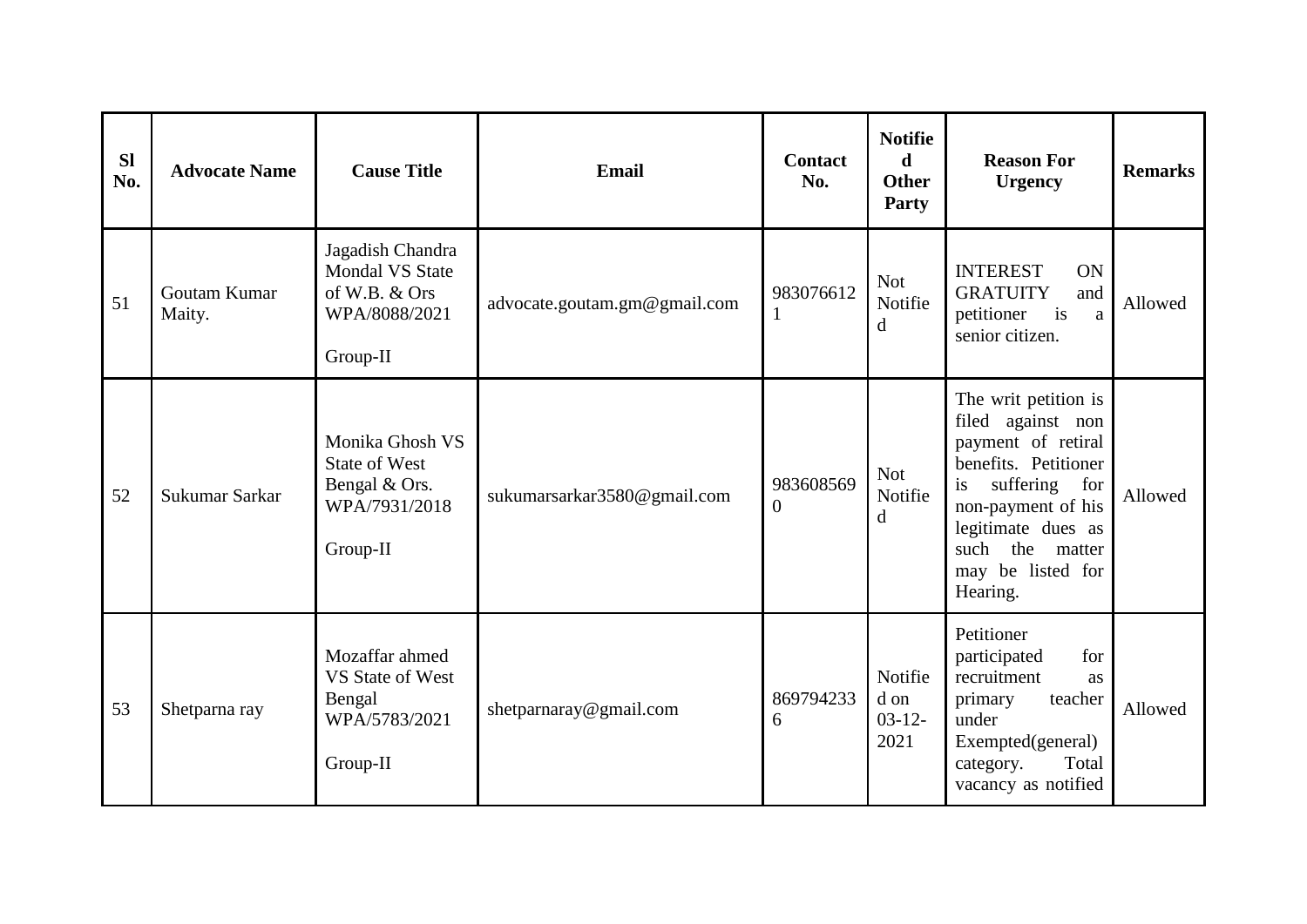| <b>Sl</b><br>No. | <b>Advocate Name</b>  | <b>Cause Title</b>                                               | Email                     | Contact<br>No. | <b>Notifie</b><br>$\mathbf d$<br><b>Other</b><br>Party | <b>Reason For</b><br><b>Urgency</b>                                                                                                                                                                                                                                                                                                                          | <b>Remarks</b> |
|------------------|-----------------------|------------------------------------------------------------------|---------------------------|----------------|--------------------------------------------------------|--------------------------------------------------------------------------------------------------------------------------------------------------------------------------------------------------------------------------------------------------------------------------------------------------------------------------------------------------------------|----------------|
|                  |                       |                                                                  |                           |                |                                                        | 187<br>only<br>131<br>candidates under E.<br>$\mathbf C$<br>category<br>are<br>included and 56<br>vacancies are yet to<br>be filled up, and<br>petitioner<br>is<br>entitled to get his<br>name included in<br>the merit list. And<br>petitioner will be<br>getting much more<br>marks<br>than<br>the<br>lowest cut off is<br>unduly<br>denied<br>appointment |                |
| 54               | Somesh kumar<br>ghosh | Swarnajit Basu<br>&ors VS Union of<br>india &ors<br>WPA/165/2021 | Someshghosh7781@gmail.com | 727875481      | Notifie<br>d on<br>$03-12-$<br>2021                    | Ineligible<br>and<br>incompetent<br>candidates having<br><b>B.ED</b> qualification<br>are being appointed<br>for<br>primary<br>teachers in spite of<br>having competent<br>qualified<br>and                                                                                                                                                                  | Allowed        |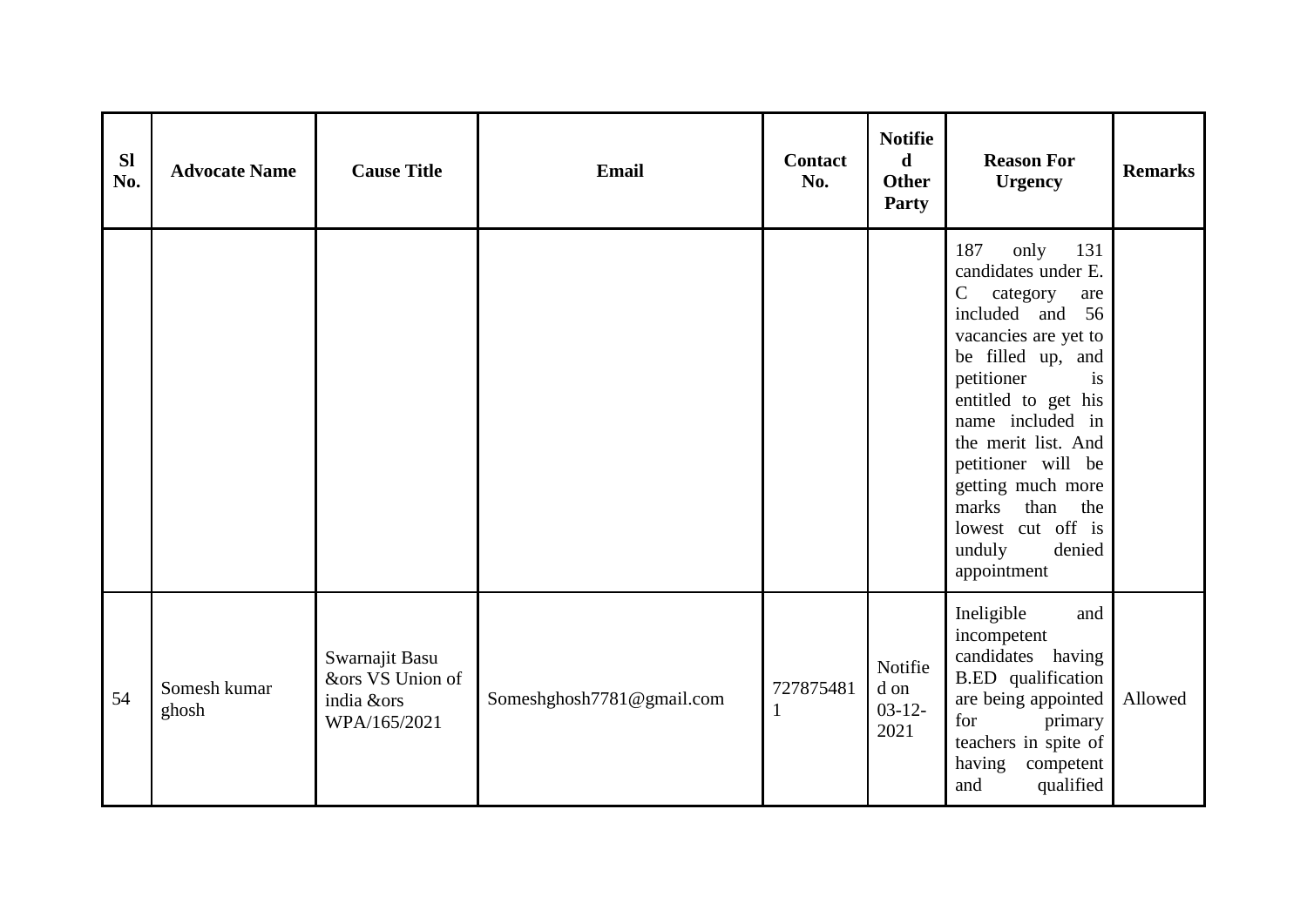| SI<br>No. | <b>Advocate Name</b> | <b>Cause Title</b> | Email                        | <b>Contact</b><br>No. | <b>Notifie</b><br>$\mathbf d$<br><b>Other</b><br>Party | <b>Reason For</b><br><b>Urgency</b>                                                                                                                                                                                                                                                                                                                                                                                                                                | <b>Remarks</b> |
|-----------|----------------------|--------------------|------------------------------|-----------------------|--------------------------------------------------------|--------------------------------------------------------------------------------------------------------------------------------------------------------------------------------------------------------------------------------------------------------------------------------------------------------------------------------------------------------------------------------------------------------------------------------------------------------------------|----------------|
|           |                      |                    |                              |                       |                                                        | candidates<br>having<br><b>DLLED</b><br>qualification.The<br>petitiion was part<br>heard before The<br>Hon'ble<br>Justice<br>Abhijit<br>Gangopadhyay but<br>due to change of<br>determination the<br>matter was released<br>on<br>02.12.2021. Unless<br>matter is heard on<br>basis,<br>urgent<br>ineligible<br>candidates will get<br>the<br>on-going<br>appointment.<br>Inspite of<br>being<br>competent<br>petitioners<br>will<br>loose<br>such<br>appointment. |                |
| 55        | Goutam Kumar         | Laxmi Rani         | advocate.goutam.gm@gmail.com | 983076612             | <b>Not</b>                                             | <b>INTEREST</b><br>ON                                                                                                                                                                                                                                                                                                                                                                                                                                              | Allowed        |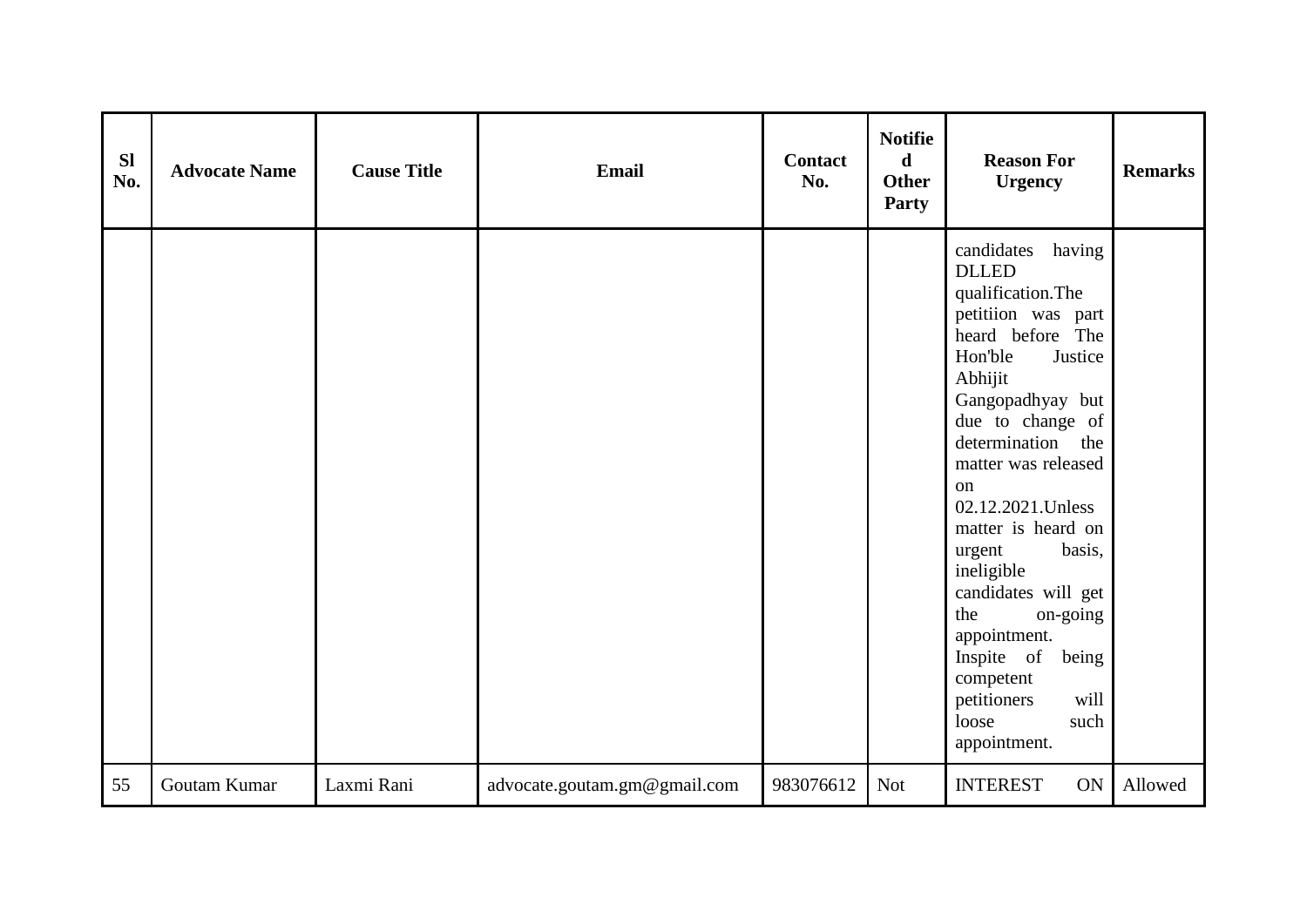| <b>SI</b><br>No. | <b>Advocate Name</b>   | <b>Cause Title</b>                                                                    | <b>Email</b>                 | <b>Contact</b><br>No. | <b>Notifie</b><br>d<br><b>Other</b><br><b>Party</b> | <b>Reason For</b><br><b>Urgency</b>                                                                                                                                                                                                                                                                                            | <b>Remarks</b> |
|------------------|------------------------|---------------------------------------------------------------------------------------|------------------------------|-----------------------|-----------------------------------------------------|--------------------------------------------------------------------------------------------------------------------------------------------------------------------------------------------------------------------------------------------------------------------------------------------------------------------------------|----------------|
|                  | Maity.                 | <b>Mondal VS State</b><br>of W.B. & ors<br>WPA/8091/2021<br>Group-II                  |                              | $\mathbf{1}$          | Notifie<br>d                                        | <b>GRATUITY</b><br>and<br>petitioner is a sinior<br>citizen                                                                                                                                                                                                                                                                    |                |
| 56               | Shetparna ray          | Anichuddin sarder<br>and anr VS State<br>of West Bengal<br>WPA/19654/2018<br>Group-II | shetparnaray@gmail.com       | 869794233<br>6        | Notifie<br>d on<br>$03-12-$<br>2021                 | Petitioners<br>are<br>physically<br>challenged persons<br>and they took part<br>in primary teacher<br>recruitment process<br>and<br>their names<br>appeared on merit<br>list but they were<br>provided<br>not<br>appointment.<br>Matter was going<br>for<br>on<br>years<br>unfortunately it got<br>dismissed<br>for<br>default | Allowed        |
| 57               | Goutam Kumar<br>Maity. | Bijon Kr. Saha VS<br>State of W.B. &<br>Ors                                           | advocate.goutam.gm@gmail.com | 983076612<br>1        | <b>Not</b><br>Notifie<br>d                          | <b>INTEREST</b><br>ON<br><b>GRATUITY</b><br>and<br>petitioner<br>is<br>a                                                                                                                                                                                                                                                       | Allowed        |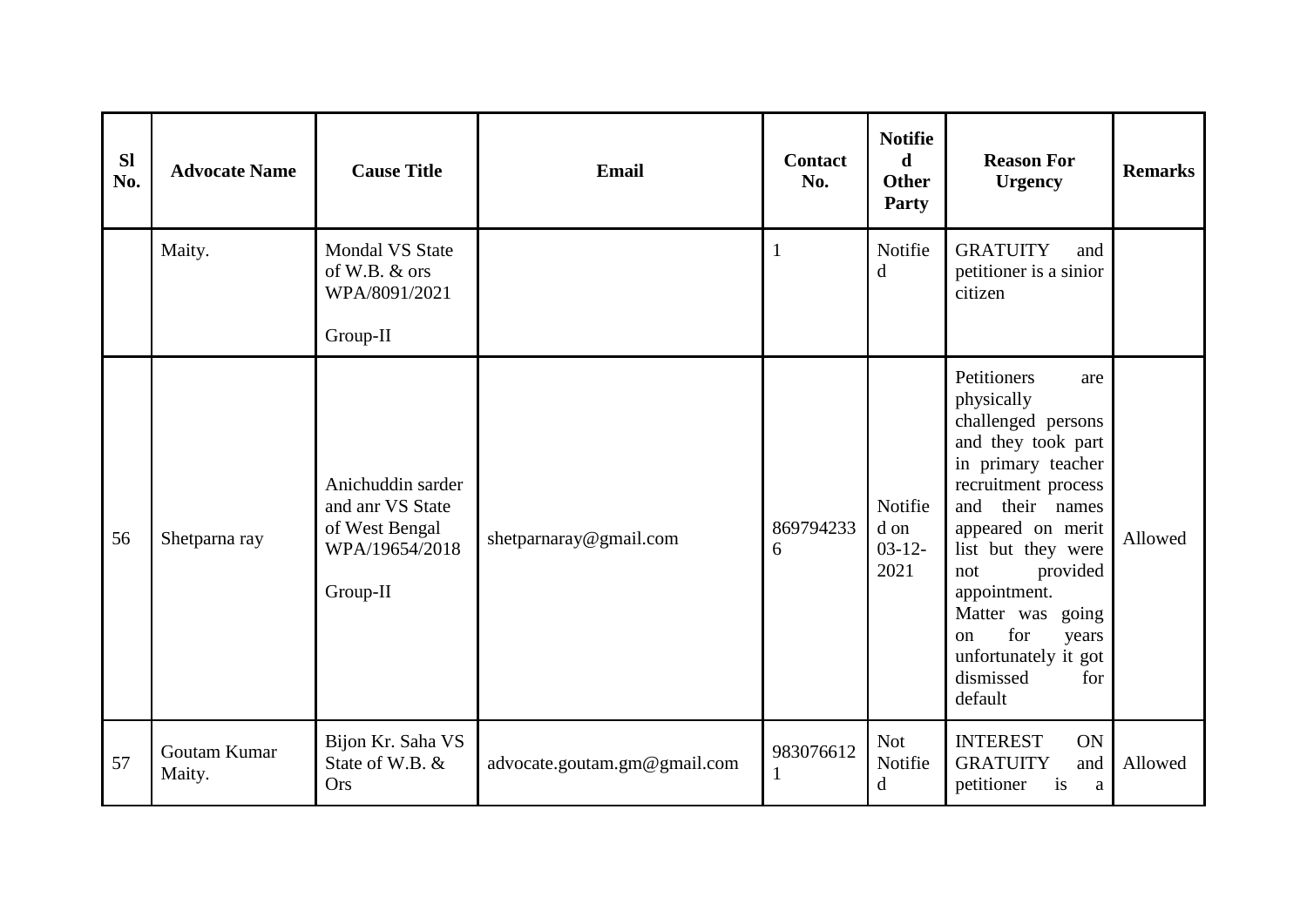| <b>Sl</b><br>No. | <b>Advocate Name</b>   | <b>Cause Title</b>                                                           | <b>Email</b>                 | <b>Contact</b><br>No.     | <b>Notifie</b><br>$\mathbf d$<br><b>Other</b><br>Party | <b>Reason For</b><br><b>Urgency</b>                                                                                                                                                                                                                                                                | <b>Remarks</b> |
|------------------|------------------------|------------------------------------------------------------------------------|------------------------------|---------------------------|--------------------------------------------------------|----------------------------------------------------------------------------------------------------------------------------------------------------------------------------------------------------------------------------------------------------------------------------------------------------|----------------|
|                  |                        | WPA/8095/2021                                                                |                              |                           |                                                        | senior citizen.                                                                                                                                                                                                                                                                                    |                |
|                  |                        | Group-II                                                                     |                              |                           |                                                        |                                                                                                                                                                                                                                                                                                    |                |
| 58               | Shetparna ray          | Md Sirajul Islam<br>VS State of West<br>Bengal<br>WPA/7213/2021              | shetparnaray@gmail.com       | 869794233<br>6            | Notifie<br>d on<br>$03 - 12 -$<br>2021                 | Petitioner<br>participated in the<br>primary<br>teacher<br>recruitment process<br>of 2009 and the<br>petitioners<br>are<br>denied<br>unduely<br>The<br>appointment.<br>matter<br>was<br>appearing in the list<br>but due to change<br>determination<br>of<br>the matter requires<br>to be enlisted | Allowed        |
| 59               | Goutam Kumar<br>Maity. | Baidya Nath<br>Naskar VS State of<br>W,B. & Ors<br>WPA/8099/2021<br>Group-II | advocate.goutam.gm@gmail.com | 983076612<br>$\mathbf{1}$ | <b>Not</b><br>Notifie<br>d                             | <b>INTEREST</b><br>ON<br><b>GRATUITY</b><br>and<br>i <sub>s</sub><br>petitioner<br>a<br>senior citizen                                                                                                                                                                                             | Allowed        |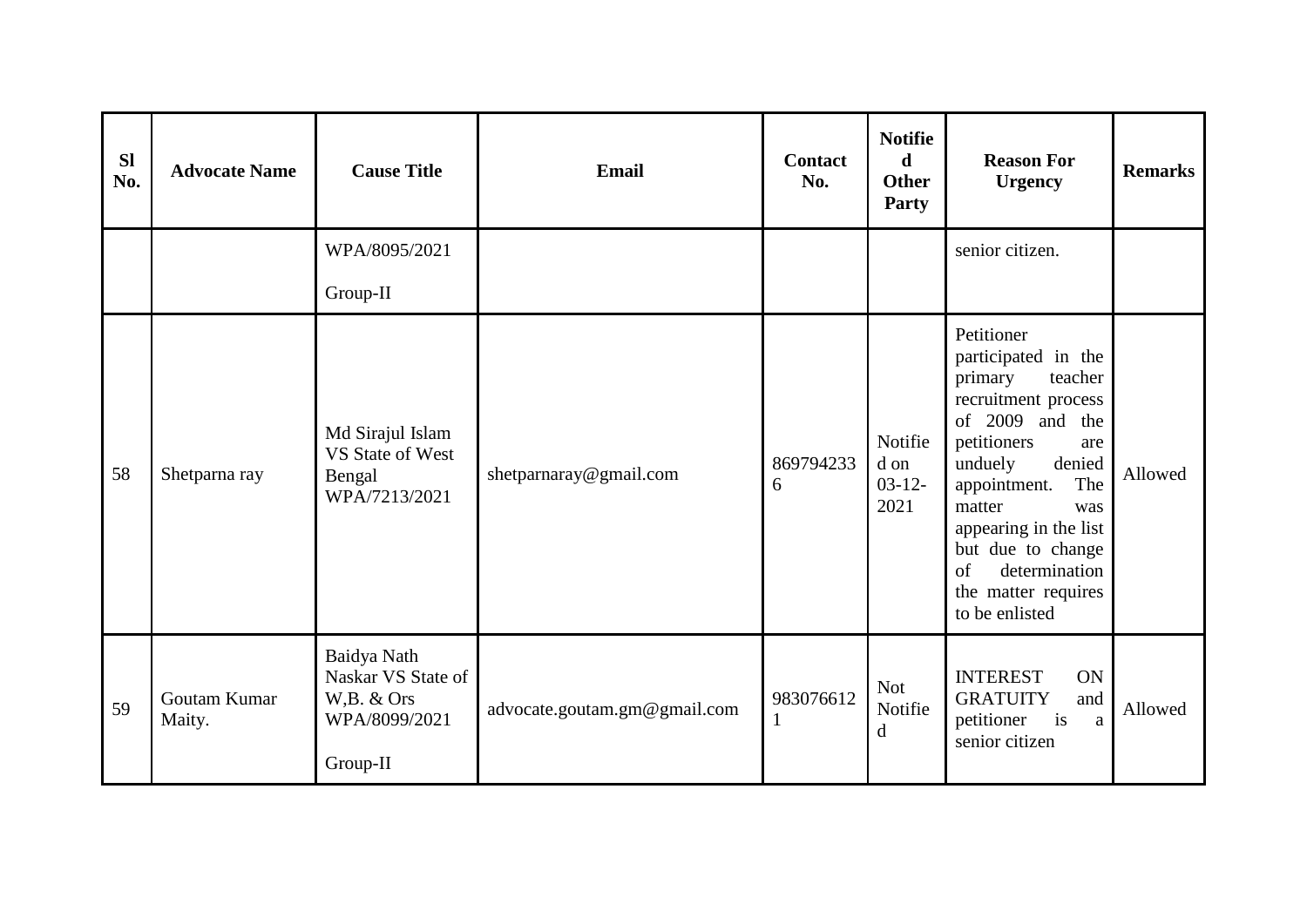| <b>Sl</b><br>No. | <b>Advocate Name</b>   | <b>Cause Title</b>                                                               | <b>Email</b>                   | <b>Contact</b><br>No. | <b>Notifie</b><br>d<br><b>Other</b><br><b>Party</b> | <b>Reason For</b><br><b>Urgency</b>                                                                     | <b>Remarks</b> |
|------------------|------------------------|----------------------------------------------------------------------------------|--------------------------------|-----------------------|-----------------------------------------------------|---------------------------------------------------------------------------------------------------------|----------------|
| 60               | biswajit mal           | Madhu Sudan Shit<br>VS The State of<br>West Bengal<br>WPA/8545/2021<br>Group-II  | advocatebiswajitmal6@gmail.com | 987556476<br>3        | Notifie<br>d on<br>$02 - 12 -$<br>2021              | Interest<br>On<br>Gratuity                                                                              | Allowed        |
| 61               | biswajit mal           | Hemlata Sau VS<br>The State of West<br>Bengal<br>WPA/8547/2021<br>Group-II       | advocatebiswajitmal6@gmail.com | 987556476<br>3        | Notifie<br>d on<br>$02 - 12 -$<br>2021              | Interest<br>On<br>Gratuity                                                                              | Allowed        |
| 63               | Goutam Kumar<br>Maity. | Ghaneshyam<br>Kayal VS State of<br>W.B. & Ors<br>WPA/8103/2021<br>Group-II       | advocate.goutam.gm@gmail.com   | 983076612             | <b>Not</b><br>Notifie<br>$\mathbf d$                | <b>INTEREST</b><br>ON<br><b>GRATUITY</b><br>and<br>i <sub>s</sub><br>petitioner<br>a<br>senior citizen. | Allowed        |
| 64               | biswajit mal           | Iswar Chandra<br>Murmu VS The<br><b>State of West</b><br>Bengal<br>WPA/8553/2021 | advocatebiswajitmal6@gmail.com | 987556476<br>3        | Notifie<br>d on<br>$02 - 12 -$<br>2021              | On<br>Interest<br>Gratuity                                                                              | Allowed        |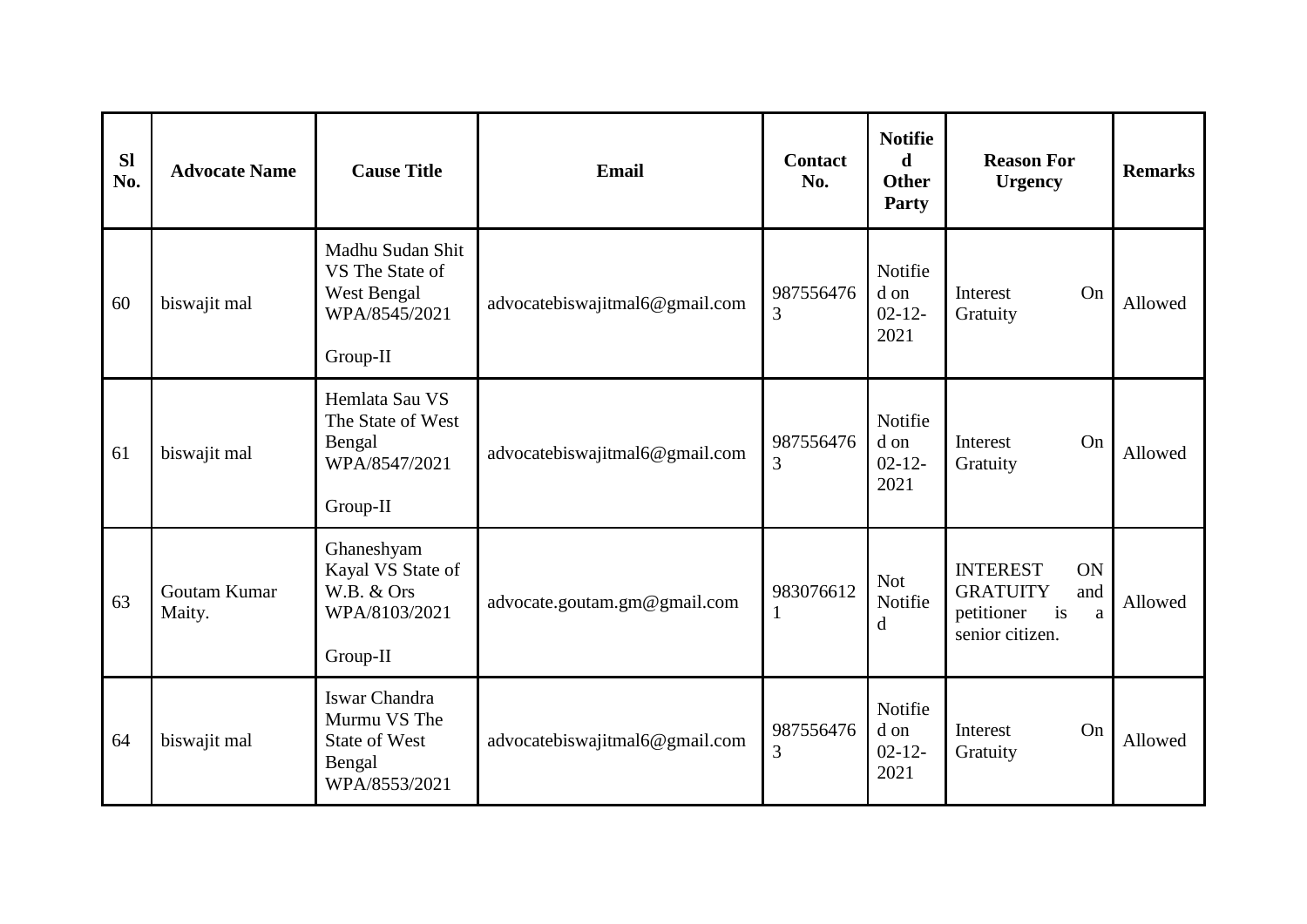| <b>Sl</b><br>No. | <b>Advocate Name</b>      | <b>Cause Title</b>                                                                           | <b>Email</b>                 | <b>Contact</b><br>No.       | <b>Notifie</b><br>d<br><b>Other</b><br>Party | <b>Reason For</b><br><b>Urgency</b>                                                                                                                                                        | <b>Remarks</b> |
|------------------|---------------------------|----------------------------------------------------------------------------------------------|------------------------------|-----------------------------|----------------------------------------------|--------------------------------------------------------------------------------------------------------------------------------------------------------------------------------------------|----------------|
|                  |                           | Group-II                                                                                     |                              |                             |                                              |                                                                                                                                                                                            |                |
| 65               | As his Kumar<br>Chowdhury | Del Roson<br>Bengum VS The<br><b>State of West</b><br>Bengal<br>WP/14833/2021<br>ASTA/1/2021 | advocateashis@gmail.com      | 983019220<br>$\overline{7}$ | Notifie<br>d on<br>$05-12-$<br>2021          | Died in hireness                                                                                                                                                                           | Allowed        |
| 66               | Goutam Kumar<br>Maity.    | Tripurari Haldar<br>VS State of W.B.<br>& Ors<br>WPA/8107/2021<br>Group-II                   | advocate.goutam.gm@gmail.com | 983076612                   | <b>Not</b><br>Notifie<br>d                   | <b>INTEREST</b><br>ON<br><b>GRATUITY</b><br>and<br>i <sub>s</sub><br>petitioner<br>a<br>senior citizen.                                                                                    | Allowed        |
| 67               | Shetparna ray             | Asadul Islam VS<br><b>State of West</b><br>Bengal<br>WPA/7207/2021<br>Group-II               | shetparnaray@gmail.com       | 869794233<br>6              | Notifie<br>d on<br>$03-12-$<br>2021          | Petitioner<br>in<br>participated<br>2009<br>primary<br>teachers<br>recruitment process<br>and<br><sub>on</sub><br>merit<br>petitioner is unduly<br>denied appointment<br>the<br>said<br>in | Allowed        |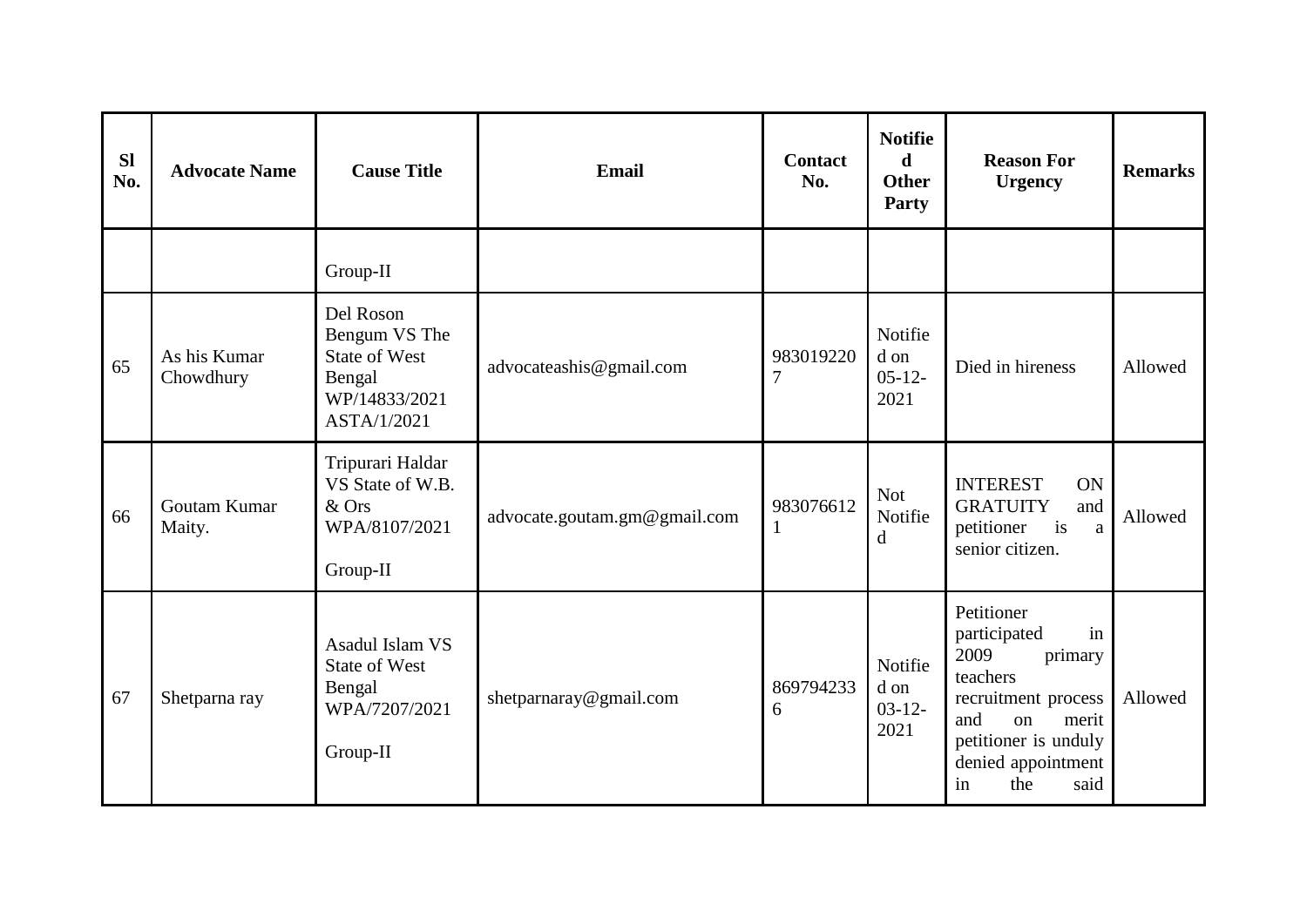| <b>Sl</b><br>No. | <b>Advocate Name</b>   | <b>Cause Title</b>                                                              | Email                          | <b>Contact</b><br>No. | <b>Notifie</b><br>d<br><b>Other</b><br>Party | <b>Reason For</b><br><b>Urgency</b>                                                                                                                             | <b>Remarks</b> |
|------------------|------------------------|---------------------------------------------------------------------------------|--------------------------------|-----------------------|----------------------------------------------|-----------------------------------------------------------------------------------------------------------------------------------------------------------------|----------------|
|                  |                        |                                                                                 |                                |                       |                                              | recruitment<br>process. The matter<br>was appearing in<br>the list before but<br>due to change<br>of<br>determination<br>it<br>requires<br>be<br>to<br>enlisted |                |
| 69               | Goutam Kumar<br>Maity. | Alo Rani Dutta VS<br>State of W.B. &<br><b>Ors</b><br>WPA/8111/2021<br>Group-II | advocate.goutam.gm@gmail.com   | 983076612             | <b>Not</b><br>Notifie<br>$\mathbf d$         | <b>INTEREST</b><br>ON<br><b>GRATUITY</b><br>and<br>is<br>petitioner<br>a<br>senior citizen.                                                                     | Allowed        |
| 70               | biswajit mal           | Saraswati Mahata<br>VS The State of<br>West Bengal<br>WPA/8555/2021<br>Group-II | advocatebiswajitmal6@gmail.com | 987556476<br>3        | Notifie<br>d on<br>$02 - 12 -$<br>2021       | On<br>Interest<br>Gratuity                                                                                                                                      | Allowed        |
| 71               | Goutam Kumar<br>Maity. | Rina Gayen VS<br>State of W.B. &<br><b>Ors</b>                                  | advocate.goutam.gm@gmail.com   | 983076612             | <b>Not</b><br>Notifie<br>d                   | <b>INTEREST</b><br>ON<br><b>GRATUITY</b><br>and<br>petitioner<br>is<br>a                                                                                        | Allowed        |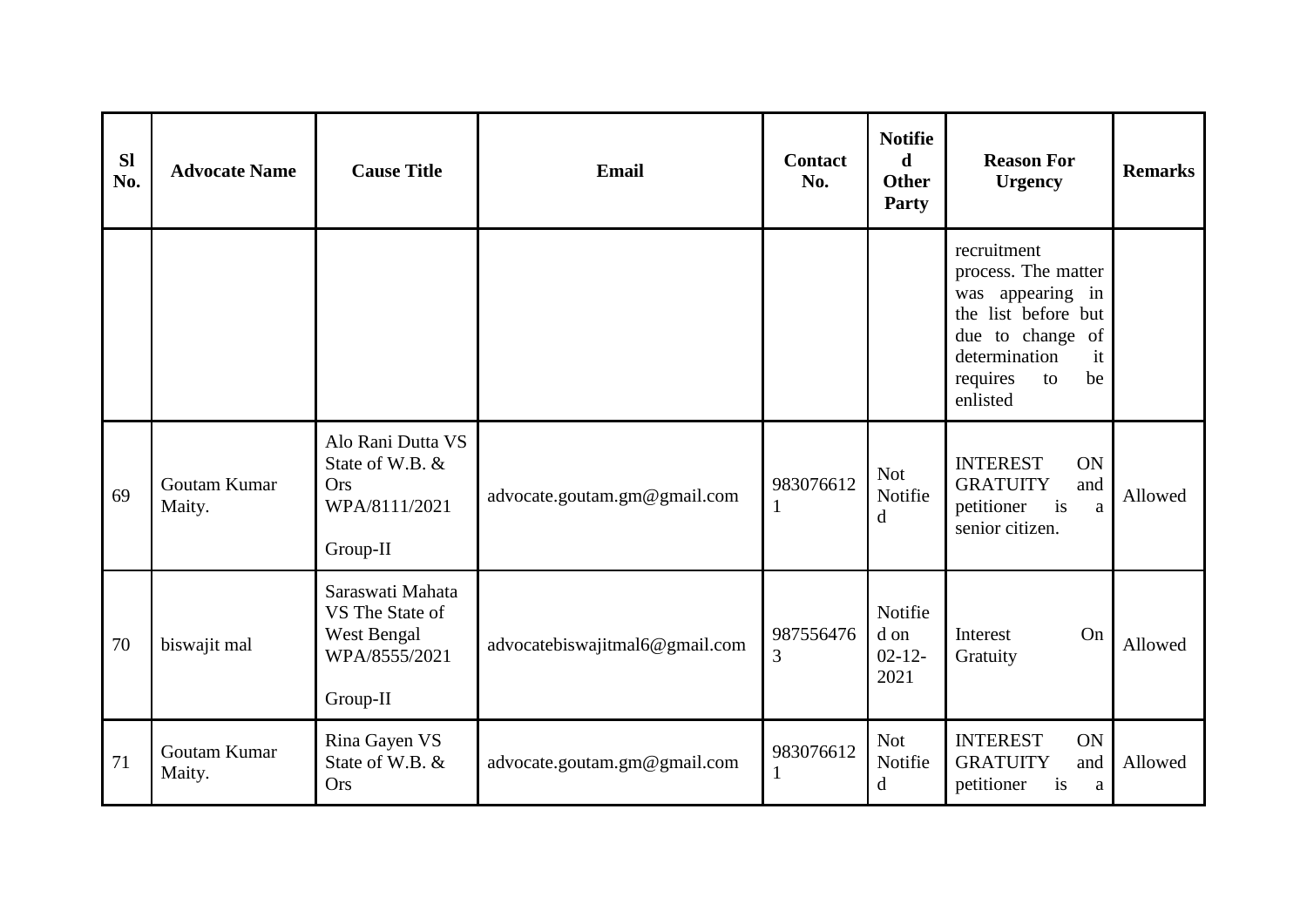| <b>Sl</b><br>No. | <b>Advocate Name</b> | <b>Cause Title</b>                                                                             | <b>Email</b>                   | <b>Contact</b><br>No.       | <b>Notifie</b><br>d<br><b>Other</b><br>Party | <b>Reason For</b><br><b>Urgency</b>                                                                                                                                                                                                                                                                                                                                                                            | <b>Remarks</b>      |
|------------------|----------------------|------------------------------------------------------------------------------------------------|--------------------------------|-----------------------------|----------------------------------------------|----------------------------------------------------------------------------------------------------------------------------------------------------------------------------------------------------------------------------------------------------------------------------------------------------------------------------------------------------------------------------------------------------------------|---------------------|
|                  |                      | WPA/8115/2021                                                                                  |                                |                             |                                              | senior citizen.                                                                                                                                                                                                                                                                                                                                                                                                |                     |
|                  |                      | Group-II                                                                                       |                                |                             |                                              |                                                                                                                                                                                                                                                                                                                                                                                                                |                     |
| 72               | Rameshwar Sinha      | Dilip Kumar<br>Pramanik VS State<br>of West Bengal<br>and others<br>WPA/23883/2021<br>Group-II | rwrsnha180986@gmail.com        | 801371928<br>$\mathbf{1}$   | Notifie<br>d on<br>$15 - 11 -$<br>2021       | Hearing. Affidavits<br>have<br>been<br>On<br>exchanged.<br>8/03/2021, Hon'ble<br>Justice<br>Ravi<br>Krishna<br>Kapur<br>upon hearing the<br>at length<br>matter<br>, fixed a returnable<br>date.But with the<br>of<br>change<br>determination,<br>the<br>matter<br>lost<br>got<br>leading<br>to<br>a<br>situation when the<br>writ<br>is<br>petition<br>about to become<br>infructuous<br>unless<br>heard soon | Hearing<br>Jan 2022 |
| 73               | biswajit mal         | Sk. Basiruddin VS<br>The State of West                                                         | advocatebiswajitmal6@gmail.com | 987556476<br>$\overline{3}$ | Notifie<br>d on                              | On<br>Interest<br>Gratuity                                                                                                                                                                                                                                                                                                                                                                                     | Allowed             |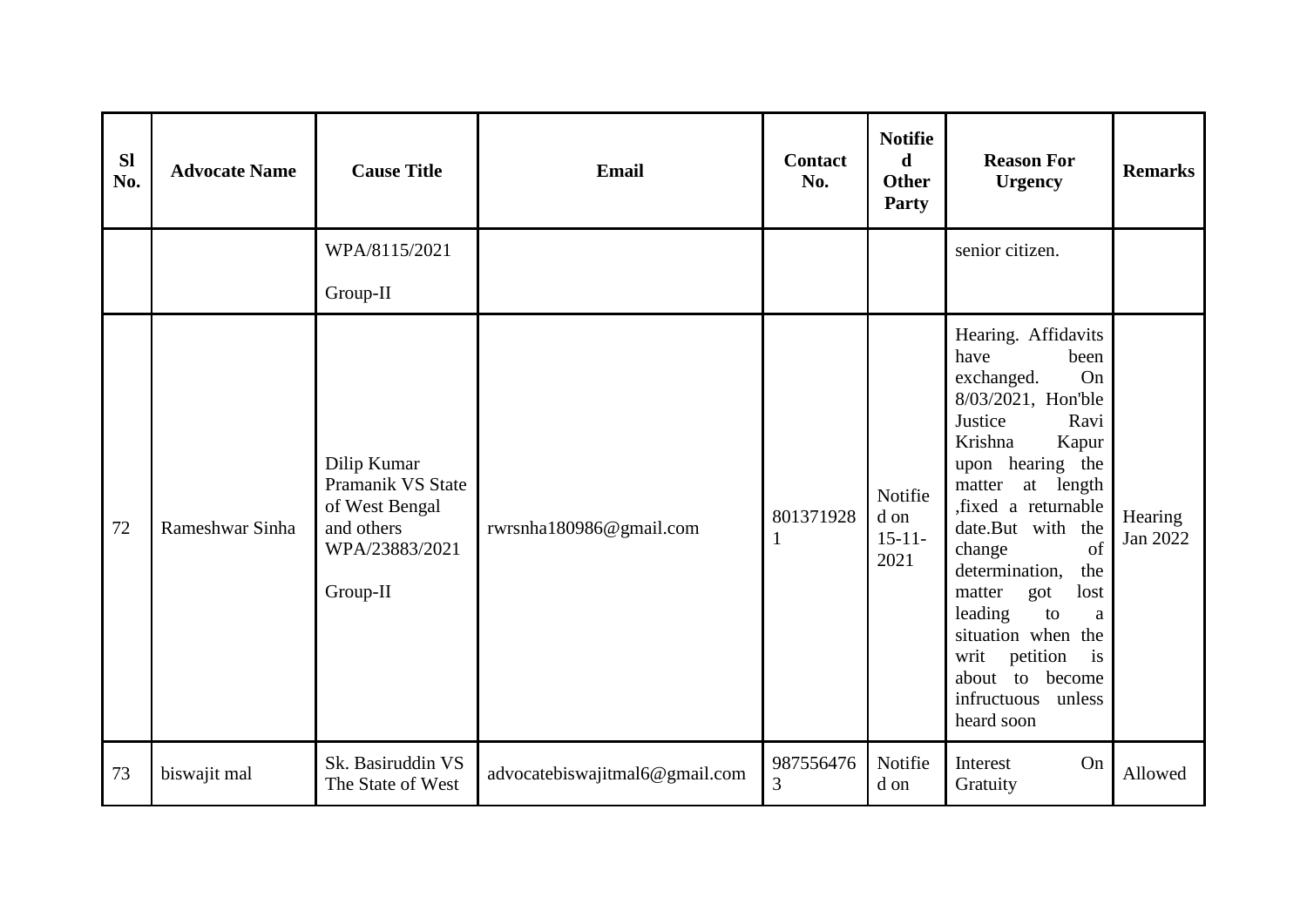| <b>Sl</b><br>No. | <b>Advocate Name</b>   | <b>Cause Title</b>                                                                           | Email                          | <b>Contact</b><br>No. | <b>Notifie</b><br>d<br><b>Other</b><br>Party | <b>Reason For</b><br><b>Urgency</b>                                                                     | <b>Remarks</b> |
|------------------|------------------------|----------------------------------------------------------------------------------------------|--------------------------------|-----------------------|----------------------------------------------|---------------------------------------------------------------------------------------------------------|----------------|
|                  |                        | Bengal<br>WPA/8557/2021<br>Group-II                                                          |                                |                       | $02 - 12 -$<br>2021                          |                                                                                                         |                |
| 74               | biswajit mal           | Raj Kishore<br>Mohanty VS The<br><b>State of West</b><br>Bengal<br>WPA/8559/2021<br>Group-II | advocatebiswajitmal6@gmail.com | 987556476<br>3        | Notifie<br>d on<br>$02 - 12 -$<br>2021       | On<br>Interest<br>Gratuity                                                                              | Allowed        |
| 75               | Goutam Kumar<br>Maity. | Mohit Kr. Dutta<br>VS State of W.B.<br>& Ors<br>WPA/8118/2021<br>Group-II                    | advocate.goutam.gm@gmail.com   | 983076612             | <b>Not</b><br>Notifie<br>d                   | <b>INTEREST</b><br>ON<br><b>GRATUITY</b><br>and<br>i <sub>s</sub><br>petitioner<br>a<br>senior citizen. | Allowed        |
| 76               | biswajit mal           | Arun Kumar<br>Pahari VS The<br><b>State of West</b><br>Bengal<br>WPA/8560/2021               | advocatebiswajitmal6@gmail.com | 987556476<br>3        | Notifie<br>d on<br>$02 - 12 -$<br>2021       | On<br>Interest<br>Gratuity                                                                              | Allowed        |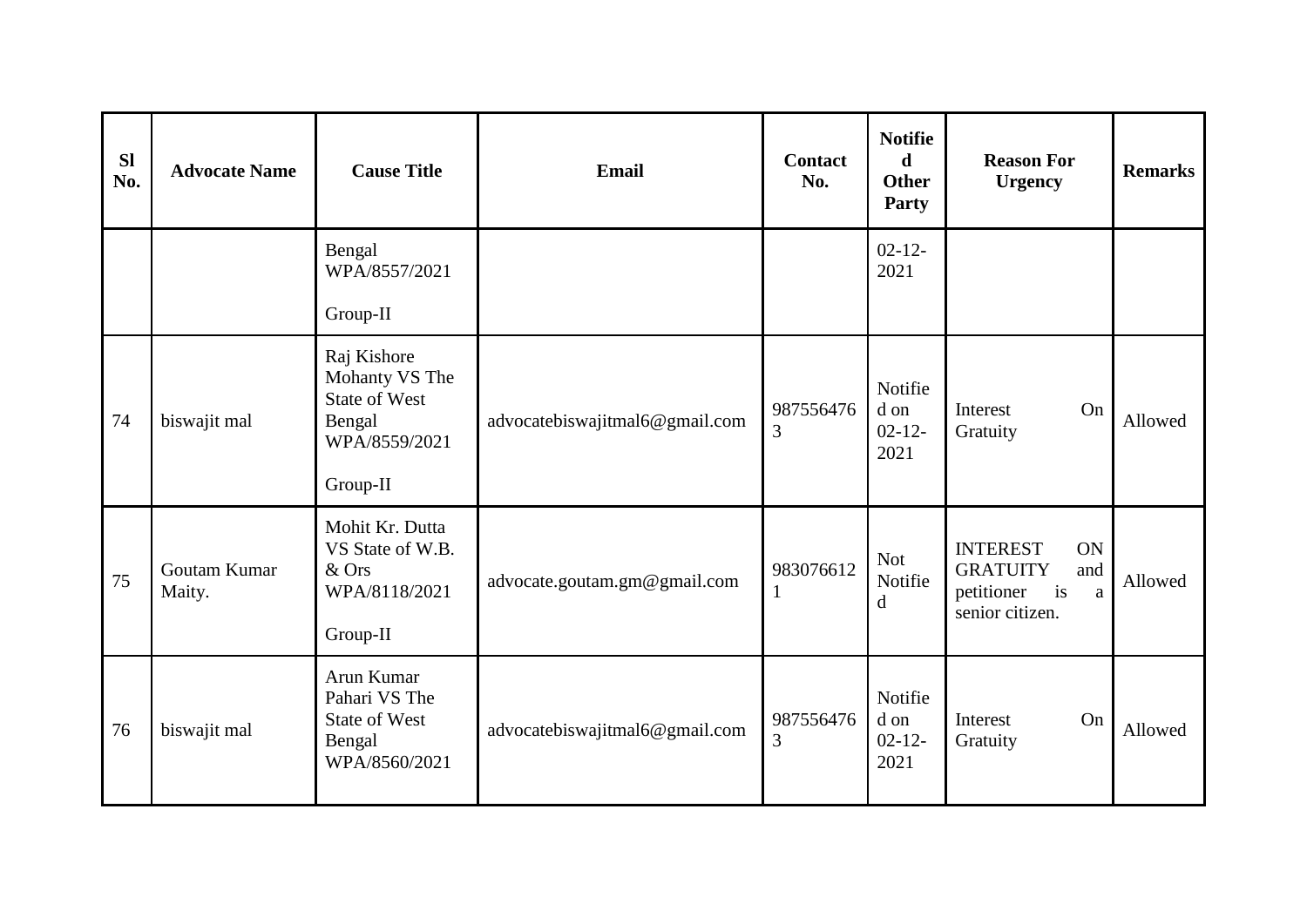| <b>Sl</b><br>No. | <b>Advocate Name</b>             | <b>Cause Title</b>                                                                                                | <b>Email</b>                   | <b>Contact</b><br>No.       | <b>Notifie</b><br>d<br>Other<br><b>Party</b> | <b>Reason For</b><br><b>Urgency</b>                                                                                                                                                                                                                                               | <b>Remarks</b> |
|------------------|----------------------------------|-------------------------------------------------------------------------------------------------------------------|--------------------------------|-----------------------------|----------------------------------------------|-----------------------------------------------------------------------------------------------------------------------------------------------------------------------------------------------------------------------------------------------------------------------------------|----------------|
|                  |                                  | Group-II                                                                                                          |                                |                             |                                              |                                                                                                                                                                                                                                                                                   |                |
| 77               | <b>MD SARWAR</b><br><b>JAHAN</b> | <b>ABRAR ALI</b><br><b>SARDAR VS</b><br>THE STATE OF<br><b>WEST BENGAL</b><br>& ORS<br>WPA/26078/2015<br>Group-II | sarwarjahanmou@gmail.com       | 980449157<br>$\overline{0}$ | Notifie<br>d on<br>$03 - 12 -$<br>2021       | Claim<br>for<br>compassionate<br>appointment<br>has<br>been<br>negated<br>taking into account<br>family<br>pension.<br>issue<br>The<br>is<br>covered by Your<br>Lordship's<br>Judgment passed in<br>WPA/15954/2021<br>on 24.11.2021 I<br>shall<br>for<br>prayer<br>similar order. | Allowed        |
| 78               | biswajit mal                     | Narendra Nath<br>Mahata VS The<br><b>State of West</b><br>Bengal<br>WPA/8563/2021<br>Group-II                     | advocatebiswajitmal6@gmail.com | 987556476<br>3              | Notifie<br>d on<br>$02 - 12$<br>2021         | On<br>Interest<br>Gratuity                                                                                                                                                                                                                                                        | Allowed        |
| 79               | Sabnam Sultana                   | Md aulad hossain                                                                                                  | sabnam.attorney@gmail.com      | 789088421                   | <b>Not</b>                                   | Oetitioner<br>is<br>a                                                                                                                                                                                                                                                             | Allowed        |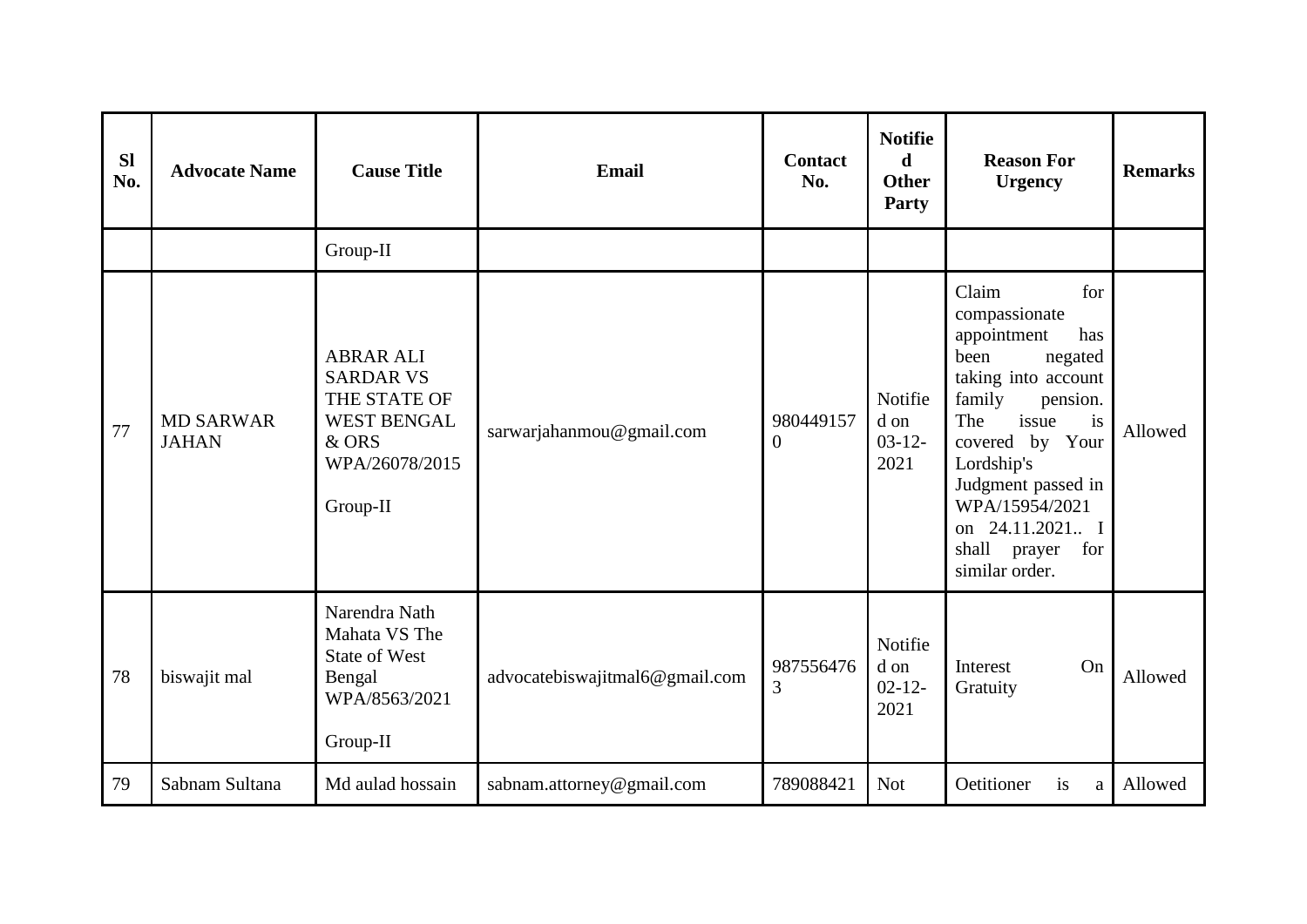| <b>SI</b><br>No. | <b>Advocate Name</b> | <b>Cause Title</b>                                                                           | <b>Email</b>                   | <b>Contact</b><br>No. | <b>Notifie</b><br>d<br><b>Other</b><br>Party | <b>Reason For</b><br><b>Urgency</b>                                                                                                                                                            | <b>Remarks</b>      |
|------------------|----------------------|----------------------------------------------------------------------------------------------|--------------------------------|-----------------------|----------------------------------------------|------------------------------------------------------------------------------------------------------------------------------------------------------------------------------------------------|---------------------|
|                  |                      | VS The state of<br>west bengal and<br>others<br>WP/3875/2020<br>Group-II                     |                                | $\mathbf{1}$          | Notifie<br>d                                 | madrasah<br>teacher.<br>He is not getting<br>his higher scale of<br>pay.                                                                                                                       |                     |
| 80               | biswajit mal         | Debendra Nath<br><b>Bera VS The State</b><br>of West Bengal<br>WPA/8564/2021<br>Group-II     | advocatebiswajitmal6@gmail.com | 987556476<br>3        | Notifie<br>d on<br>$02 - 12 -$<br>2021       | <b>Interest</b><br>On<br>Gratuity                                                                                                                                                              | Allowed             |
| 81               | Rameshwar Sinha      | Debendranath<br>Sinha and Others<br>VS State of West<br>Bengal<br>WPA/13795/2018<br>Group-II | rwrsnha180986@gmail.com        | 801371928             | Notifie<br>d on<br>$15 - 11 -$<br>2021       | Hearing<br>Exchange<br>Affidavits<br>of<br>completed.<br>On<br>27.03.2021<br>Ravi<br>Krishna<br>Kapur<br>fixed<br>returnable<br>date On 10/05/2021<br>the<br>but<br>matter<br>never turned up. | Hearing<br>Jan 2022 |
| 82               | biswajit mal         | Subhendu Sekhar<br>Roy VS The State                                                          | advocatebiswajitmal6@gmail.com | 987556476<br>3        | Notifie<br>d on                              | On<br>Interest<br>Gratuity                                                                                                                                                                     | Allowed             |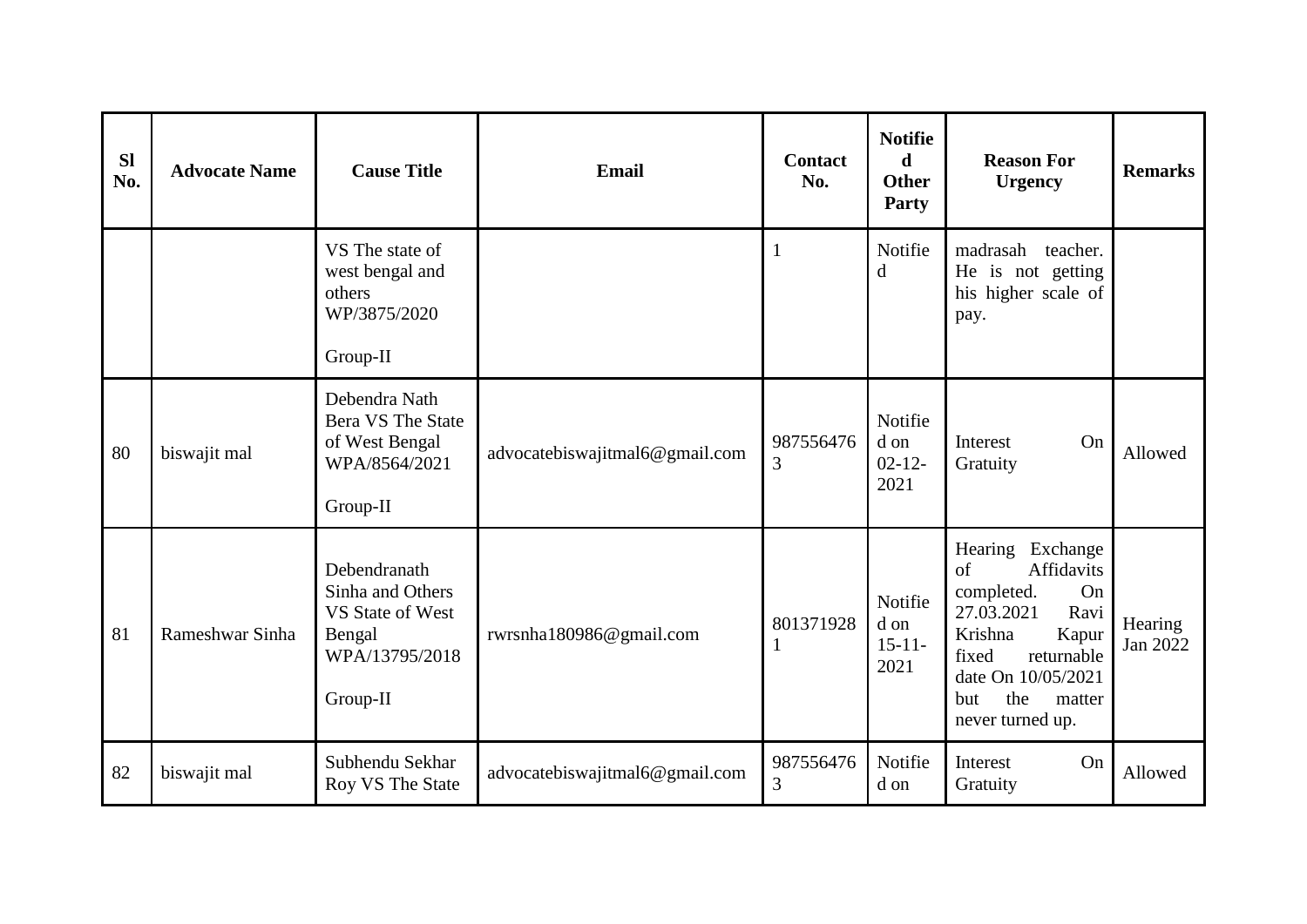| <b>Sl</b><br>No. | <b>Advocate Name</b> | <b>Cause Title</b>                                                                         | Email                          | <b>Contact</b><br>No. | <b>Notifie</b><br>d<br><b>Other</b><br>Party | <b>Reason For</b><br><b>Urgency</b>                                                                                  | <b>Remarks</b> |
|------------------|----------------------|--------------------------------------------------------------------------------------------|--------------------------------|-----------------------|----------------------------------------------|----------------------------------------------------------------------------------------------------------------------|----------------|
|                  |                      | of West Bengal<br>WPA/10385/2021<br>Group-II                                               |                                |                       | $02 - 12 -$<br>2021                          |                                                                                                                      |                |
| 83               | biswajit mal         | Maha Rani<br>Mondal VS The<br><b>State of West</b><br>Bengal<br>WPA/10389/2021<br>Group-II | advocatebiswajitmal6@gmail.com | 987556476<br>3        | Notifie<br>d on<br>$02 - 12 -$<br>2021       | On<br>Interest<br>Gratuity                                                                                           | Allowed        |
| 84               | biswajit mal         | Sabita Kuila VS<br>The State of West<br>Bengal<br>WPA/10407/2021<br>Group-II               | advocatebiswajitmal6@gmail.com | 987556476<br>3        | Notifie<br>d on<br>$02 - 12 -$<br>2021       | On<br>Interest<br>Gratuity                                                                                           | Allowed        |
| 85               | <b>Bibek Dey</b>     | Sandip Chatterjee<br>VS The State of<br>West Bengal and<br>Others<br>WPA/7642/2021         | bibek.theatre@gmail.com        | 987459684<br>8        | Notifie<br>d on<br>$18-11-$<br>2021          | for<br>Mentioning<br>inclusion<br>under<br>heading<br>of"MOTION". This<br>is a long pending<br>it's<br>and<br>matter | Allowed        |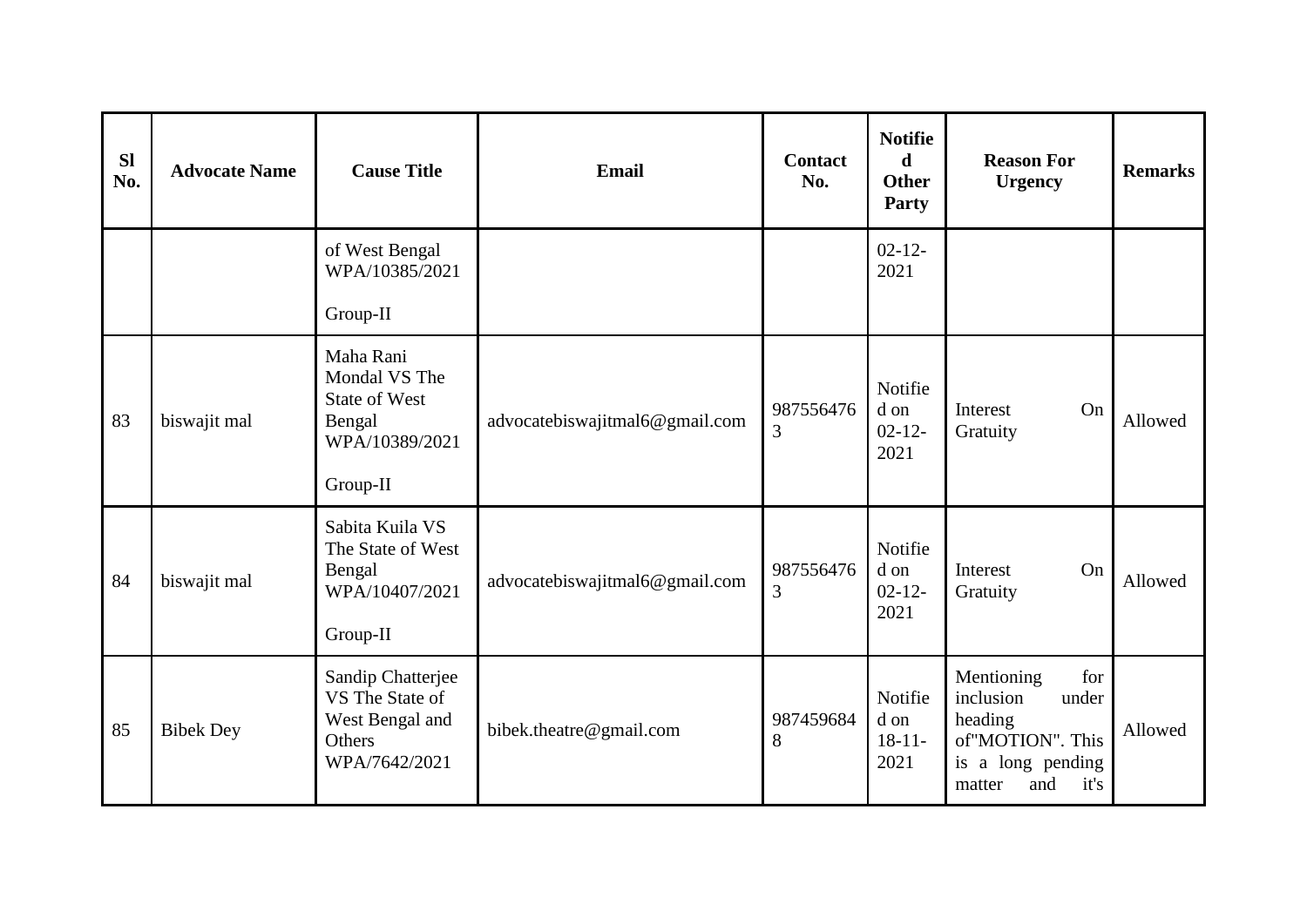| <b>Sl</b><br>No. | <b>Advocate Name</b>   | <b>Cause Title</b>                                                                | Email                        | <b>Contact</b><br>No. | <b>Notifie</b><br>$\mathbf d$<br><b>Other</b><br>Party | <b>Reason For</b><br><b>Urgency</b>                                                                                                                                                                                                                                                                                           | <b>Remarks</b>      |
|------------------|------------------------|-----------------------------------------------------------------------------------|------------------------------|-----------------------|--------------------------------------------------------|-------------------------------------------------------------------------------------------------------------------------------------------------------------------------------------------------------------------------------------------------------------------------------------------------------------------------------|---------------------|
|                  |                        | Group-II                                                                          |                              |                       |                                                        | returnable date is<br>03.05.2021.<br>your<br>petitioner<br>is<br>a<br>physically<br>challenged person<br>and his financial<br>condition<br>is<br>too<br>So<br>poor.<br>adjudication<br>by<br>inclusion in the list<br>is highly required<br>otherwise<br>your<br>petitioner<br>will<br>suffer irreparable<br>loss and injury. |                     |
| 86               | Goutam Kumar<br>Maity. | Provash Chandra<br>Gharami VS State<br>of W.B. & Ors<br>WPA/8121/2021<br>Group-II | advocate.goutam.gm@gmail.com | 983076612<br>1        | <b>Not</b><br>Notifie<br>$\mathbf d$                   | <b>INTEREST</b><br><b>ON</b><br><b>GRATUITY</b><br>and<br>petitioner<br>i <sub>s</sub><br>a<br>senior citizen.                                                                                                                                                                                                                | Allowed             |
| 87               | Rameshwar Sinha        | Ananda Mohan<br>Mait and others<br>VS State of West                               | rameshwar.sinha@yahoo.in     | 801371928<br>1        | Notifie<br>d on<br>$22 - 11$                           | Hearing Matter of<br>2018. Exchange of<br>Affidavits<br>made.                                                                                                                                                                                                                                                                 | Hearing<br>Jan 2022 |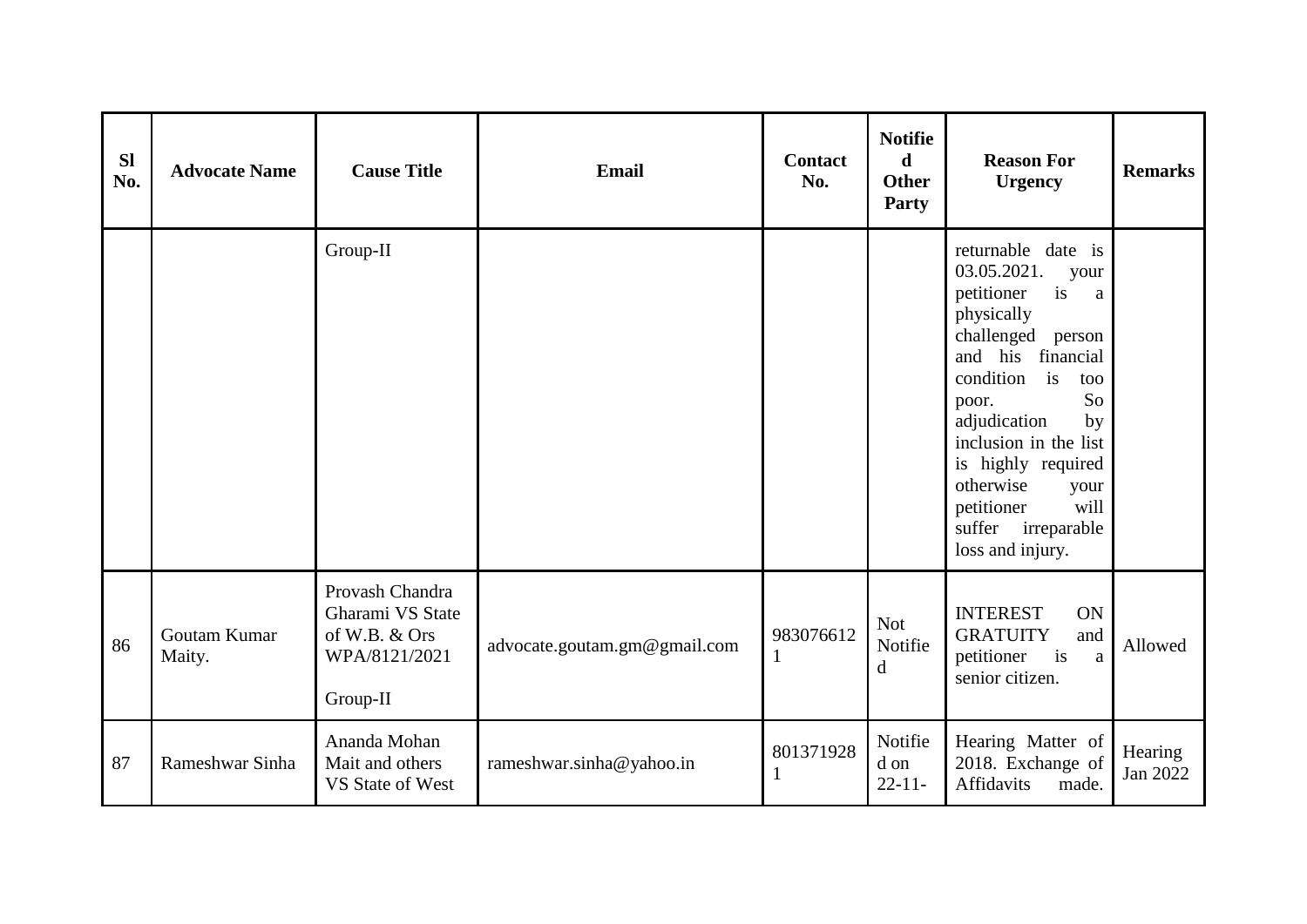| <b>SI</b><br>No. | <b>Advocate Name</b>   | <b>Cause Title</b>                                                        | <b>Email</b>                 | <b>Contact</b><br>No.       | <b>Notifie</b><br>$\mathbf d$<br><b>Other</b><br>Party | <b>Reason For</b><br><b>Urgency</b>                                                                                                                                                                                                                          | <b>Remarks</b> |
|------------------|------------------------|---------------------------------------------------------------------------|------------------------------|-----------------------------|--------------------------------------------------------|--------------------------------------------------------------------------------------------------------------------------------------------------------------------------------------------------------------------------------------------------------------|----------------|
|                  |                        | Bengal and others<br>WPA/13794/2018<br>Group-II                           |                              |                             | 2021                                                   | But<br>matter<br>is<br>awaiting for final<br>disposal.                                                                                                                                                                                                       |                |
| 88               | Goutam Kumar<br>Maity. | Manmatha Kr. Das<br>VS State of W.B.<br>&Ors<br>WPA/9412/2021<br>Group-II | advocate.goutam.gm@gmail.com | 983076612<br>1              | <b>Not</b><br>Notifie<br>d                             | <b>INTEREST</b><br>ON<br><b>GRATUITY</b><br>and<br>$\frac{1}{1}$<br>petitioner<br>a<br>senior citizen                                                                                                                                                        | Allowed        |
| 89               | Paramita maity         | Amit kumar Das<br>VS The State of<br>West Bengal &ors<br>WPA/16731/2021   | paramitamaity8981@gmail.com  | 891039361<br>$\overline{0}$ | Notifie<br>d on<br>$04-12-$<br>2021                    | This is new motion<br>matter for teacher<br>appointment.<br>Matter was listed<br>before the Hon'ble<br>justice<br>Sougata<br>Bhattacharyya<br>After<br>that<br>determination<br>change matter was<br>not in the daily list<br>of<br>proper<br>Determination. | Allowed        |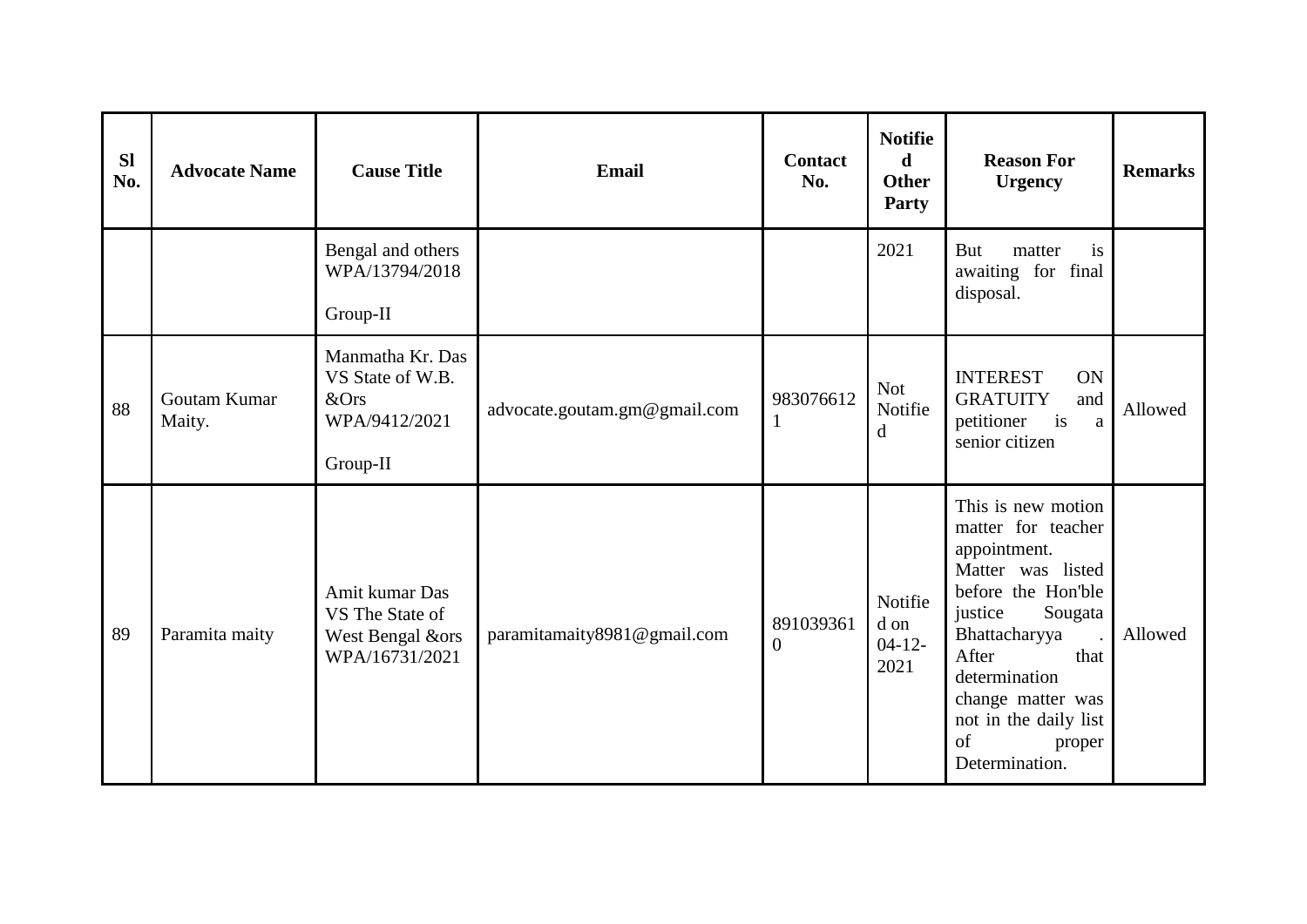| <b>SI</b><br>No. | <b>Advocate Name</b>   | <b>Cause Title</b>                                                                | <b>Email</b>                 | <b>Contact</b><br>No.       | <b>Notifie</b><br>$\mathbf d$<br><b>Other</b><br>Party | <b>Reason For</b><br><b>Urgency</b>                                                                                                                                                                                            | <b>Remarks</b>                |
|------------------|------------------------|-----------------------------------------------------------------------------------|------------------------------|-----------------------------|--------------------------------------------------------|--------------------------------------------------------------------------------------------------------------------------------------------------------------------------------------------------------------------------------|-------------------------------|
| 90               | Goutam Kumar<br>Maity. | Swadesh Ranjan<br>Maity VS State of<br>W.B. & ors<br>WPA/9417/2021<br>Group-II    | advocate.goutam.gm@gmail.com | 983076612                   | <b>Not</b><br>Notifie<br>d                             | <b>INTEREST</b><br>ON<br><b>GRATUITY</b><br>and<br>is<br>petitioner<br>a<br>senior citizen.                                                                                                                                    | Allowed                       |
| 91               | Chumki<br>Chowdhuri    | Dipak Dinda VS<br><b>State of West</b><br>Bengal<br>WPA/780/2021<br>Group-II      | chowdhurichumki@gmail.com    | 825014646<br>$\overline{4}$ | <b>Not</b><br>Notifie<br>d                             | I am very near to<br>retirement<br>my<br>of<br>validity<br>my<br>service only for 3<br>months.on<br>this<br>circumstances I am<br>suspended. Kindly<br>enlisted my matter<br>under the list of<br>motion for early<br>hearing. | Hearing<br><b>JAN</b><br>2022 |
| 92               | Goutam Kumar<br>Maity. | Bhagabati Mandal<br>VS State of West<br>Bengal & Ors<br>WPA/9423/2021<br>Group-II | advocate.goutam.gm@gmail.com | 983076612                   | <b>Not</b><br>Notifie<br>d                             | <b>INTEREST</b><br>ON<br><b>GRATUITY</b><br>and<br>i <sub>s</sub><br>petitioner<br>a<br>senior citizen.                                                                                                                        | Allowed                       |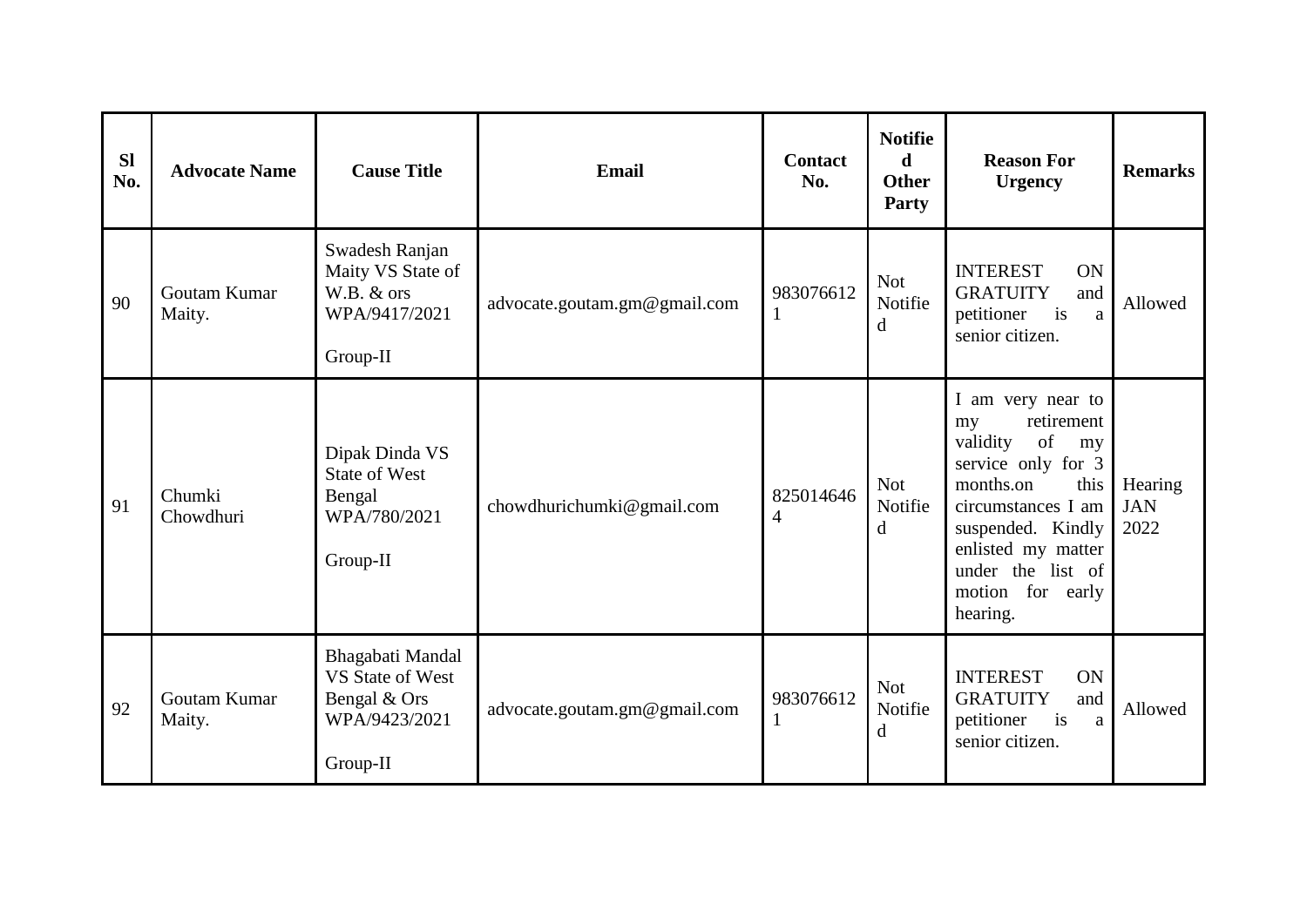| <b>SI</b><br>No. | <b>Advocate Name</b>     | <b>Cause Title</b>                                                                            | Email                        | <b>Contact</b><br>No.       | <b>Notifie</b><br>d<br><b>Other</b><br>Party | <b>Reason For</b><br><b>Urgency</b>                                                                                             | <b>Remarks</b> |
|------------------|--------------------------|-----------------------------------------------------------------------------------------------|------------------------------|-----------------------------|----------------------------------------------|---------------------------------------------------------------------------------------------------------------------------------|----------------|
| 93               | Ashis Kumar<br>Chowdhury | Millan Kumar<br>Jana VS The State<br>of West Bengal<br>WP/11676/2020<br>ASTA/1/2020           | advocateashis@gmail.com      | 983019220<br>$\overline{7}$ | Notifie<br>d on<br>$05-12-$<br>2021          | Appointment                                                                                                                     | Allowed        |
| 94               | Goutam Kumar<br>Maity.   | Paritosh Patra VS<br>State of W.B. &<br><b>Ors</b><br>WPA/9441/2021<br>Group-II               | advocate.goutam.gm@gmail.com | 983076612                   | <b>Not</b><br>Notifie<br>d                   | <b>INTEREST</b><br>ON<br><b>GRATUITY</b><br>and<br>i <sub>s</sub><br>petitioner<br>a<br>senior citizen.                         | Allowed        |
| 95               | Ashis Kumar<br>Chowdhury | Del Roson VS The<br><b>State of West</b><br>Bengal<br>WP/14833/2021<br>ASTA/1/2021            | sabnam.attorney@gmail.com    | 983019220<br>7              | Notifie<br>d on<br>$05 - 12 -$<br>2021       | Penion                                                                                                                          | Allowed        |
| 96               | Poulami Dutta            | Subrata Kumar<br>Dutta VS The state<br>of West Bengal &<br>ors.<br>WPA/13819/2021<br>Group-II | poulami.dutta0904@gmail.com  | 798034295<br>8              | <b>Not</b><br>Notifie<br>d                   | The<br>matter<br>is<br>relating to primary<br>education<br>for<br>training<br>getting<br>certificate. It is in<br>motion stage. | Allowed        |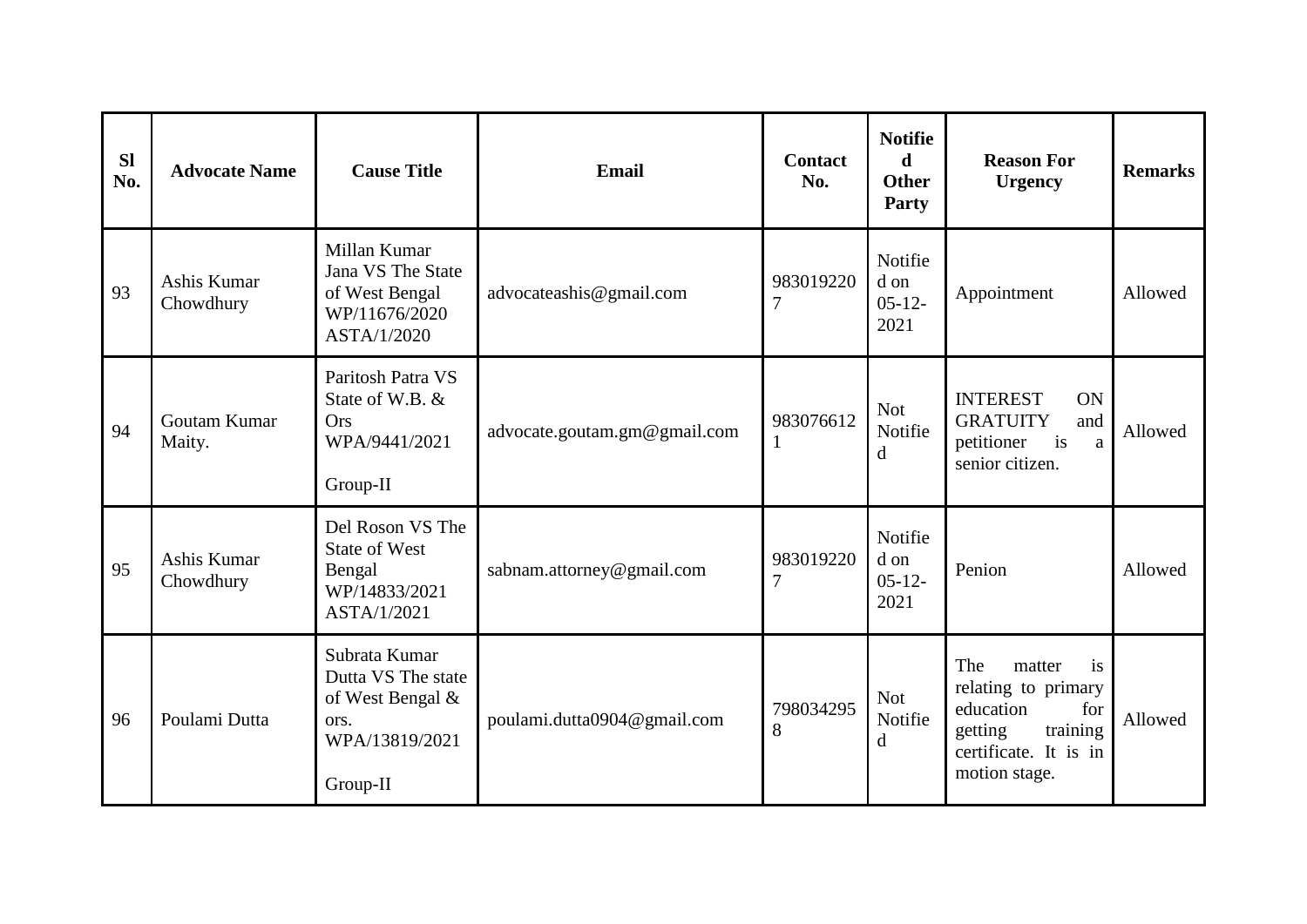| <b>Sl</b><br>No. | <b>Advocate Name</b>   | <b>Cause Title</b>                                                                    | Email                        | <b>Contact</b><br>No. | <b>Notifie</b><br>d<br><b>Other</b><br>Party | <b>Reason For</b><br><b>Urgency</b>                                                                            | <b>Remarks</b> |
|------------------|------------------------|---------------------------------------------------------------------------------------|------------------------------|-----------------------|----------------------------------------------|----------------------------------------------------------------------------------------------------------------|----------------|
| 97               | Goutam Kumar<br>Maity. | Nanigopal Gayen<br>VS State of W.B.<br>& Ors<br>WPA/9444/2021<br>Group-II             | advocate.goutam.gm@gmail.com | 983076612             | <b>Not</b><br>Notifie<br>$\mathbf d$         | <b>INTEREST</b><br>ON<br><b>GRATUITY</b><br>and<br>i <sub>s</sub><br>petitioner<br>a<br>senior citizen.        | Allowed        |
| 99               | Goutam Kumar<br>Maity. | <b>Byomkesh Das VS</b><br>State of W. B. &<br><b>Ors</b><br>WPA/9448/2021<br>Group-II | advocate.goutam.gm@gmail.com | 983076612             | <b>Not</b><br>Notifie<br>d                   | <b>INTEREST</b><br><b>ON</b><br><b>GRATUITY</b><br>and<br>i <sub>s</sub><br>petitioner<br>a<br>senior citizen. | Allowed        |
| 100              | Goutam Kumar<br>Maity. | Kamalesh Chandra<br>Baur VS State of<br>W.B. & Ors<br>WPA/9449/2021<br>Group-II       | advocate.goutam.gm@gmail.com | 983076612             | <b>Not</b><br>Notifie<br>d                   | <b>INTEREST</b><br>ON<br><b>GRATUITY</b><br>and<br>petitioner is senior<br>citizen.                            | Allowed        |
| 101              | Goutam Kumar<br>Maity. | Bishnupada<br>samanta VS State<br>of W.B. & Ors<br>WPA/9453/2021                      | advocate.goutam.gm@gmail.com | 983076612             | <b>Not</b><br>Notifie<br>d                   | <b>INTEREST</b><br>ON<br><b>GRATUITY</b><br>and<br>is<br>petitioner<br>a<br>senior citizen.                    | Allowed        |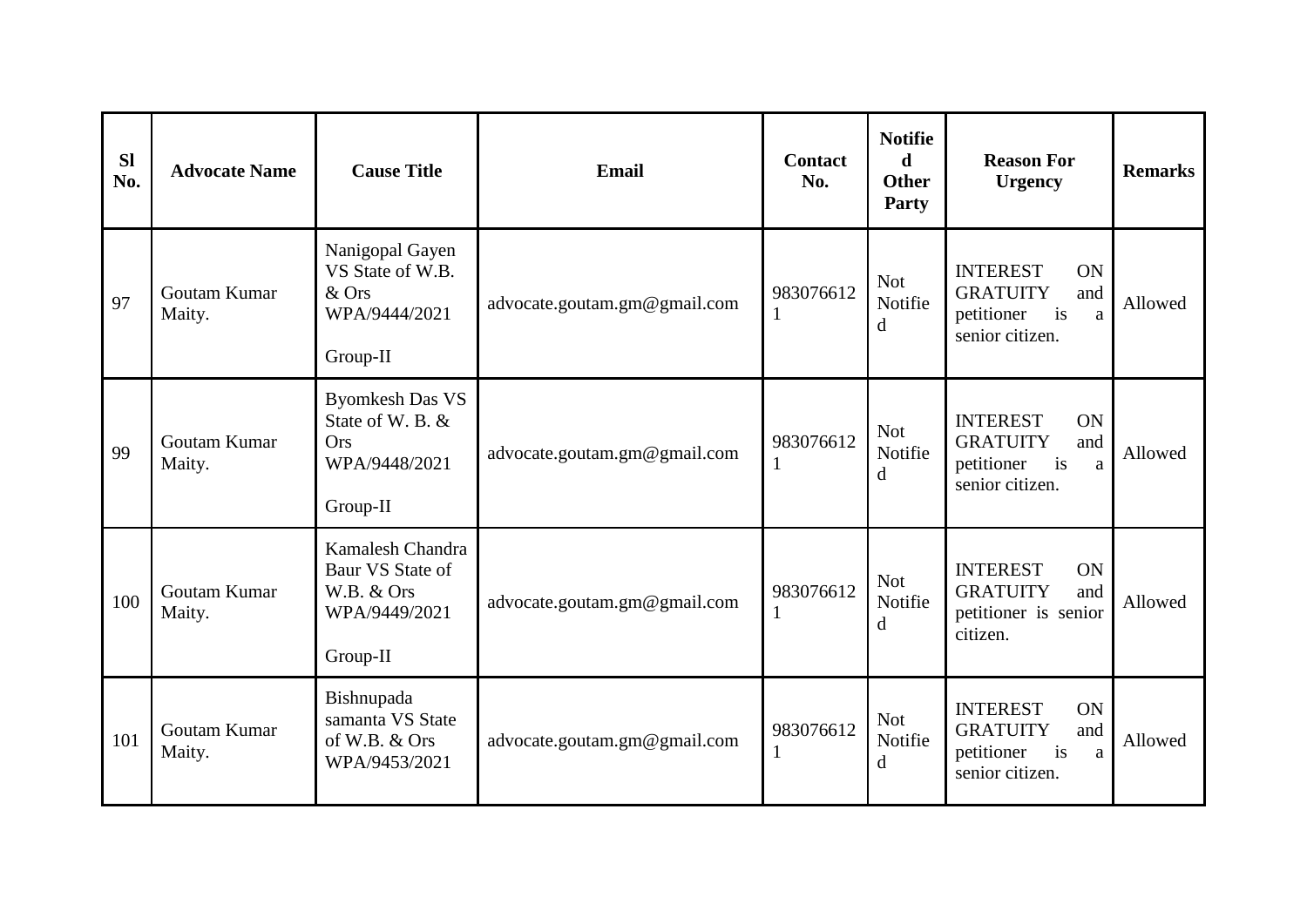| <b>Sl</b><br>No. | <b>Advocate Name</b>   | <b>Cause Title</b>                                                                    | Email                        | <b>Contact</b><br>No. | <b>Notifie</b><br>d<br><b>Other</b><br>Party | <b>Reason For</b><br><b>Urgency</b>                                                                                               | <b>Remarks</b>     |
|------------------|------------------------|---------------------------------------------------------------------------------------|------------------------------|-----------------------|----------------------------------------------|-----------------------------------------------------------------------------------------------------------------------------------|--------------------|
|                  |                        | Group-II                                                                              |                              |                       |                                              |                                                                                                                                   |                    |
| 102              | Poulami Dutta          | Abdul Azim VS<br>The State of West<br>Bengal & ors.<br>WPA/25437/2018<br>Group-II     | poulami.dutta0904@gmail.com  | 798034295<br>8        | <b>Not</b><br>Notifie<br>d                   | The matter is in<br>hearing staze. It is a<br>primary education<br>matter relating to<br>pension, provident<br>fund and gratuity. | Hearin<br>Jan 2022 |
| 103              | Goutam Kumar<br>Maity. | Mahadeb Das VS<br>State of W.B. &<br><b>Ors</b><br>WPA/9456/2021<br>Group-II          | advocate.goutam.gm@gmail.com | 983076612             | <b>Not</b><br>Notifie<br>d                   | <b>INTEREST</b><br>ON<br><b>GRATUITY</b><br>and<br>petitioner<br>is<br>a<br>senior citizen.                                       | Allowed            |
| 104              | Goutam Kumar<br>Maity. | <b>Amitava Maity VS</b><br>State of W.B. &<br><b>Ors</b><br>WPA/9460/2021<br>Group-II | advocate.goutam.gm@gmail.com | 983076612             | <b>Not</b><br>Notifie<br>d                   | <b>INTEREST</b><br>ON<br><b>GRATUITY</b><br>and<br>petitioner<br>is<br>a<br>senior citizen.                                       | Allowed            |
| 105              | <b>ARUN KHUTIA</b>     | Sudit Kumar Roy<br>VS The State of<br>West Bengal &Ors                                | arunkhutia1@gmail.com        | 973263684<br>5        | <b>Not</b><br>Notifie<br>d                   | The petitioner<br>$\frac{1}{1}$<br>senior citizen.                                                                                | Allowed            |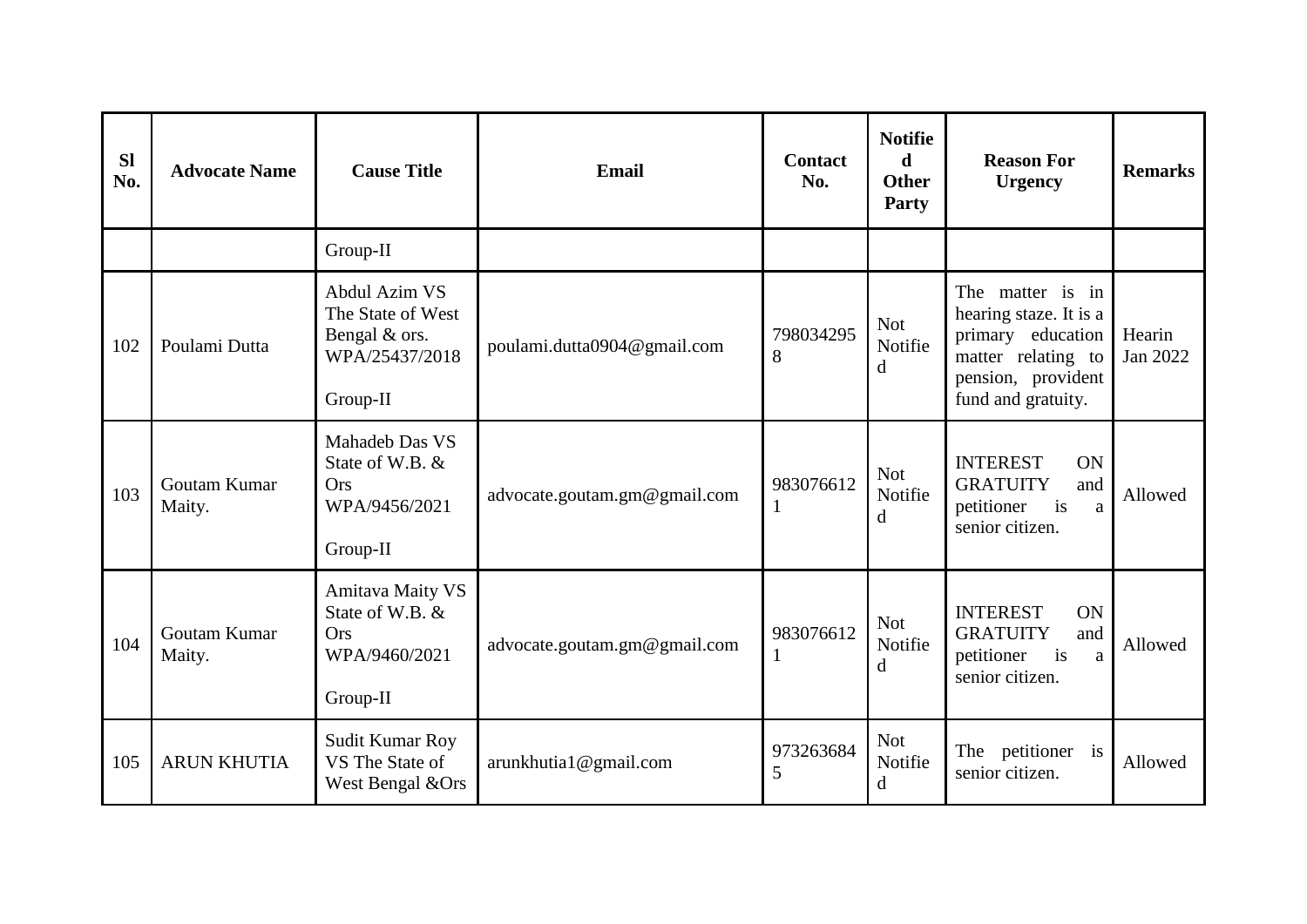| <b>Sl</b><br>No. | <b>Advocate Name</b>  | <b>Cause Title</b>                                                                          | <b>Email</b>               | <b>Contact</b><br>No. | <b>Notifie</b><br>$\mathbf d$<br><b>Other</b><br>Party | <b>Reason For</b><br><b>Urgency</b>    | <b>Remarks</b> |
|------------------|-----------------------|---------------------------------------------------------------------------------------------|----------------------------|-----------------------|--------------------------------------------------------|----------------------------------------|----------------|
|                  |                       | WPA/9192/2021                                                                               |                            |                       |                                                        |                                        |                |
|                  |                       | Group-VI                                                                                    |                            |                       |                                                        |                                        |                |
| 106              | Mousumi<br>Chatterjee | Md. Mahammad<br>VS State of West<br><b>Bengal and Others</b><br>WPA/14889/2021<br>Group-II  | mouchatterjee719@gmail.com | 980465550<br>3        | Notifie<br>d on<br>$23-09-$<br>2021                    | Compassionate<br>appointment           | Allowed        |
| 107              | <b>ARUN KHUTIA</b>    | Sudit Kumar Roy<br>VS The State of<br>West Bengal<br>WPA/9192/2021<br>Group-VI              | arunkhutia1@gmail.com      | 973263684<br>5        | <b>Not</b><br>Notifie<br>d                             | petitioner is<br>The<br>senior citizen | Allowed        |
| 108              | <b>ARUN KHUTIA</b>    | Nirod Baran<br>Mondal VS The<br><b>State of West</b><br>Bengal<br>WPA/9196/2021<br>Group-VI | arunkhutia1@gmail.com      | 973263684<br>5        | <b>Not</b><br>Notifie<br>d                             | The petitioner<br>is<br>senior citizen | Allowed        |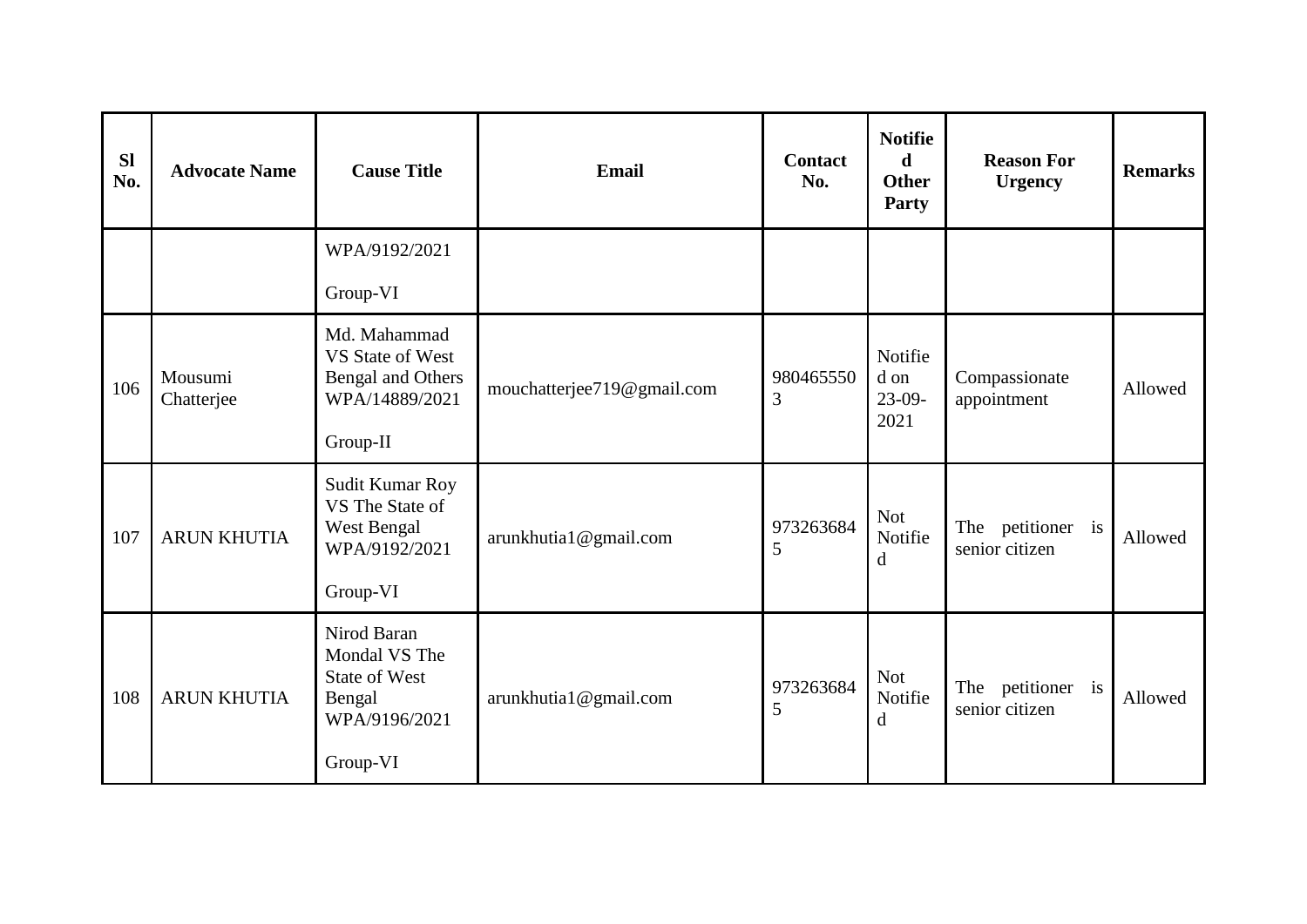| <b>Sl</b><br>No. | <b>Advocate Name</b>    | <b>Cause Title</b>                                                                               | Email                       | <b>Contact</b><br>No. | <b>Notifie</b><br>d<br><b>Other</b><br>Party | <b>Reason For</b><br><b>Urgency</b>                                                                                                                                                                                                                                                           | <b>Remarks</b> |
|------------------|-------------------------|--------------------------------------------------------------------------------------------------|-----------------------------|-----------------------|----------------------------------------------|-----------------------------------------------------------------------------------------------------------------------------------------------------------------------------------------------------------------------------------------------------------------------------------------------|----------------|
| 109              | Subrata<br>Mukhopadhyay | Sujata Chatterjee<br><b>VS Proloy</b><br>Chakroborty<br>CPAN/913/2021                            | sahasaikat333@gmail.com     | 983121901<br>6        | <b>Not</b><br>Notifie<br>$\mathbf d$         | Contempt                                                                                                                                                                                                                                                                                      | Allowed        |
| 110              | Sima Ghosh              | Nityagopal Ghosh<br>VS State of West<br>Bengal and other<br>WPA/8936/2021<br>Group-II            | sima.ghosh.adv@gmail.com    | 825040164<br>3        | <b>Not</b><br>Notifie<br>d                   | Petitioner is retired<br>Primary<br>teacher.<br>Interest on gratuity<br>for delay payment.                                                                                                                                                                                                    | Allowed        |
| 111              | Poulami Dutta           | Abdul Alim Khan<br><b>VS The Madrasah</b><br>Service<br>Commission<br>WPA/10996/2021<br>Group-II | poulami.dutta0904@gmail.com | 798034295<br>8        | <b>Not</b><br>Notifie<br>d                   | is<br>This<br>listed<br>motion.<br>Matter<br>relates to died in<br>harness<br>category.<br>The<br>concerned<br>District<br>Inspector<br>of School without<br>relying<br>relevant<br>rules of concerned<br>Madrasah<br>has<br>rejected the prayer<br>of the petitoner for<br>appointment under | Allowed        |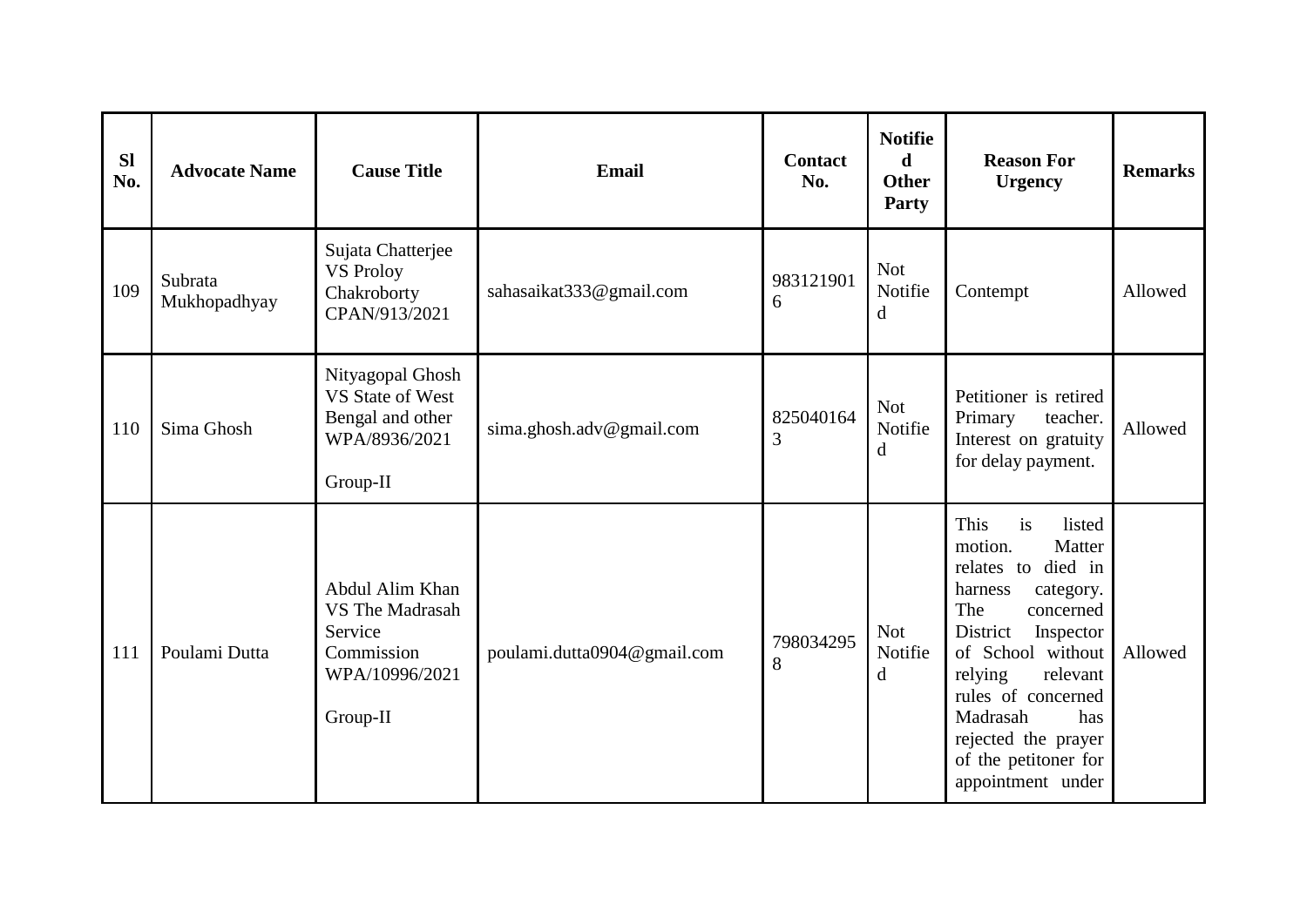| <b>SI</b><br>No. | <b>Advocate Name</b>          | <b>Cause Title</b>                                                                                                  | <b>Email</b>              | <b>Contact</b><br>No. | <b>Notifie</b><br>d<br><b>Other</b><br>Party | <b>Reason For</b><br><b>Urgency</b>                                                                                                                                                                                                                        | <b>Remarks</b>                |
|------------------|-------------------------------|---------------------------------------------------------------------------------------------------------------------|---------------------------|-----------------------|----------------------------------------------|------------------------------------------------------------------------------------------------------------------------------------------------------------------------------------------------------------------------------------------------------------|-------------------------------|
|                  |                               |                                                                                                                     |                           |                       |                                              | compassionate<br>ground.                                                                                                                                                                                                                                   |                               |
| 112              | Sima Ghosh                    | <b>Sukumar Ghosh</b><br>VS State of West<br>Bengal and other<br>WPA/8938/2021                                       | sima.ghosh.adv@gmail.com  | 825040164<br>3        | <b>Not</b><br>Notifie<br>d                   | Petitioner<br>retired<br>teacher. Interest on<br>gratuity matter.                                                                                                                                                                                          | Allowed                       |
| 114              | Partha Chakraborty            | Bhutan sen VS<br><b>State of West</b><br>Bengal and others<br>WPA/21068/2018                                        | chak.partha@gmail.com     | 983068572<br>5        | <b>Not</b><br>Notifie<br>d                   | Matter is pending<br>long<br>since<br>and<br>petitioner<br>is<br>suffering a lot.                                                                                                                                                                          | Hearing<br><b>JAN</b><br>2022 |
| 115              | MD<br><b>AHSANUZZAMA</b><br>N | <b>ISMATARA</b><br><b>KHATUN VS</b><br>THE STATE OF<br><b>WEST BENGAL</b><br>& OTHERS<br>WPA/12175/2021<br>Group-II | mdsalahuddin667@gmail.com | 987436074<br>6        | <b>Not</b><br>Notifie<br>d                   | The petitioner is a<br>Para Teacher of the<br>Senior<br>concerned<br>Madrasah<br>who<br>appeared in Upper<br>Teacher<br>Primary<br>Eligibility Test and<br>got success , but she<br>is not treated under<br><b>OBC</b><br>category<br>candidate<br>as well | Allowed                       |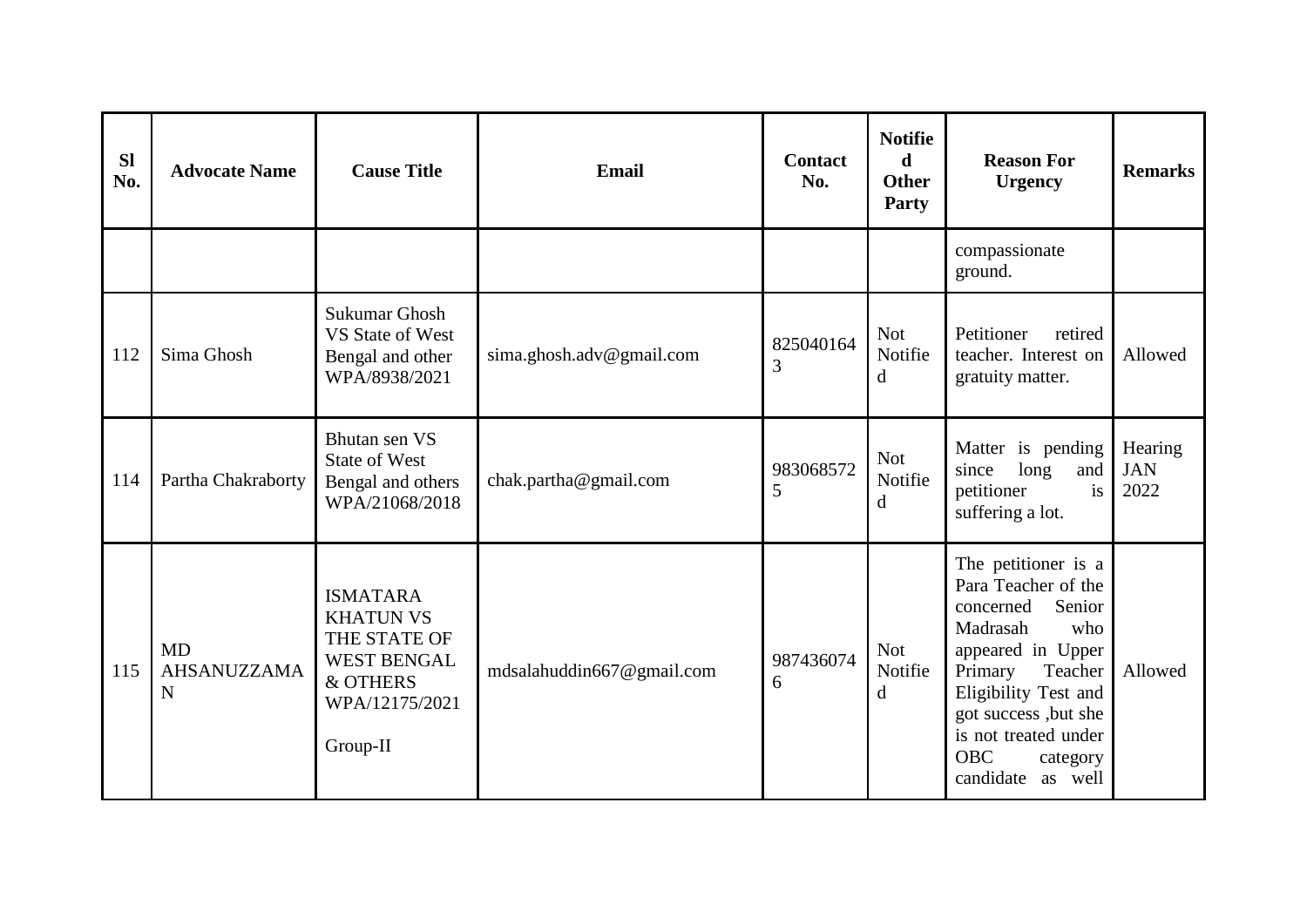| <b>Sl</b><br>No. | <b>Advocate Name</b> | <b>Cause Title</b>                                                                                            | <b>Email</b>         | <b>Contact</b><br>No.       | <b>Notifie</b><br>d<br><b>Other</b><br>Party | <b>Reason For</b><br><b>Urgency</b>                                                                                                                                                                                                                     | <b>Remarks</b> |
|------------------|----------------------|---------------------------------------------------------------------------------------------------------------|----------------------|-----------------------------|----------------------------------------------|---------------------------------------------------------------------------------------------------------------------------------------------------------------------------------------------------------------------------------------------------------|----------------|
|                  |                      |                                                                                                               |                      |                             |                                              | under 10% quota as<br>fixed<br>by<br>the<br>for<br>government<br>Para Teachers.                                                                                                                                                                         |                |
| 116              | <b>SMITA PAL</b>     | DR. ASRAFI<br><b>KHATUN VS</b><br><b>STATE OF WEST</b><br><b>BENGAL AND</b><br><b>OTHERS</b><br>CPAN/955/2021 | smitapal51@gmail.com | 983673860<br>$\overline{4}$ | Not<br>Notifie<br>d                          | Contempt<br>for<br>application<br>inclusion in the list.<br>The principal of the<br>College<br>the<br>will<br>contempnor<br>retire in a month, if<br>this application is<br>not heard urgently<br>then the petitioner<br>will<br>suffer<br>irreparably. | Allowed        |
| 117              | <b>SMITA PAL</b>     | Prasanta Barin VS<br><b>State of West</b><br>Bengal and others<br>WPA/19535/2021                              | smitapal51@gmail.com | 983673860<br>$\overline{4}$ | <b>Not</b><br>Notifie<br>d                   | The petitioner is<br>teacher<br>in<br>the<br>and<br>has<br>charge<br>been<br>transferred<br>140 km away from<br>his home to another<br>school unfairly. He<br>has<br>been                                                                               | Allowed        |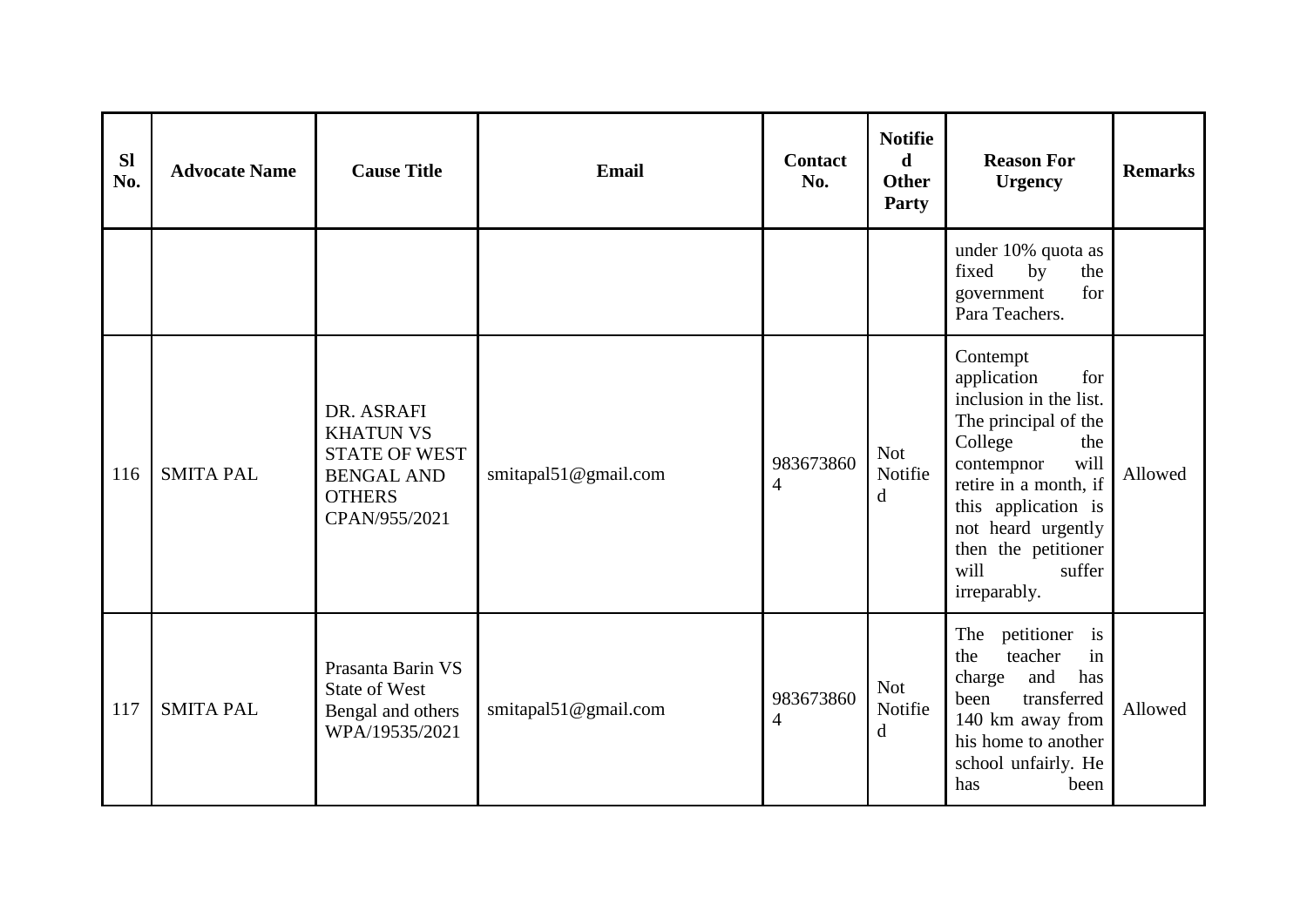| <b>SI</b><br>No. | <b>Advocate Name</b>        | <b>Cause Title</b>                                                          | <b>Email</b>           | <b>Contact</b><br>No.       | <b>Notifie</b><br>$\mathbf d$<br><b>Other</b><br>Party | <b>Reason For</b><br><b>Urgency</b>                                                                                                                                                                                                                                                                                                                                                                                      | <b>Remarks</b> |
|------------------|-----------------------------|-----------------------------------------------------------------------------|------------------------|-----------------------------|--------------------------------------------------------|--------------------------------------------------------------------------------------------------------------------------------------------------------------------------------------------------------------------------------------------------------------------------------------------------------------------------------------------------------------------------------------------------------------------------|----------------|
|                  |                             |                                                                             |                        |                             |                                                        | transferred because<br>he had asked for<br>certain documents<br>from erstwhile in<br>charge of the last<br>school.                                                                                                                                                                                                                                                                                                       |                |
| 118              | Shamim ul Bari,<br>Advocate | Kanai Chatterjee<br>VS State of West<br>Bengal<br>WPA/4606/2021<br>Group-II | barishamimul@gmail.com | 983019923<br>$\overline{0}$ | <b>Not</b><br>Notifie<br>$\mathbf d$                   | Petitioner, who was<br>an assistant teacher<br>of Primary School,<br>was restrained by<br>Headteacher<br>the<br>from attending the<br>school since the<br>year 2008 in spite<br>direction<br>of<br>by<br>competent<br>authority and no<br>salary<br>also.<br>Petitioner retired in<br>2014<br>but<br>not<br>pension<br>prepared<br>and<br>papers<br>no<br>benefits.<br>retiral<br>2018 Hon'ble Court<br>passed order for | Allowed        |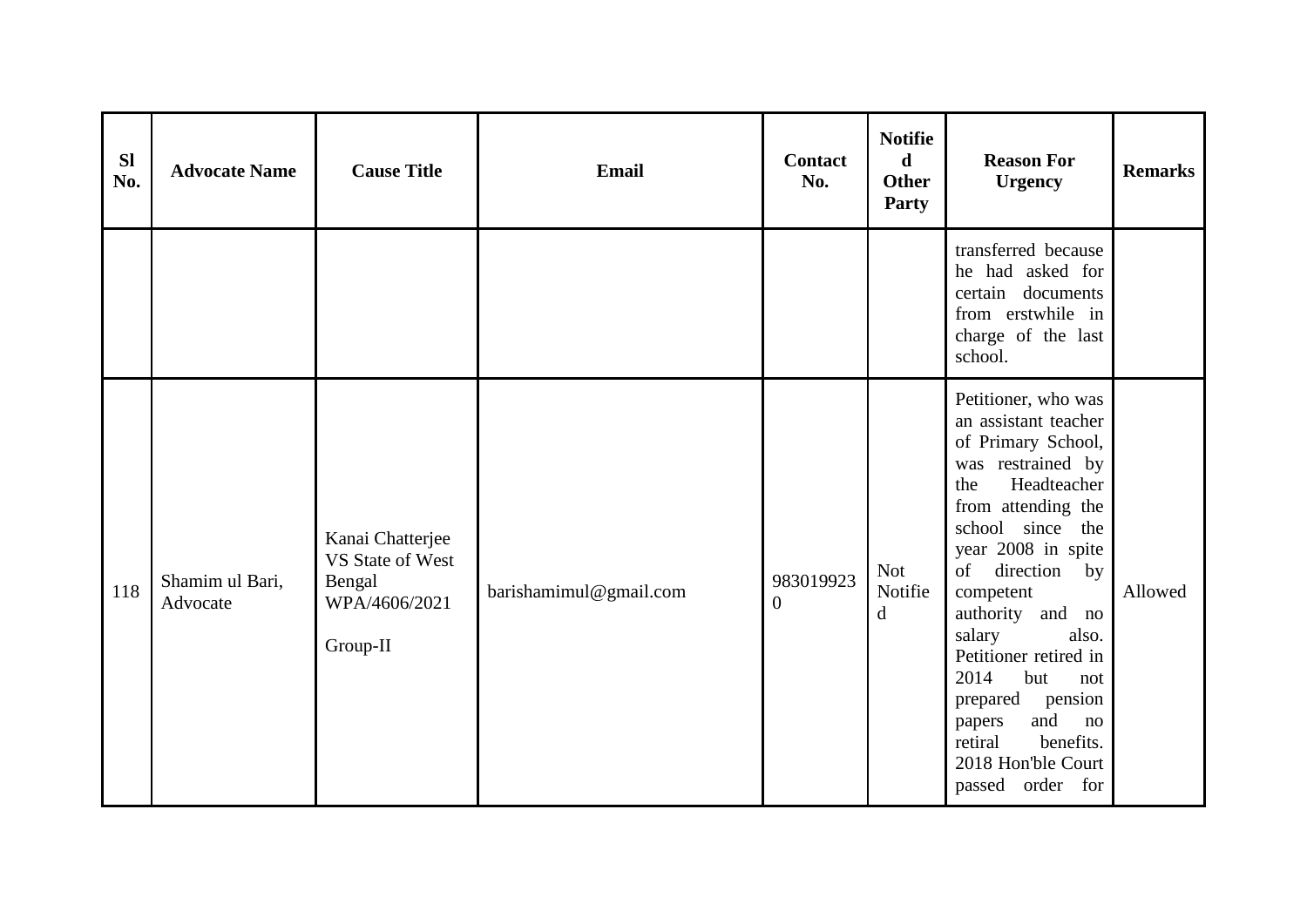| <b>Sl</b><br>No. | <b>Advocate Name</b>  | <b>Cause Title</b>                                                                                       | Email                        | <b>Contact</b><br>No. | <b>Notifie</b><br>$\mathbf d$<br><b>Other</b><br>Party | <b>Reason For</b><br><b>Urgency</b>                                                                                                                                                                 | <b>Remarks</b> |
|------------------|-----------------------|----------------------------------------------------------------------------------------------------------|------------------------------|-----------------------|--------------------------------------------------------|-----------------------------------------------------------------------------------------------------------------------------------------------------------------------------------------------------|----------------|
|                  |                       |                                                                                                          |                              |                       |                                                        | the<br>preparing<br>pension papers and<br>release pension, but<br>effect.<br>2021<br>no<br>further order for<br>taking appropriate<br>decision for release<br>of retiral dues and<br>to file report |                |
| 119              | Subhankar Das         | Sadhana Singh VS<br>Union of India and<br><b>OTHERS</b><br>WPA/10894/2011<br>CAN/2353/2020<br>Group-VIII | dassubhankar751993@gmail.com | 906272658<br>3        | <b>Not</b><br>Notifie<br>d                             | Extension<br>of<br>interim order                                                                                                                                                                    | Allowed        |
| 120              | <b>Avishek Prasad</b> | Champak<br>Pramanik and Ors<br>VS Smt Sumala<br>agarwal<br>CPAN/947/2021                                 | avishek.prasad@yahoo.com     | 943445715<br>8        | <b>Not</b><br>Notifie<br>d                             | The<br>contempt<br>application is a new<br>Petitioner<br>one.<br>alleges violation of<br>the solemn order<br>12/03/2021<br>dated<br>which despite due<br>communication ,till<br>date has not been   | Allowed        |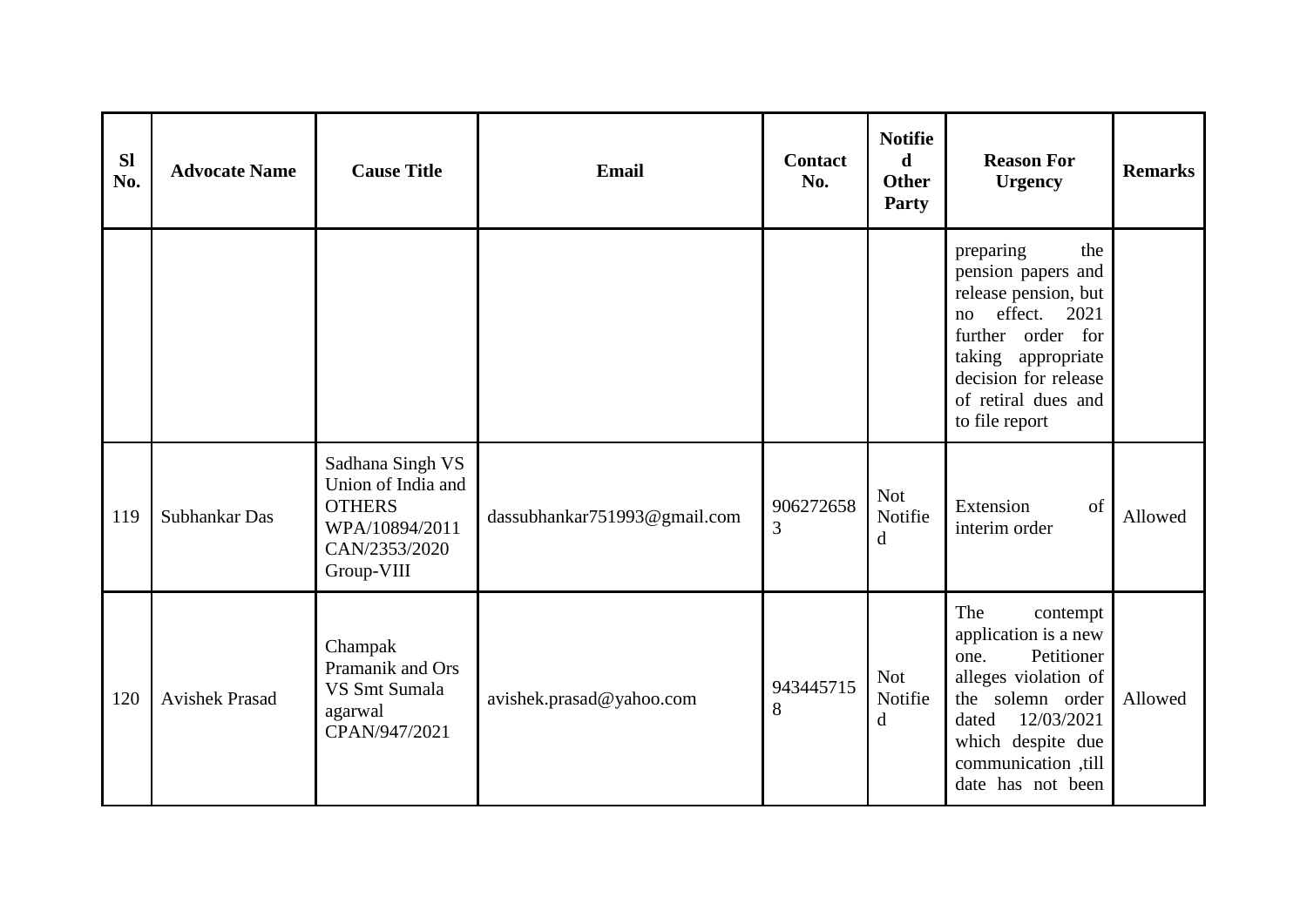| <b>Sl</b><br>No. | <b>Advocate Name</b> | <b>Cause Title</b>                                                      | <b>Email</b>                | <b>Contact</b><br>No. | <b>Notifie</b><br>$\mathbf d$<br><b>Other</b><br>Party | <b>Reason For</b><br><b>Urgency</b>                                                                                                                                                                  | <b>Remarks</b> |
|------------------|----------------------|-------------------------------------------------------------------------|-----------------------------|-----------------------|--------------------------------------------------------|------------------------------------------------------------------------------------------------------------------------------------------------------------------------------------------------------|----------------|
|                  |                      |                                                                         |                             |                       |                                                        | complied by the<br>alleged<br>contemptnor The<br>matter is extremely<br>urgent as the illegal<br>construction<br>is<br>going on despite<br>the solemn order<br>passed<br>by<br>the<br>Hon'ble Court. |                |
| 121              | Sreetama Neogi       | Champak<br>Pramanik VS Smt.<br>Sumala Aggrawal<br>CPAN/947/2021         | neogi.sreetama.91@gmail.com | 704403910<br>1        | <b>Not</b><br>Notifie<br>d                             | inclusion<br>For<br>Contempt<br>application<br>In<br>connection with the<br>WPA 3933 of 2021<br>Champak<br>Pramanick<br>and<br>Others -vs- State of<br>West Bengal<br>$\&$<br>Others.                | Allowed        |
| 122              | <b>FAZLE RABI</b>    | <b>LALITA MASAT</b><br>(CHAKROVORT<br>Y) VS THE<br><b>STATE OF WEST</b> | tapstiger@gmail.com         | 906498169<br>4        | <b>Not</b><br>Notifie<br>$\mathbf d$                   | AS PER ORDER<br>OF THE HON'BLE<br><b>COURT</b><br><b>APPEX</b><br>79<br><b>PTTI</b>                                                                                                                  | Allowed        |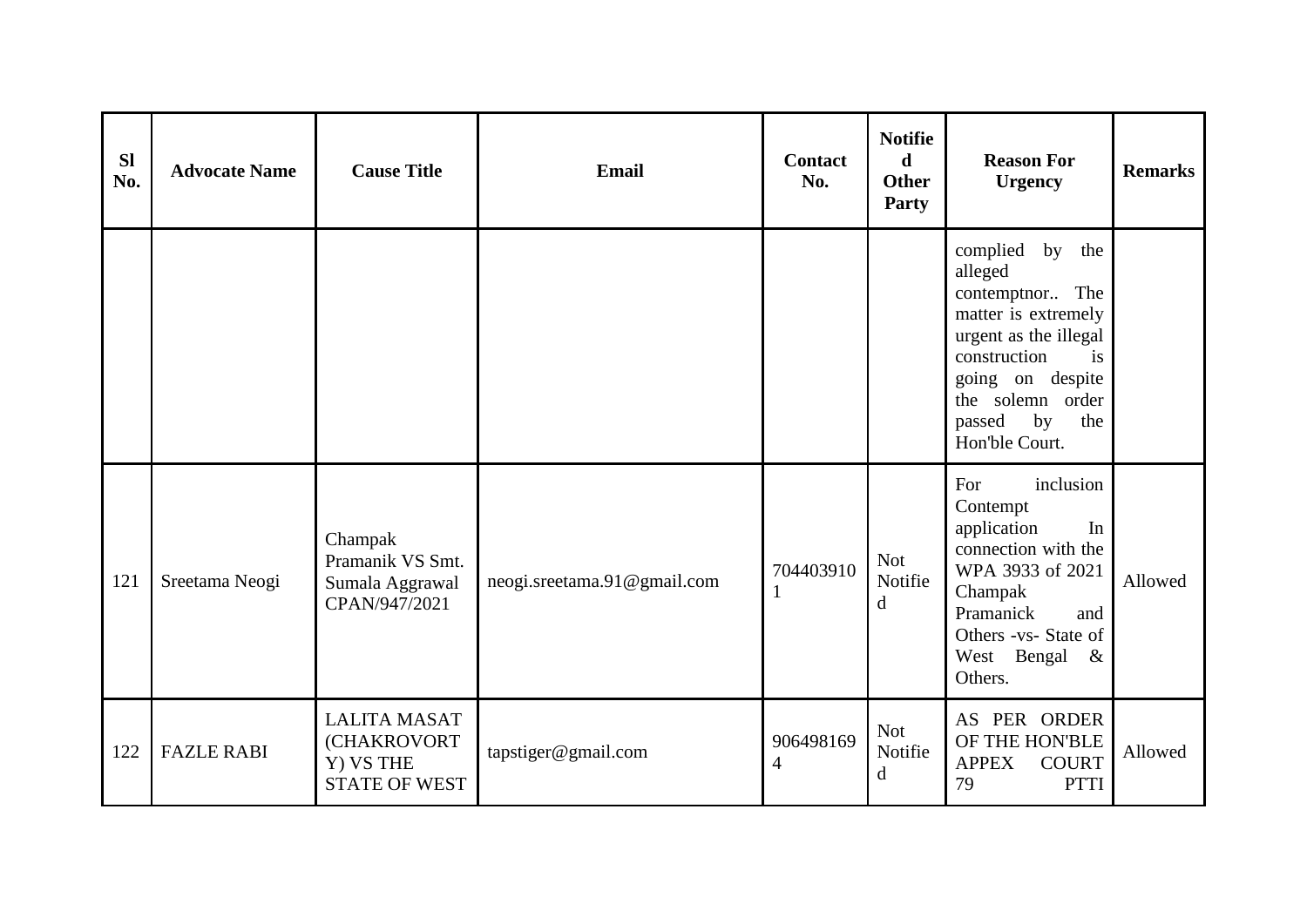| <b>Sl</b><br>No. | <b>Advocate Name</b> | <b>Cause Title</b>                                                                                                 | <b>Email</b>                   | <b>Contact</b><br>No.       | <b>Notifie</b><br>d<br><b>Other</b><br>Party | <b>Reason For</b><br><b>Urgency</b>                                                                                                                    | <b>Remarks</b> |
|------------------|----------------------|--------------------------------------------------------------------------------------------------------------------|--------------------------------|-----------------------------|----------------------------------------------|--------------------------------------------------------------------------------------------------------------------------------------------------------|----------------|
|                  |                      | <b>WEST BENGAL</b><br><b>AND OTHERS</b><br>WPA/7593/2020<br>CAN/7593/2020<br>Group-II                              |                                |                             |                                              | <b>CANDIDATES</b><br>HAD ALREADY<br><b>BEEN</b><br><b>APPOINTED OUT</b><br>OF 80 (EIGHTY)<br><b>EXCEPT</b><br><b>THE</b><br><b>WRIT</b><br>PETITIONER. |                |
| 123              | Sreyashi Chatterjee  | Sekhar Kumar Das<br>VS State of WB &<br>Ors<br>WPA/4432/2017<br>Group-II                                           | adv_schatterjee@rediffmail.com | 628925276<br>$\overline{7}$ | Notifie<br>d on<br>$05 - 12 -$<br>2021       | petitioner is<br>The<br>being deprived of<br>his retiral benefits<br>and is living his life<br>in utter misery.                                        | Allowed        |
| 124              | Ritoprita Ghosh      | Mithu Halder and<br>others VS Kolkata<br>Municipal<br>corporation and<br>others<br>WPA/13810/2019<br>CPAN/615/2021 | ritoprita@gmail.com            | 903863230<br>$\overline{7}$ | <b>Not</b><br>Notifie<br>d                   | Inclusion in the list                                                                                                                                  | Allowed        |
| 125              | Ibrahim shaikh       | Aamir das VS<br>State of west                                                                                      | ibrahim.highcourt@gmail.com    | 933181161<br>$\theta$       | Notifie<br>d on                              | Tet matter listed<br>motion is pending                                                                                                                 | Allowed        |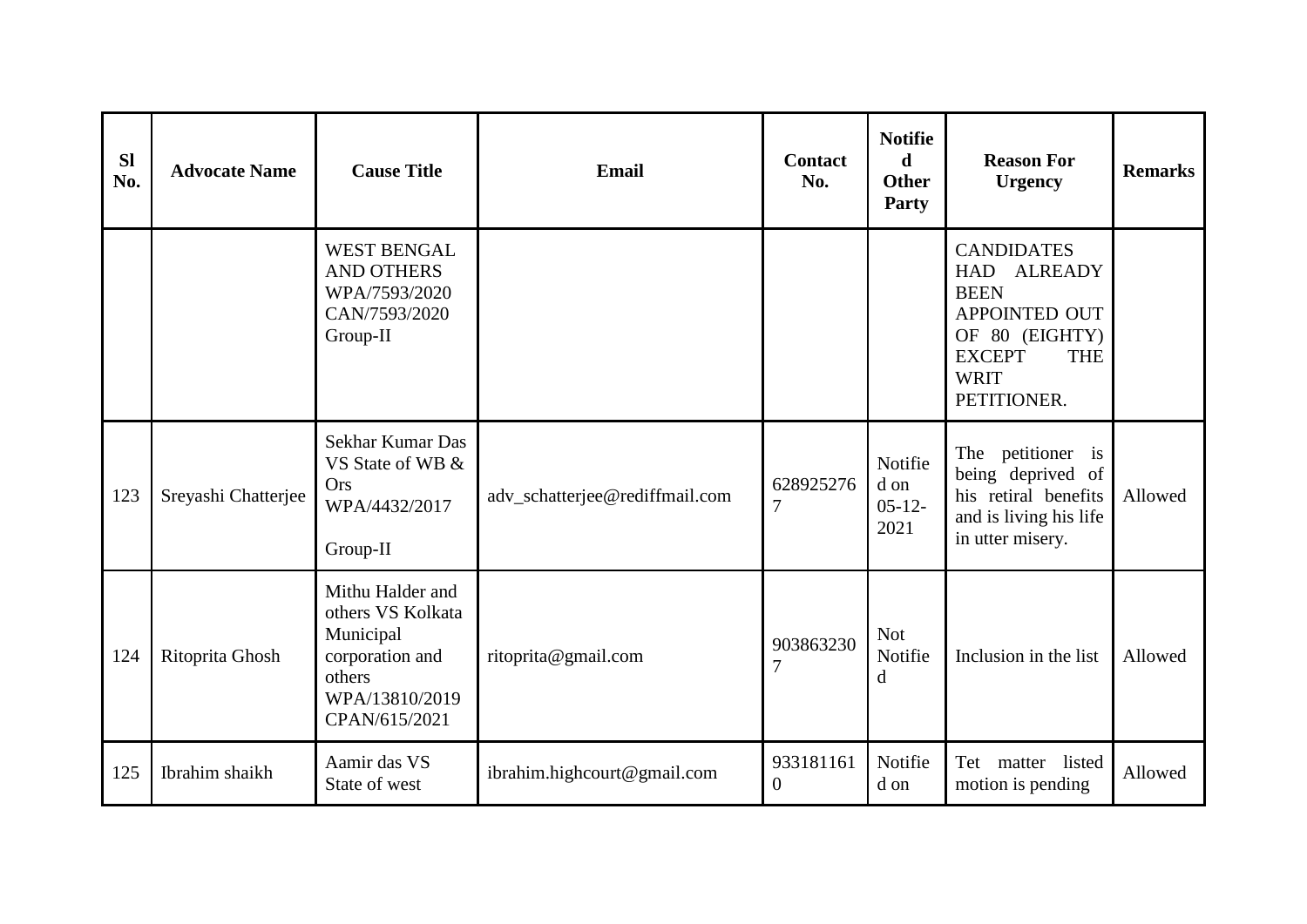| <b>Sl</b><br>No. | <b>Advocate Name</b> | <b>Cause Title</b>                                                              | Email               | <b>Contact</b><br>No.       | <b>Notifie</b><br>$\mathbf d$<br><b>Other</b><br>Party | <b>Reason For</b><br><b>Urgency</b>                                                                                                                                                                                                                                                                                                                                                                                                                   | <b>Remarks</b> |
|------------------|----------------------|---------------------------------------------------------------------------------|---------------------|-----------------------------|--------------------------------------------------------|-------------------------------------------------------------------------------------------------------------------------------------------------------------------------------------------------------------------------------------------------------------------------------------------------------------------------------------------------------------------------------------------------------------------------------------------------------|----------------|
|                  |                      | bengal<br>WPA/6226/2019<br>Group-II                                             |                     |                             | $06-12-$<br>2021                                       |                                                                                                                                                                                                                                                                                                                                                                                                                                                       |                |
| 126              | Mohit Gupta          | Papia Malick<br>Sarkar VS State of<br>West Bengal<br>WPA/16787/2021<br>Group-II | mohit.adv@gmail.com | 916353292<br>$\overline{0}$ | <b>Not</b><br>Notifie<br>$\mathbf d$                   | Hon'ble<br>The<br>Supreme Court in a<br>matter relating to<br>of<br>appointment<br>teachers<br>primary<br>directed<br>the<br>respondent<br>authorities to give<br>appointment to all<br>those<br>candidates<br>who<br>have<br>undertaken course<br>under Rule $9(2)(d)$<br>of<br>the<br>2001<br>Recruitment Rules,<br>subject<br>to<br>the<br>candidate filing a<br>writ petition on or<br>before<br>31st<br>2010.<br>December<br>Petitioner<br>being | Allowed        |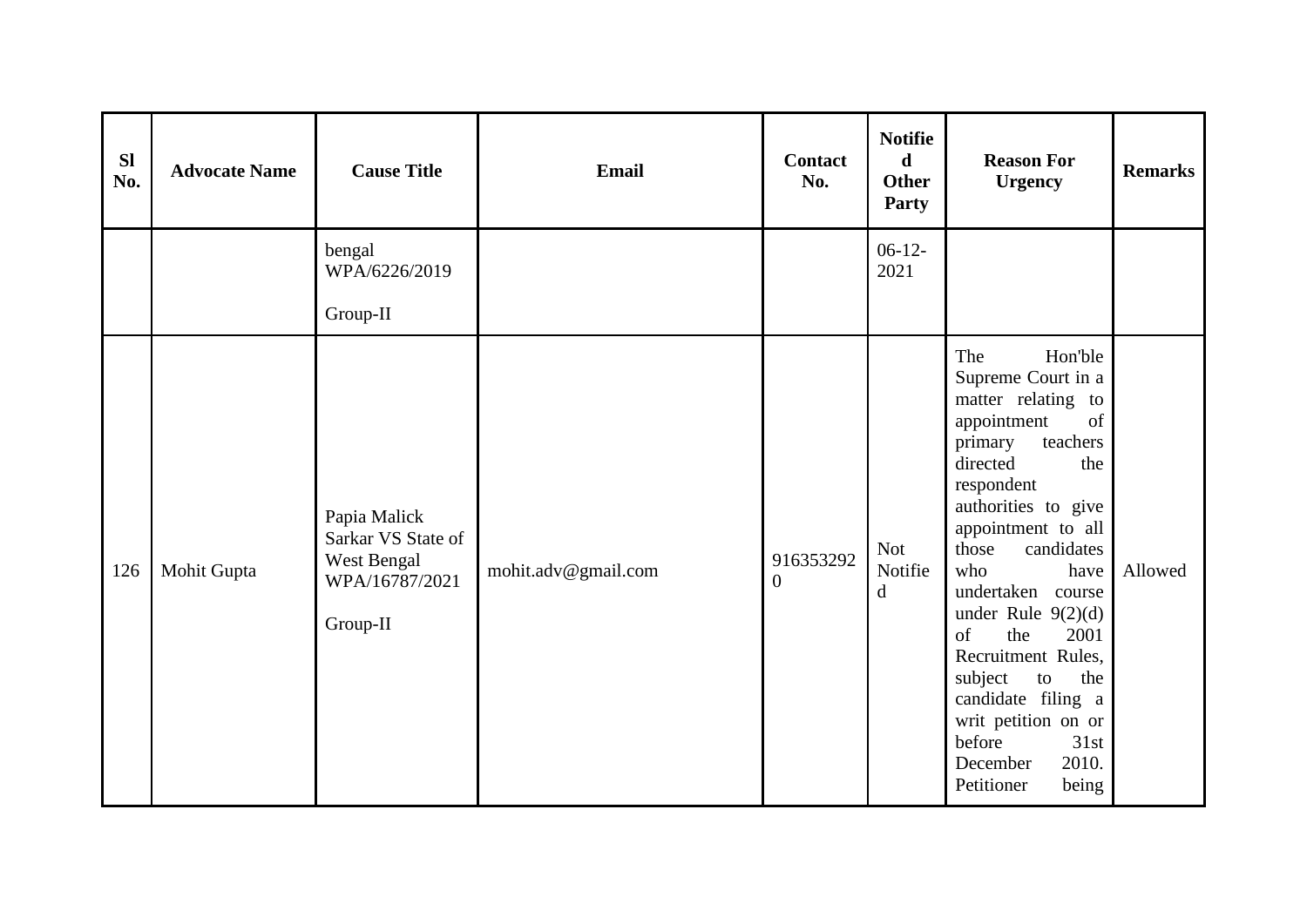| <b>SI</b><br>No. | <b>Advocate Name</b> | <b>Cause Title</b>                                                       | <b>Email</b>                 | <b>Contact</b><br>No. | <b>Notifie</b><br>$\mathbf d$<br><b>Other</b><br><b>Party</b> | <b>Reason For</b><br><b>Urgency</b>                                                                                                                                                                                                                                                                                                                                 | <b>Remarks</b> |
|------------------|----------------------|--------------------------------------------------------------------------|------------------------------|-----------------------|---------------------------------------------------------------|---------------------------------------------------------------------------------------------------------------------------------------------------------------------------------------------------------------------------------------------------------------------------------------------------------------------------------------------------------------------|----------------|
|                  |                      |                                                                          |                              |                       |                                                               | one of them has not<br>afforded<br>been<br>appointment<br>and<br>her candidature has<br>been rejected by an<br>order dated<br>6th<br>2021.<br>September<br>Hence the present<br>writ petition.                                                                                                                                                                      |                |
| 127              | <b>GOPA BISWAS</b>   | Prasanta Das VS<br>State of W.B. &<br>ors.<br>WPA/10949/2021<br>Group-II | advocategopabiswas@gmail.com | 892755566<br>6        | Not<br>Notifie<br>$\mathbf d$                                 | This is a assign<br>matter.<br>As<br>prr<br>direction of order<br>22.9.2021<br>dated<br>this instant matter<br>should<br>appear<br>in<br>of<br>list<br>the<br>22.11.2021.<br><b>But</b><br>unfortunately<br>the<br>matter does<br>not<br>come in the list till<br>today.<br>Kindly<br>include the matter<br>in the list and taken<br>early as<br>up as<br>possible. | Allowed        |